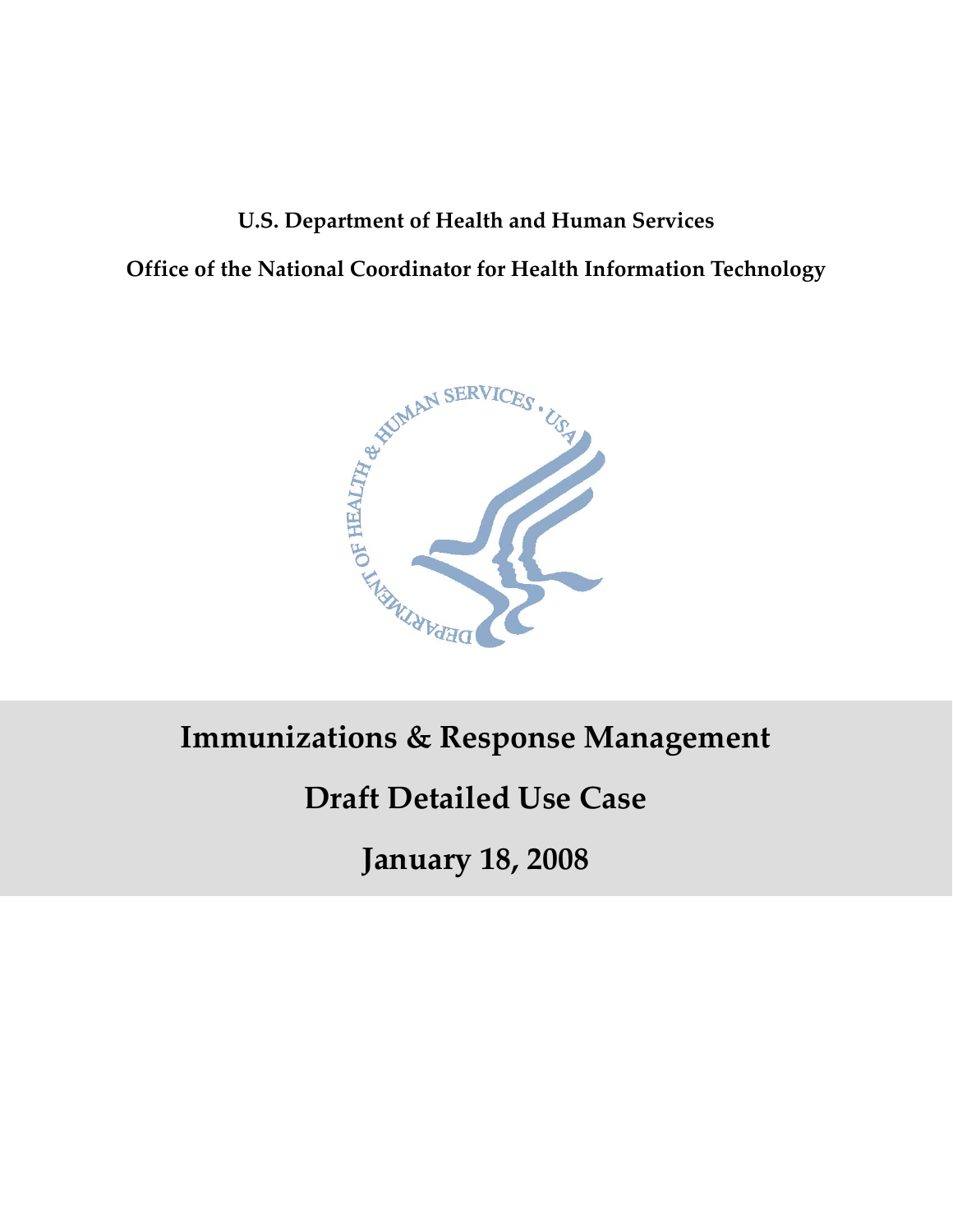

## **Table of Contents**

| 1.0  |                                                                 |  |
|------|-----------------------------------------------------------------|--|
| 2.0  |                                                                 |  |
| 3.0  |                                                                 |  |
| 4.0  |                                                                 |  |
| 5.0  |                                                                 |  |
| 6.0  |                                                                 |  |
| 7.0  |                                                                 |  |
| 8.0  |                                                                 |  |
| 9.0  |                                                                 |  |
| 10.0 | Immunizations and Response Management Data Set Considerations36 |  |
|      |                                                                 |  |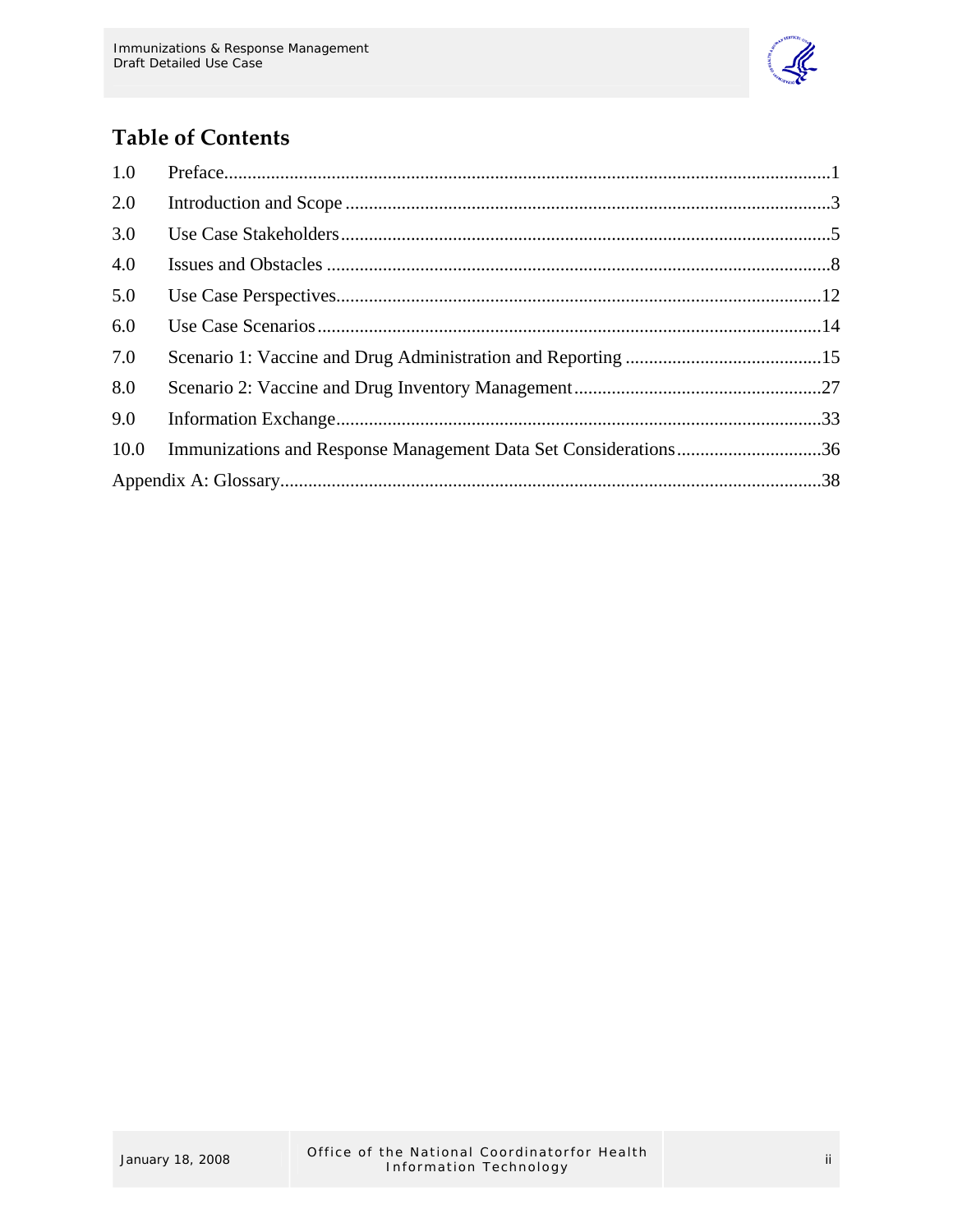

## **List of Figures**

| Figure 8-5. Inventory Management Perspective - Vaccine and Drug Inventory Management31 |  |
|----------------------------------------------------------------------------------------|--|
| Figure 9-1. Immunizations & Response Management Information Exchange Capabilities33    |  |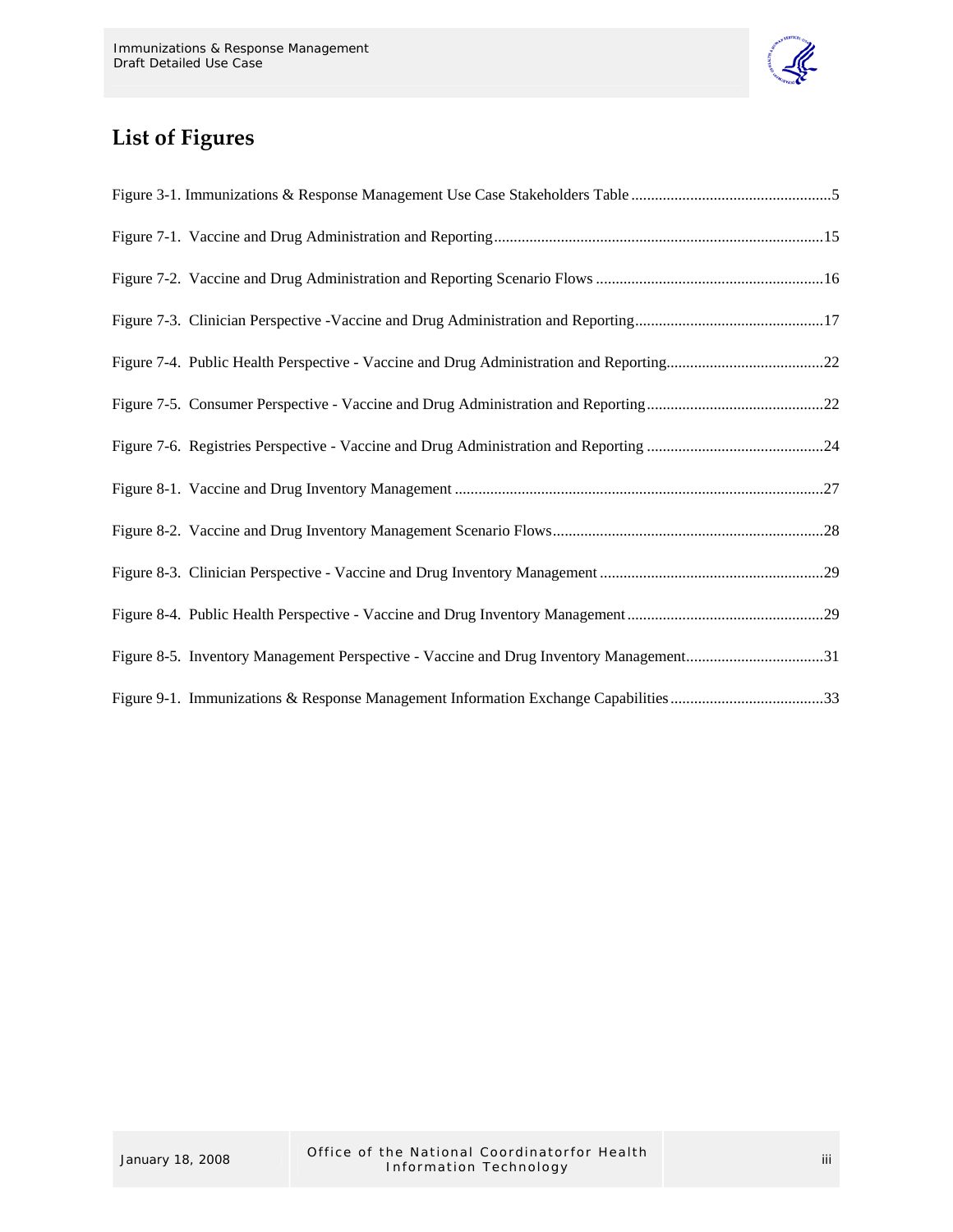

## <span id="page-3-0"></span>**1.0 Preface**

Use cases developed for the American Health Information Community (AHIC) are based on the priorities expressed by the AHIC, which include needs expressed by the AHIC Workgroups. These high-level use cases focus on the needs of many individuals, organizations, and systems rather than the development of a specific software system. The use cases describe involved stakeholders, information flows, issues, and system needs that apply to the multiple participants in these arenas.

The use cases strive to provide enough detail and context for standards harmonization, certification considerations, architecture specifications and detailed policy discussions to advance the national health information technology (HIT) agenda. These high-level use cases focus, to a significant degree, on the exchange of information between organizations and systems rather than the internal activities of a particular organization or system.

During the January 2007 AHIC meeting, nine priority areas (representing over 200 identified AHIC and AHIC workgroup detailed issues and needs) were discussed and considered. Three of these areas (Consumer Access to Clinical Information, Medication Management, and Quality) were selected for use case development and the final 2007 Detailed Use Cases were published in June, 2007.

The remaining six priority areas from the January 2007 AHIC meeting (Remote Monitoring, Patient-Provider Secure Messaging, Personalized Healthcare, Consultations & Transfers of Care, Public Health Case Reporting, and Immunizations & Response Management) are now being developed into the 2008 Use Cases which will be processed in the national HIT agenda activities in 2008.

The 2008 Use Cases are being developed by the Office of the National Coordinator for Health Information Technology (ONC) with opportunities for review and feedback by interested stakeholders within both the private and public sectors. To facilitate this process, the use cases are being developed in two stages:

- The **Prototype Use Cases** describe the candidate workflows for the use case at a high level, and facilitate initial discussion with stakeholders; and
- The **Detailed Use Cases** document all of the events and actions within the use case at a detailed level.

This document is the Draft Detailed Use Case. Feedback received on the Prototype Use Case has been considered and incorporated where applicable into this document.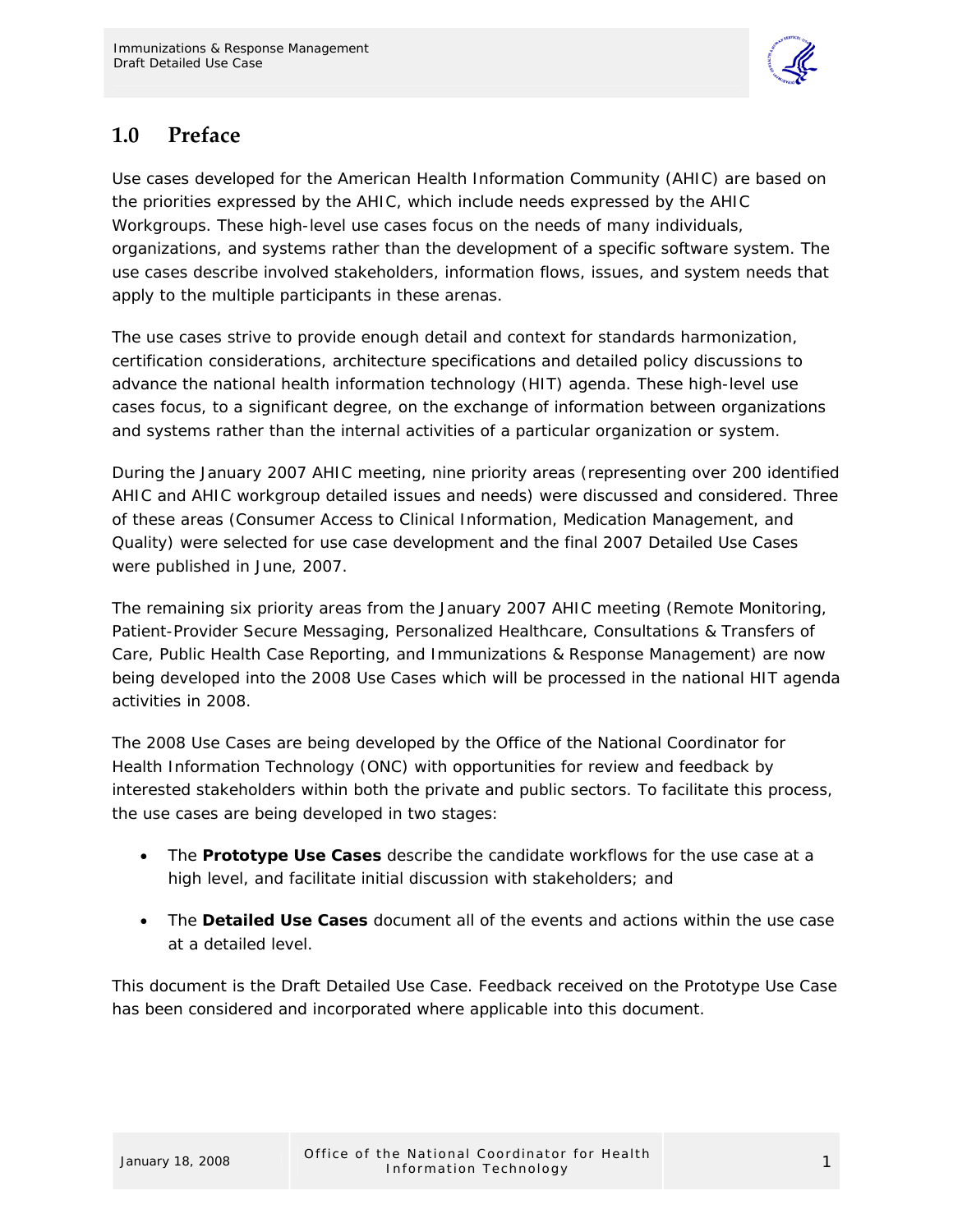

This Draft Detailed Use Case is divided into the following sections:

- Section 2.0, Introduction and Scope, describes the priority needs identified by one or more AHIC workgroups and includes draft decisions made regarding the scope of the use case.
- Section 3.0, Use Case Stakeholders, describes individuals and organizations that participate in activities related to the use case and its components.
- Section 4.0, Issues and Obstacles, describes issues or obstacles which may need to be resolved in order to achieve the capabilities described in the use case.
- Section 5.0, Use Case Perspectives, describes how the use case combines similar roles (or actors) to describe their common needs and activities. The roles are intended to describe functional roles rather than organizations or physical entities.
- Section 6.0, Use Case Scenarios, describes how various perspectives interact and exchange information within the context of a workflow. Use case scenarios provide a context for understanding information needs and are not meant to be prescriptive.
- Sections 7.0 and 8.0 provide a greater level of detail for each scenario and include information flows. Specific events and actions for each perspective and scenario are presented and discussed. These are also not intended to be prescriptive.
- Section 9.0, Information Exchange, describes the role of information exchange in the use case at a high level.
- Section 10.0, Dataset Considerations, identifies specific information opportunities relevant to this use case that may support future standardization and harmonization activities.
- Appendix A, the Glossary, provides draft descriptions of key concepts and terms contained in the draft detailed use case.

Following receipt of feedback from interested stakeholders, ONC will develop a final detailed use case.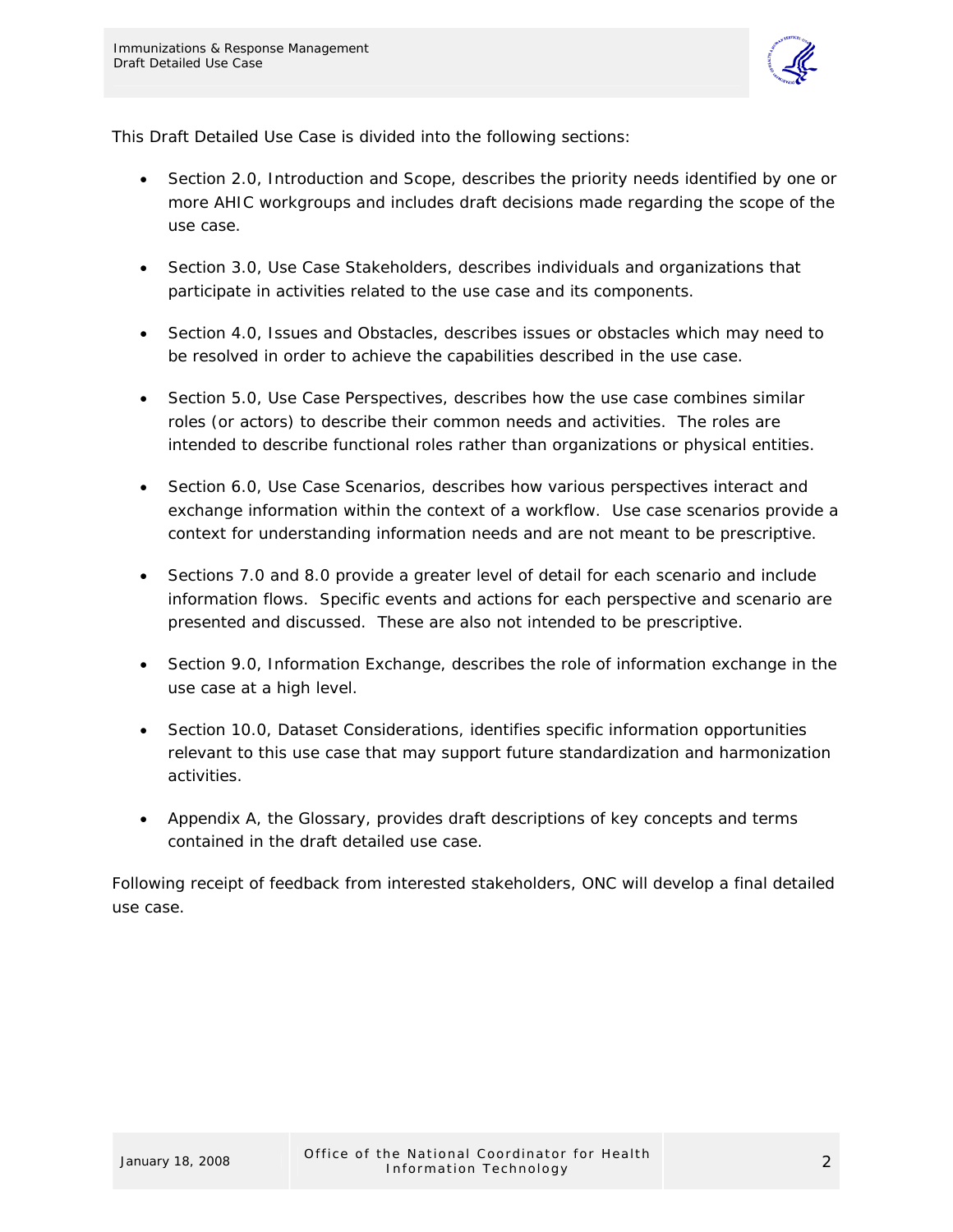

## <span id="page-5-0"></span>**2.0 Introduction and Scope**

In July 2007, AHIC approved a recommendation to develop a use case which addresses the exchange of information supporting the distribution and administration of medication, vaccinations, and other specific medical prophylaxis and treatment methods. The Immunizations and Response Management Draft Detailed Use Case focuses on the information needs of consumers, clinicians, registries, public health and inventory managers carrying out routine care activities associated with immunizations, recognizing that portions of the needs during non-routine or emergency situations and to support public health outcomes could be accomplished using the same infrastructure. This use case does not address all capabilities required for public health response planning or response management in emergency situations.

AHIC prioritized needs related to this use case include:

- Automated integration of EHRs with related registries, such as immunization registries, registries of emergency response volunteers, registries of individuals given other prevention and treatment interventions, and registries supporting long-term follow-up will support case management activities.
- The ability to exchange information regarding the need to administer resources, the availability of resources and their actual administration (including isolation and quarantine) in coordinating response activities, and managing available medical resources during a public health emergency.
- The integration of supply chain information from public and private sectors to provide data to support informed decision making as well as support response and treatment activities.

The Immunizations and Response Management Draft Detailed Use Case focuses on: 1) access to information about individuals who need to receive specific vaccines, drugs, or other interventions; 2) the ability to report, track, and manage administration of vaccines, drugs, isolation and quarantine; 3) the ability to identify and electronically exchange information describing the status of populations relative to having received treatment or prophylaxis; 4) the ability to exchange specific resource and supply chain data from public and private sectors. The draft detailed use case describes these activities within the context of two scenarios:

• **Vaccine and Drug Administration and Reporting.** This scenario describes the process of identifying individuals and populations with needs and the administration of vaccines or drugs based on routine schedules, or priorities dictated by emergency response. Additionally, this scenario describes the exchange of data necessary to support the administration of prophylaxis and treatment modalities, and the supply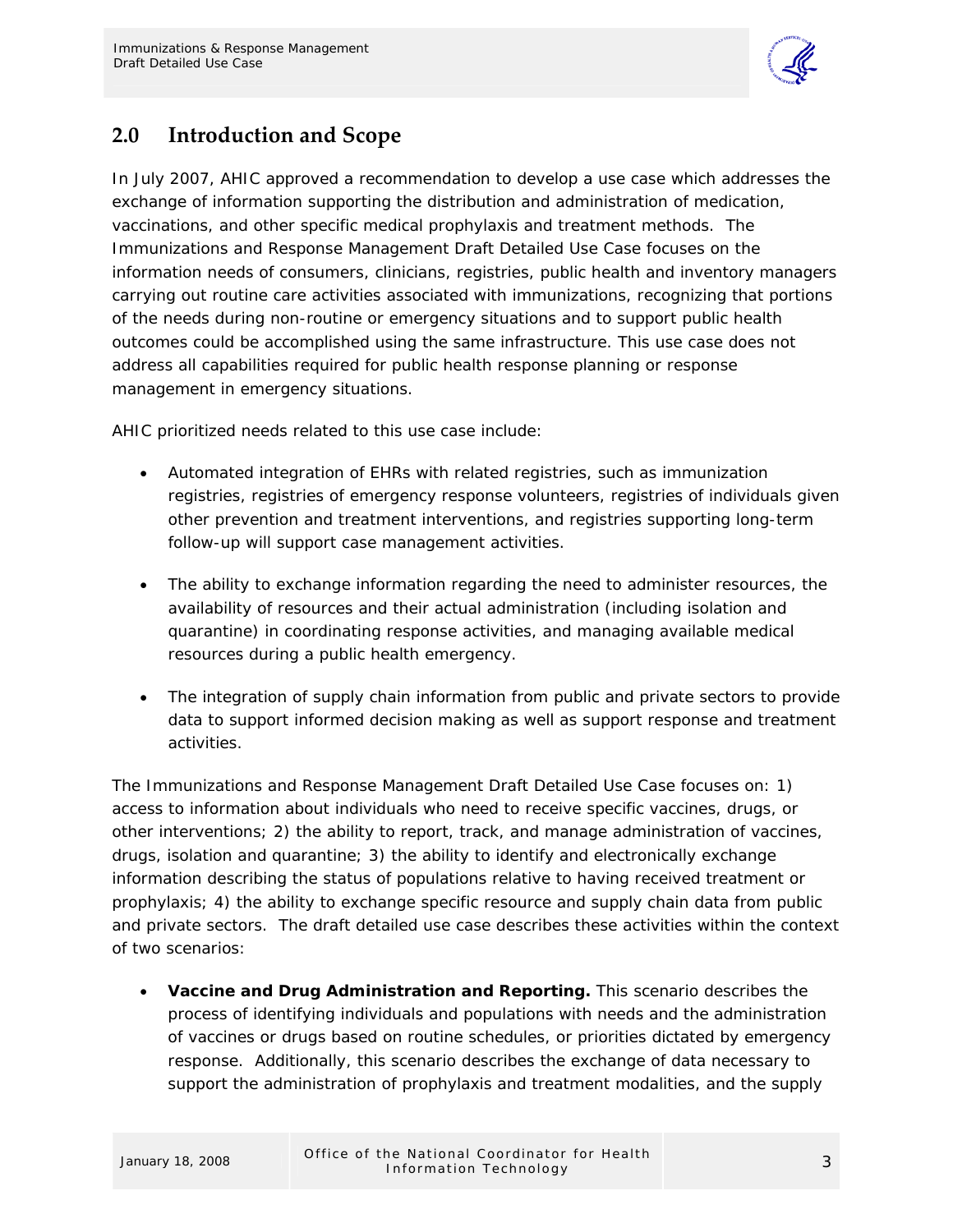

of data to and from appropriate registries and other sources of data to support clinical care and public health follow-up activities.

• **Vaccine and Drug Inventory Management.** This scenario describes how information regarding the need for, and availability of, vaccines and/or drugs is collected and exchanged to allow for coordinated delivery of care.

There are associations between the scenarios in this use case and the scenarios in the Public Health Case Reporting Draft Detailed Use Case.

This use case assumes the developing presence of electronic systems such as electronic health records (EHRs), personal health records (PHRs), and other local or Web-based solutions supporting consumers and clinicians, while recognizing the issues and obstacles associated with these assumptions. This approach helps promote the development of longer-term efforts.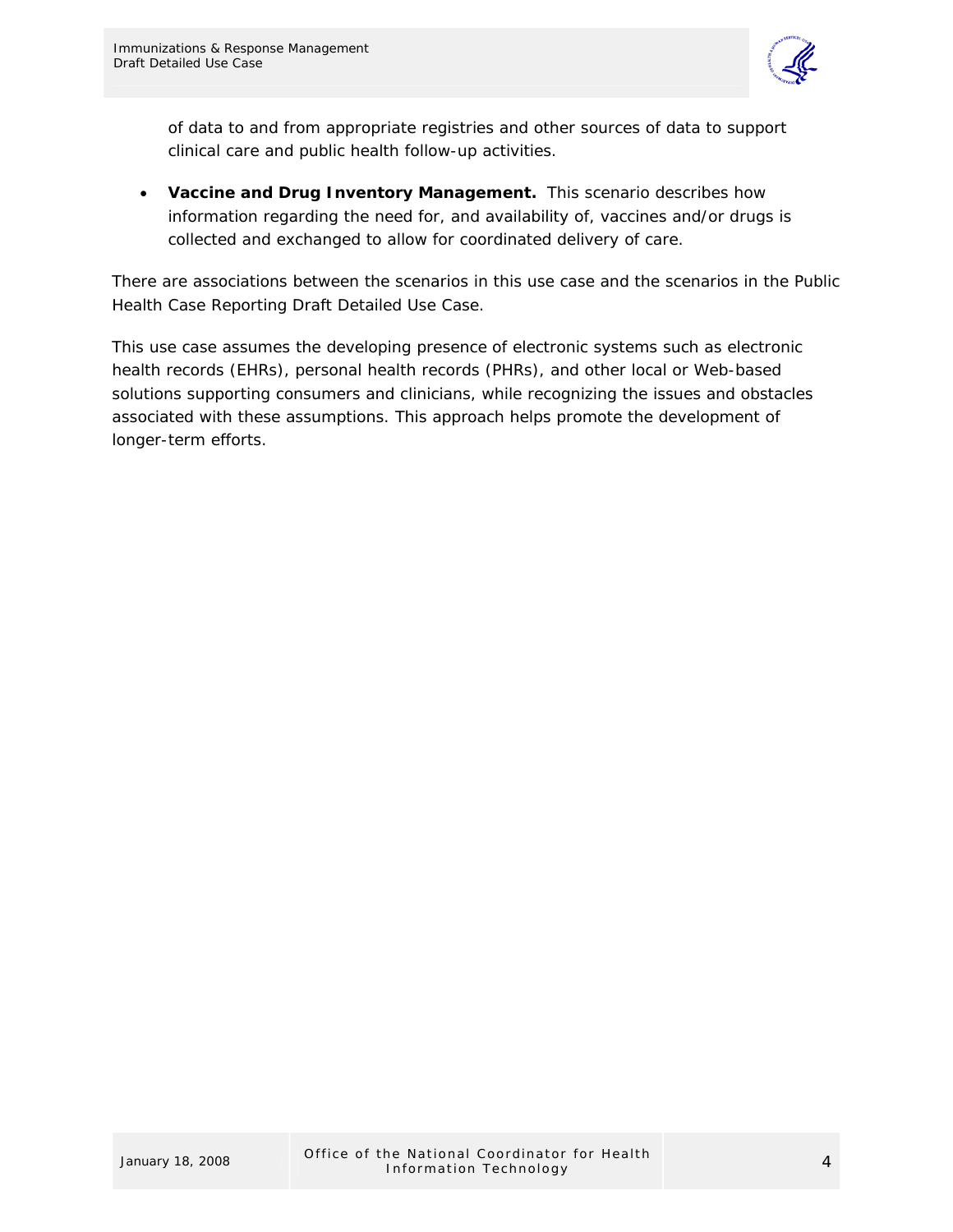

## <span id="page-7-0"></span>**3.0 Use Case Stakeholders**

## **Figure 3‐1. Immunizations & Response Management Use Case Stakeholders Table**

| <b>Stakeholder</b>                                                                                   | <b>Contextual Description</b>                                                                                                                                                                                                                                                                                                                                                                                                                                                                                                                                                                          |  |
|------------------------------------------------------------------------------------------------------|--------------------------------------------------------------------------------------------------------------------------------------------------------------------------------------------------------------------------------------------------------------------------------------------------------------------------------------------------------------------------------------------------------------------------------------------------------------------------------------------------------------------------------------------------------------------------------------------------------|--|
| Clinicians                                                                                           | Healthcare providers with patient care responsibilities, including physicians,<br>advanced practice nurses, physician assistants, nurses, and other<br>credentialed personnel involved in treating patients.                                                                                                                                                                                                                                                                                                                                                                                           |  |
| <b>Consumers</b>                                                                                     | Members of the public that include patients as well as caregivers, patient<br>advocates, surrogates, family members, and other parties who may be<br>acting for, or in support of, a patient receiving or potentially receiving<br>healthcare services.                                                                                                                                                                                                                                                                                                                                                |  |
| <b>Geographic Health Information</b><br>Exchange/Regional Health<br><b>Information Organizations</b> | A multi-stakeholder entity, which may be a free-standing organization (i.e.,<br>hospital, healthcare system, partnership organization, etc.) that supports<br>health information exchange and enables the movement of health-related<br>data within state, local, territorial, or jurisdictional participant groups.<br>Activities supporting health information exchanges may also be provided by<br>entities that are separate from geographic health information<br>exchanges/Regional Health Information Organizations including integrated<br>delivery networks, health record banks, and others. |  |
| <b>Government Agencies</b>                                                                           | Local, state, territorial, or federal departments within the United States<br>government responsible for the oversight and administration of a specific<br>function; government agencies may include: Food and Drug Administration<br>(FDA), Centers for Disease Control and Prevention (CDC), Centers for<br>Medicare & Medicaid Services (CMS), Department of Defense (DoD), and<br>Department of Homeland Security (DHS), Department of Homeland<br>Security, and the National Guard.                                                                                                               |  |
| <b>Healthcare Entities</b>                                                                           | Organizations that are engaged in, or support the delivery of, healthcare.<br>These organizations could include ambulatory clinics, airport clinics, care<br>delivery organizations, community-based healthcare organizations, dental<br>clinics, employers/occupational health, hospitals, long-term care facilities,<br>mass vaccination sites, pharmacies, psychology clinics, public health<br>agencies, retail store clinics, school health, and other healthcare facilities.                                                                                                                     |  |
| <b>Healthcare Payros</b>                                                                             | Insurers, including health plans, self-insured employer plans, and third<br>party administrators, providing healthcare benefits to enrolled members<br>and reimbursing provider organizations.                                                                                                                                                                                                                                                                                                                                                                                                         |  |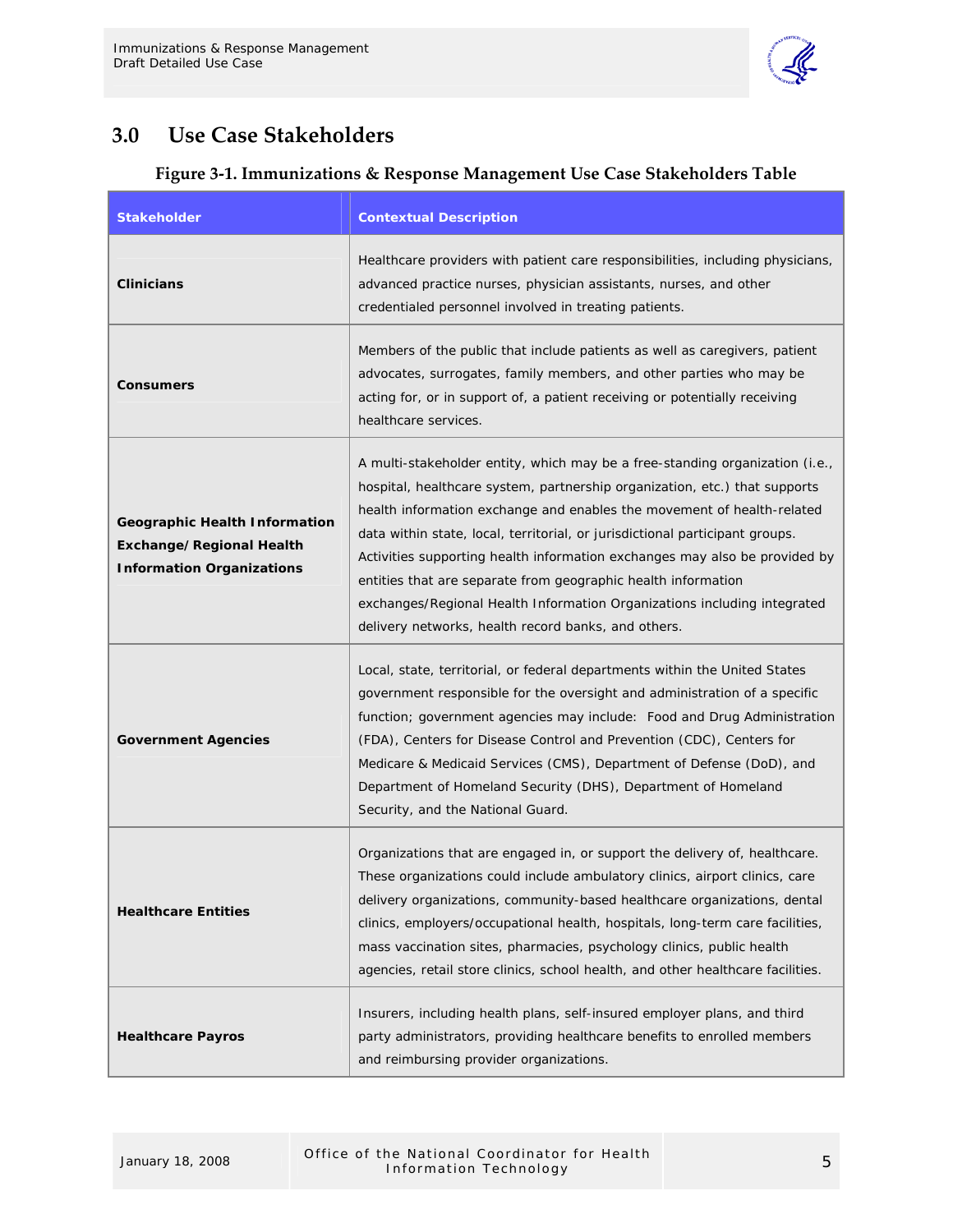

| <b>Stakeholder</b>                                                                                | <b>Contextual Description</b>                                                                                                                                                                                                                                                                                                                                                                                                                                                                                                            |
|---------------------------------------------------------------------------------------------------|------------------------------------------------------------------------------------------------------------------------------------------------------------------------------------------------------------------------------------------------------------------------------------------------------------------------------------------------------------------------------------------------------------------------------------------------------------------------------------------------------------------------------------------|
| <b>Inventory Managers</b>                                                                         | Individuals, from public or private organizations, who are responsible for<br>coordinating inventory resources to support the delivery of care. These<br>individuals determine the needs and coordinate logistics (including<br>interacting with suppliers and vendors) to support the delivery of care.                                                                                                                                                                                                                                 |
| <b>Knowledge Providers</b>                                                                        | Associations of public health individuals/organizations who provide<br>technical and clinical advice/quidance and assistance to state and local<br>health agencies in a broad range of areas including: occupational health,<br>chronic diseases, injury control, and maternal and child health.                                                                                                                                                                                                                                         |
| <b>On-site Care Providers</b>                                                                     | On-site care providers are the initial personnel to deliver medical care at<br>the scene of an incident. While this would typically be emergency medical<br>technicians (EMTs), it can also include medically trained fire, law<br>enforcement, and uniformed services medical personnel and civilian<br>disaster medical assistance teams (DMATs).                                                                                                                                                                                      |
| <b>Patients</b>                                                                                   | Members of the public who receive healthcare services.                                                                                                                                                                                                                                                                                                                                                                                                                                                                                   |
| <b>Public and Private</b><br>Immunology, Vaccine<br>Response, and Adverse Event<br><b>Experts</b> | Governmental organizations, and physician associations which make<br>decisions or recommendations on issues including: licensing vaccines,<br>establishing effective and safe dosages, establishing schedules for vaccine<br>administration based on immunology principals, defining "take" responses,<br>pre or post exposure prophylactics, proper handling of vaccines, reporting<br>of adverse events, and defining adequate documentation of vaccination<br>events for coverage assessments and recall of patients or vaccine lots. |
| <b>Public and Private Sector</b><br><b>Supply Chain</b>                                           | Entities involved in the production, storage, and distribution of medication<br>and immunization products at the community, regional, and national level,<br>such as pharmaceutical or vaccine manufacturers, drug and vaccine<br>wholesalers, and pharmacies and retail delivery organizations.                                                                                                                                                                                                                                         |
| <b>Public Health</b><br>Agencies/Organizations<br>(local/state/territorial/federal)               | Local, state, territorial and federal government organizations and clinical<br>care personnel that exist to help protect and improve the health of their<br>respective constituents. These organizations are also involved in the<br>coordination of ordering and distributing resources such as vaccines.                                                                                                                                                                                                                               |
| <b>Registries</b>                                                                                 | Organized systems for the collection, storage, retrieval, analysis, and<br>dissemination of information to support health needs. This also includes<br>government agencies and professional associations which define, develop,<br>and support registries.                                                                                                                                                                                                                                                                               |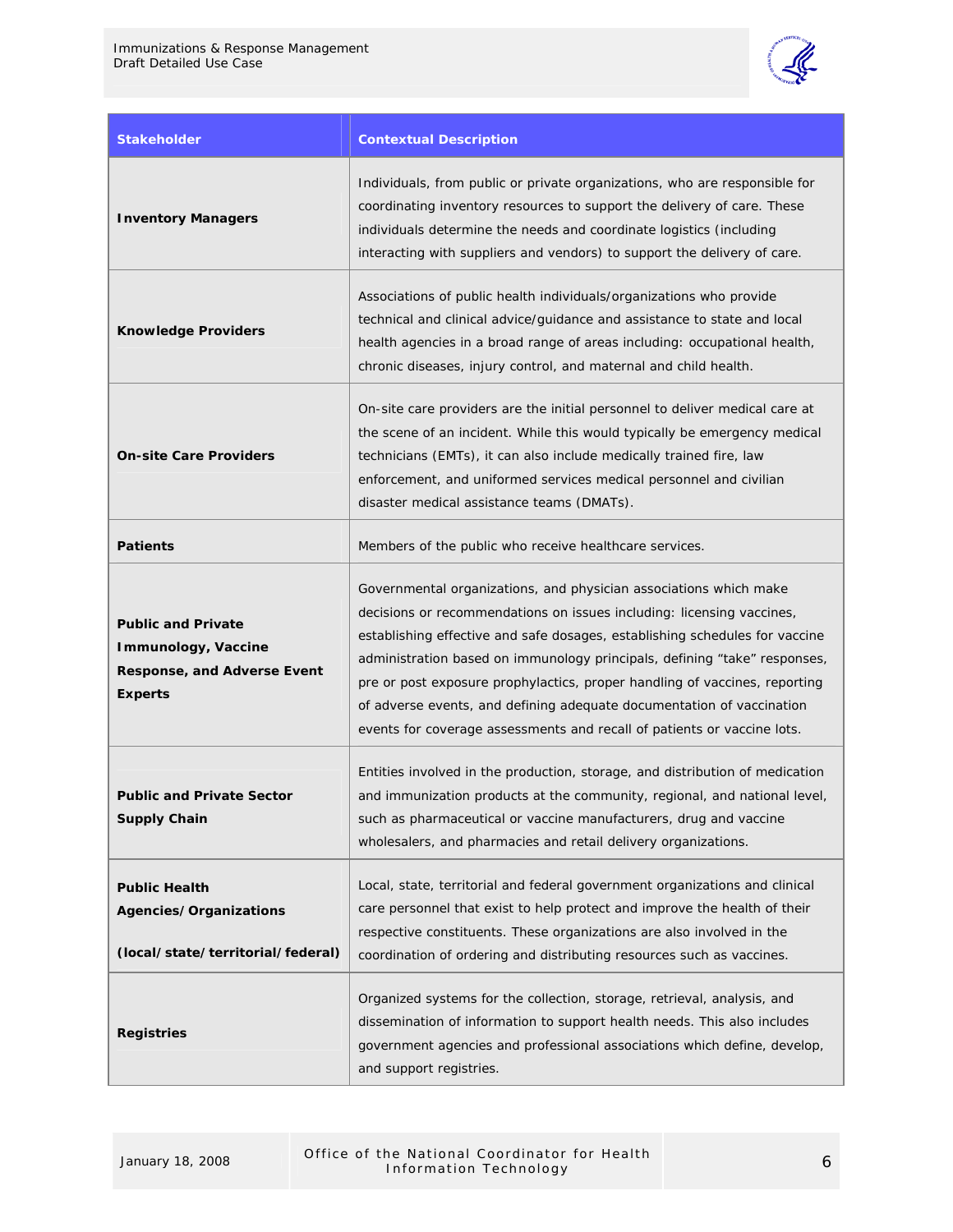

| <b>Stakeholder</b>                          | <b>Contextual Description</b>                                                                                                                                                                                                                                                                                                              |
|---------------------------------------------|--------------------------------------------------------------------------------------------------------------------------------------------------------------------------------------------------------------------------------------------------------------------------------------------------------------------------------------------|
| <b>Response Management</b><br>Organizations | Organizations that are responsible for emergency evaluation and response<br>to natural disasters (e.g., public health and emergency management<br>organizations (Federal Emergency Management Agency, Red Cross, etc.)).                                                                                                                   |
| <b>Schools</b>                              | Organizations that provide education and can also serve in a public health<br>support role. Educational facilities may have vaccination requirements for<br>matriculation. In some instances, schools have are delegated to input<br>vaccination status/history into data repositories such as immunization<br>information systems (IISs). |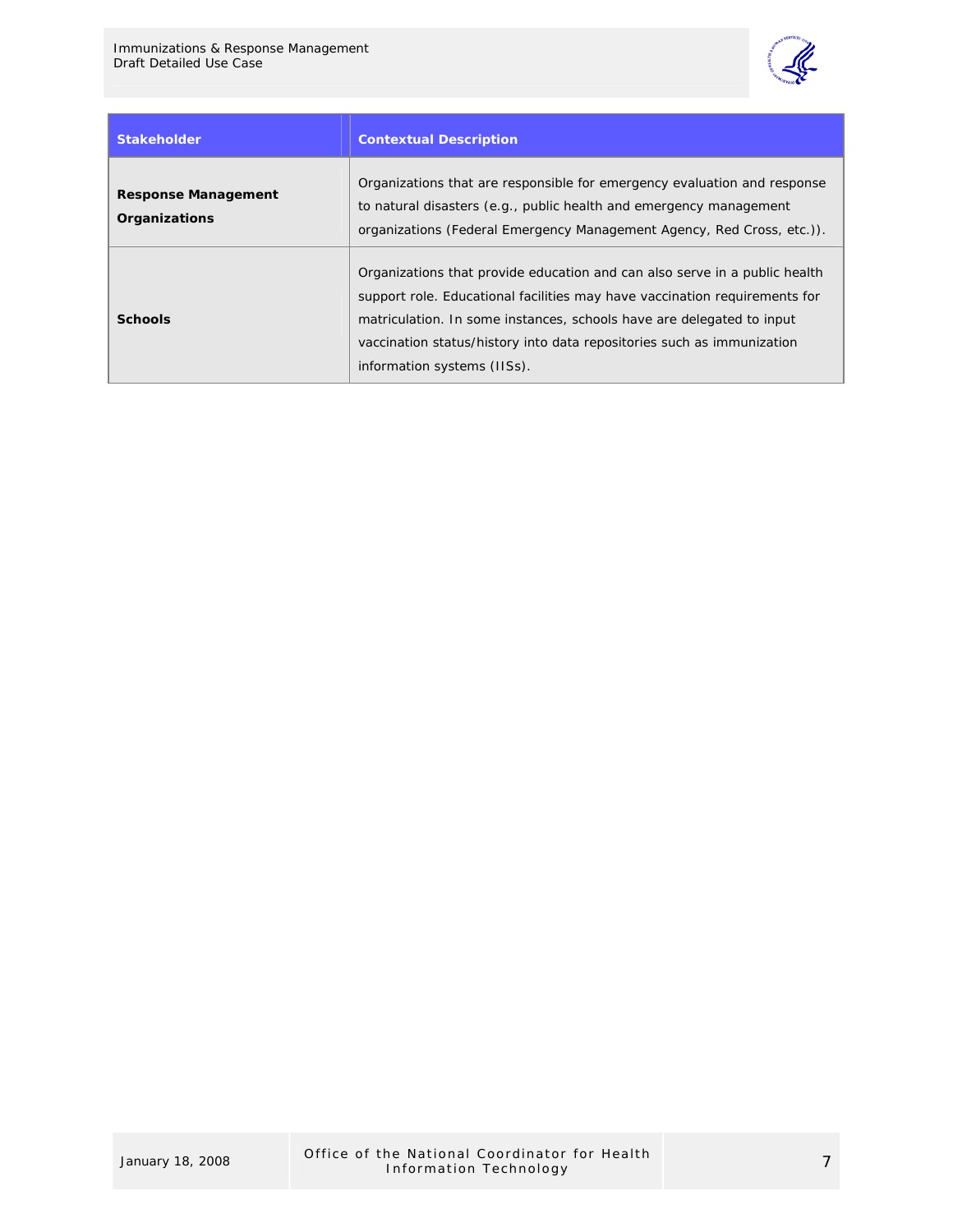

## <span id="page-10-0"></span>**4.0 Issues and Obstacles**

Realizing the full benefits of HIT is dependent on overcoming a number of issues and obstacles in today's environment. Inherent is the premise that some of these issues and obstacles will be cross-cutting and therefore shown in all use cases, while others are unique to this specific use case.

Issues and Obstacles which are applicable across use cases appear below in problem and consequence form:

## • **Confidentiality, privacy, and security:**

- o Consumers may require privacy controls for personal health information that govern how patient data is accessed, viewed, and communicated. Privacy controls and the means of restricting data access, which are available for paper-based records, are not currently available for electronic records.
	- Without permissions and controls, consumer participation in the act of electronic health information exchange may be limited.
- o There are regulations concerning the storage, transmission, or destruction of electronic health information. These regulations are inconsistent across federal, state, and local jurisdictions.
	- Without consistent standards, the viewing, accessing, or transmitting of electronic health information may be inhibited.

#### • **Information integrity, interoperability, and exchange:**

- o Incomplete, inaccurate, or proprietarily-formatted information prevents efficient exchange or utilization of electronic health information.
	- Without data standards that promote compatibility and interoperability, longitudinal patient medical records may be incomplete or of questionable integrity.

#### • **EHR and HIT adoption:**

o The processes identified in the use cases rely upon successful integration of EHRs into clinical activities. Because this integration may not align with current workflow and may require additional upfront costs, it may not be widely pursued or implemented.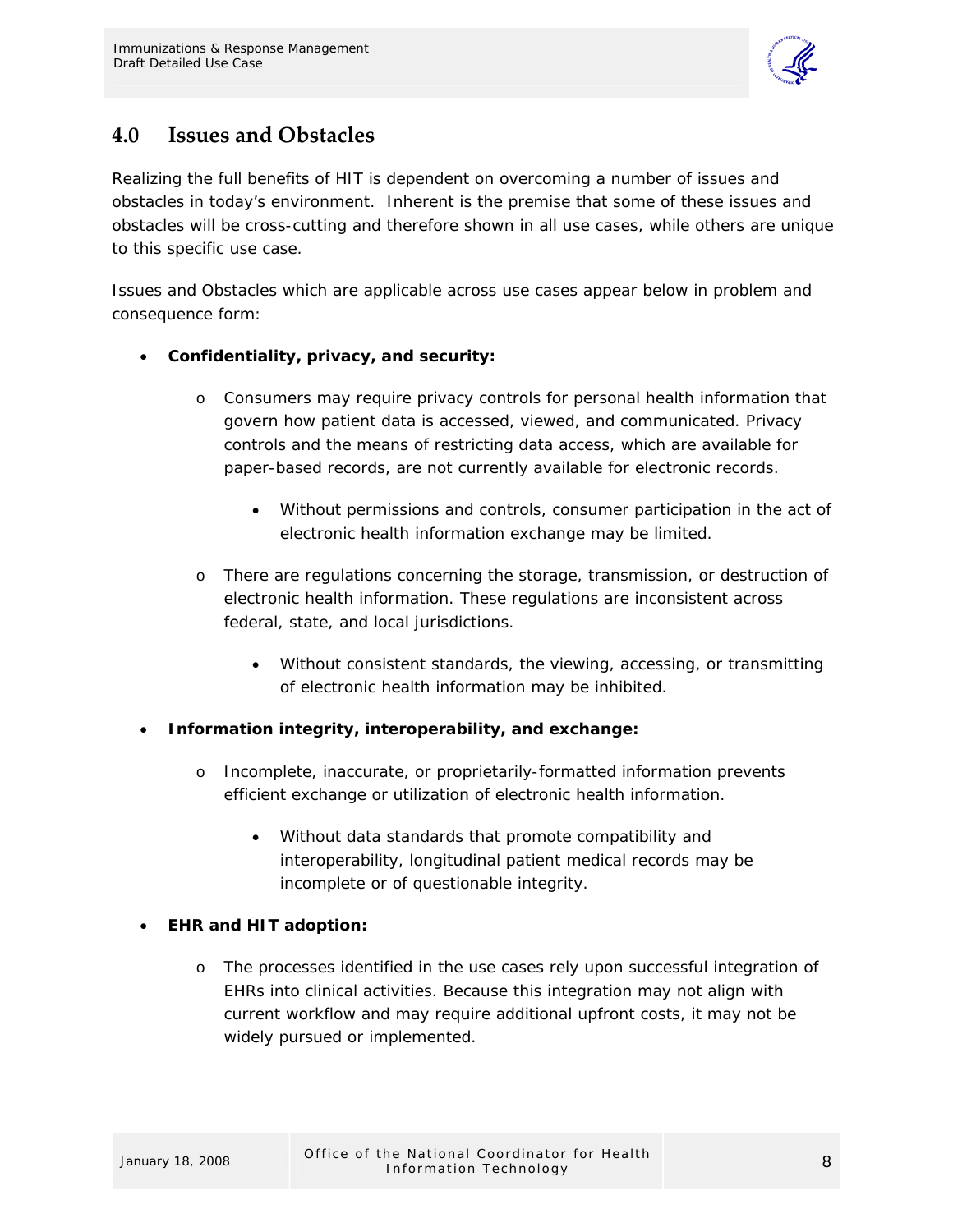

- Low adoption of HIT, particularly within rural areas and long-term care settings, may create disparate service levels and may adversely affect healthcare for these populations.
- **Lack of business model and infrastructure:** 
	- o Financial incentives are not currently sufficient to promote the business practices necessary for sustainable HIT.
		- If sufficient reimbursement policies and other financial incentives are not established, HIT adoption may be difficult or unsustainable.
	- o Activities involving health information exchange will require additional technical infrastructure, functionality, and robustness, beyond what is currently available.
		- Unless the requisite infrastructure for health information exchange capabilities is established, improved upon, and sustained, these capabilities may have limited success and provide few benefits.
- **Clinical Decision Support:** 
	- o The capabilities, requirements, and standards needed for consistent development and implementation of Clinical Decision Support have not been identified.
		- The utility and benefits of Clinical Decision Support cannot be fully realized without the development of workflows and standards demonstrating benefits for consumers, patients, and providers.

In addition to the cross-cutting issues and obstacles described above, several other issues or obstacles exist that are specific to this use case and include:

- Harmonized standards have not been fully adopted and there is limited availability of information exchange capabilities.
	- o The lack of agreed-upon standards and limited capabilities hinders the exchange of immunization information exchange between clinicians and registries.
- Individual patient immunization information may be spread across multiple sources, with no single source containing the entire set of information.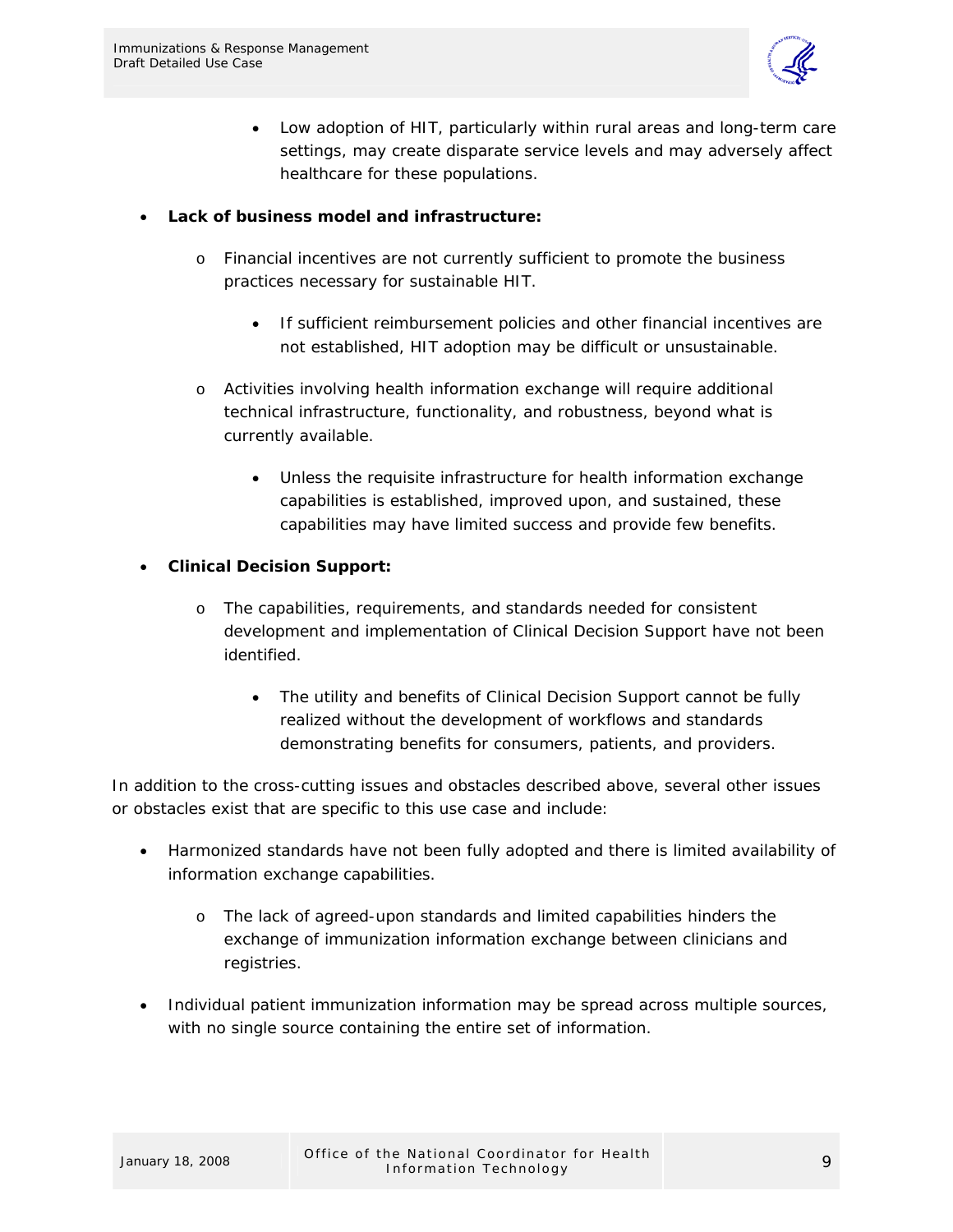

- o Without an aggregated data set of immunization information, it is difficult to assemble a complete immunization history or accurately determine immunization status of an individual.
- Variations exist in the manual process of entering vaccine administration information into registries and IISs.
	- o These variations can result in duplicate immunization entries, or attributing the data to the incorrect individual.
- Immunization schedules vary between jurisdictions and are not available in an electronically interoperable form for inclusion in EHRs and registries.
	- o This schedule variability and lack of electronic interoperability limits the ability for clinicians to efficiently identify immunizations needed, missing doses, etc.
- In most instances consumer-supplied immunization information is not currently accepted by clinicians nor registries unless it can be attributed to a clinically verified source.
	- o As personally controlled health records evolve, it is possible that the consumer's PHR or health data bank may contain immunization information supplied directly by a clinician, however the standards by which that information can be properly attributed are not currently harmonized.
- Non-routine or emergency situations have similar information needs which are not readily supported by the routine care infrastructure including:
	- o The ability to electronically communicate information to clinicians about the individuals or populations needing prioritized intervention.
	- o The ability to electronically distribute intervention criteria and schedules to EHRs and registries.
	- o The ability for clinicians to electronically communicate administration of prophylaxis, treatment, isolation or quarantine interventions to appropriate registries.
	- o The ability for those in public health roles to gather information describing the intervention status of individuals or populations from multiple sources.
	- o The ability for those in public health roles to monitor and manage inventory usage and availability of prophylaxis and treatment interventions, including resources to support those in isolation or quarantine.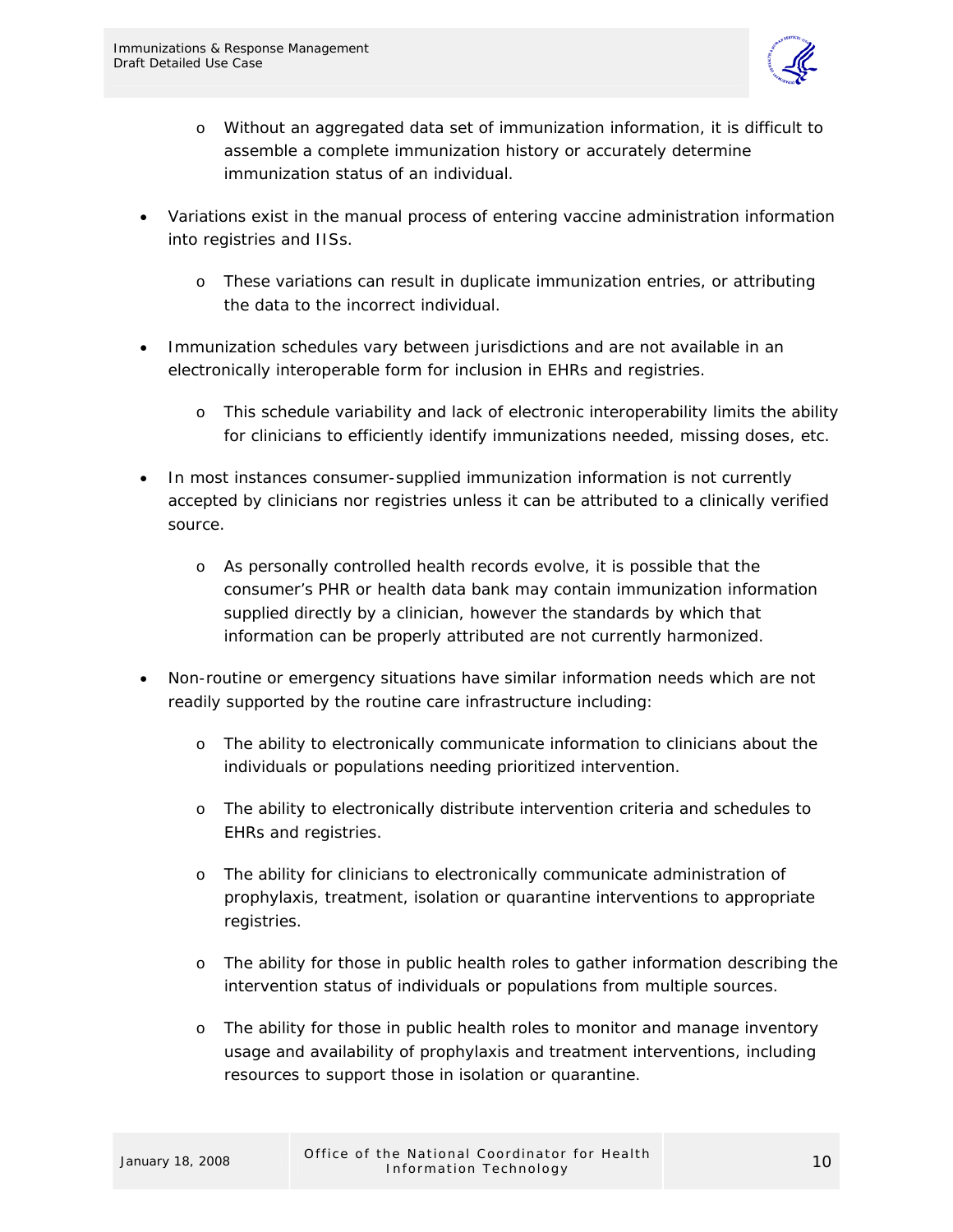

- From state to state, policies vary regarding patient consent and the release of immunization information in the event of a public health emergency.
	- o This inconsistency limits the ability to exchange immunization information across state borders for routine care as well as during non-routine situations.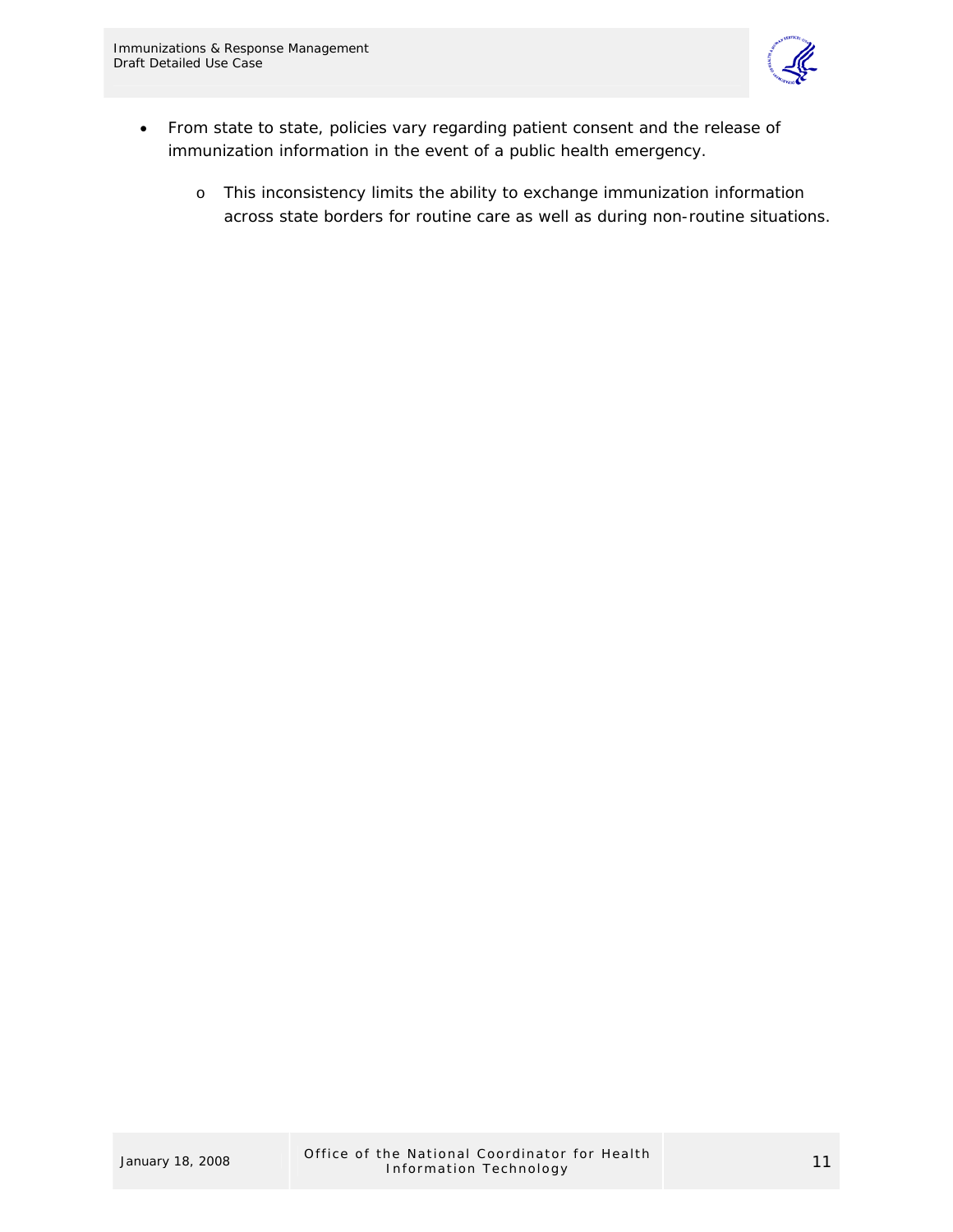

## <span id="page-14-0"></span>**5.0 Use Case Perspectives**

The Immunizations and Response Management Draft Detailed Use Case describes the information exchanges associated with vaccine and drug administration and reporting as well as inventory management from the perspectives of the clinician, registries, consumers, public health, and inventory managers. The perspectives included in the use case are intended to indicate roles and functions, rather than organizations or physical locations. In most instances, the role and function is described within the context of routine care activities, with some additional discussion about roles and functions in non-routine or emergency situations. Each perspective is described below:

## • **Clinician**

The clinician perspective includes physicians, advanced practice nurses, physician assistants, nurses, pharmacists, and other personnel involved in administering to and treating patients. For individuals needing routine prevention or treatment interventions, clinicians administer the associated vaccines or drugs and ensure that the administration information is reported to the appropriate registries and/or public health entities. Clinicians may perform these roles in routine care settings as well as non-routine settings including, but not limited to, physician offices, hospitals, clinics, field medical stations, pharmacies, incident locations, etc. Clinicians are also involved in monitoring and reporting immunization "take" or effectiveness of, and adverse events from, the interventions administered. This role includes clinicians who are responsible for administering prophylaxis or treatment in a public health clinic or other care setting.

#### • **Registry**

The registry perspective includes those organizations performing the functional activities of gathering and providing information that describe the immunization status and history of individuals and populations. Within the context of this use case, the registry perspective encompasses the role of immunization information systems (IISs) which are a specific type of registry and other types of registries which utilize data describing prophylaxis and treatment interventions including isolation and quarantine. Registry capabilities may be provided by federal, state, territorial, or local public health entities, healthcare delivery entities, public or private organizations with a specific focus, or emergency response entities. Registries may provide immunization history, immunization status or notifications of immunization needs of individuals or populations to clinicians, consumers, schools and similar entities, other registries, or those in public health roles.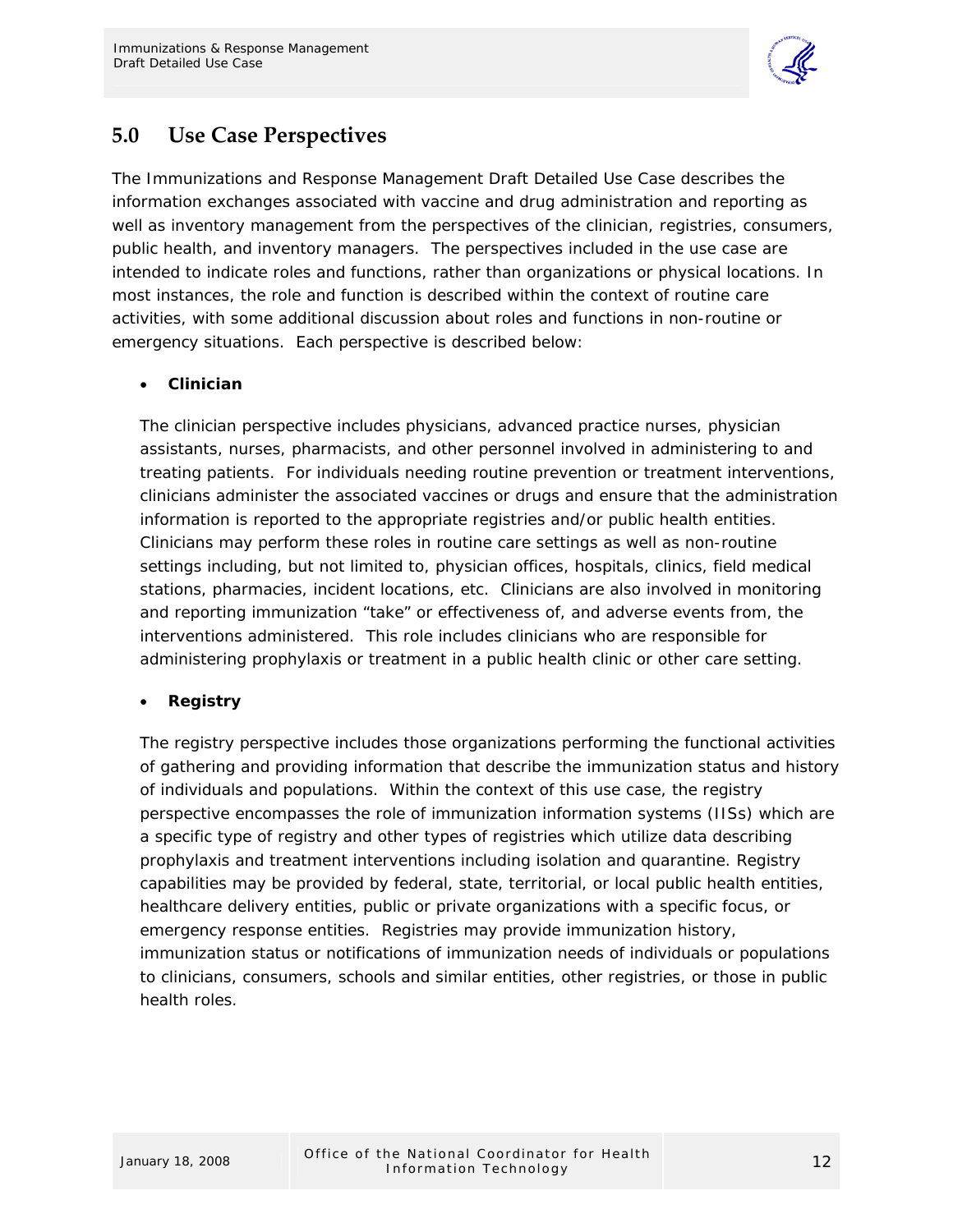

#### • **Consumer**

The consumer perspective includes individuals who need or have received immunizations or other prevention and treatment interventions. Within the context of this use case, the consumer perspective includes individuals as well as family members (or surrogates) who are responsible for the healthcare of the individual. Consumers need access to their immunization history and need the ability to provide clinically verified immunization history or immunization status electronically to their clinicians, schools, public health organizations, other registries, etc.

## • **Public Health**

The public health perspective includes federal, state, territorial, and local public health organizations with responsibility to monitor the health status of populations or individuals. This role may also be present within healthcare delivery organizations or other entities having responsibility to monitor the health status of specific populations or individuals. Public health provides prevention and treatment guidelines to clinicians, evaluates the effectiveness of prevention and treatment interventions and identifies prioritized intervention such as prophylaxis, treatment, isolation or quarantine for specific populations or individuals in non-routine or emergency situations. Public health may also have specific roles related to the recall of vaccines or drugs. The public health role that is at times associated with administering prophylaxis or treatment is included in the clinician perspective rather than the public health perspective. The public health role associated with procuring and distributing vaccines and drugs is described in the inventory manager perspective.

#### • **Inventory Manager**

The inventory manager perspective includes those roles within clinical care organizations, public health organizations, and the pharmaceutical supply chain which are responsible for procuring, apportioning, distributing, monitoring, and reporting the status and usage of vaccines and drugs. Within routine care activities of vaccine and drug administration, these functions are carried out by the care delivery organizations and their pharmaceutical suppliers. During non-routine or emergency situations, public health may be more directly involved in the decisions affecting procurement, apportionment, and distribution of prophylaxis and treatment interventions. In nonroutine or emergency situations inventory managers may also monitor the availability and usage of resources to support those in isolation or quarantine, including the distribution of resources to those affected. In some situations, registries support this activity by providing usage information to inventory managers.

These perspectives are the focus of the events detailed in scenarios described in Section 6.0.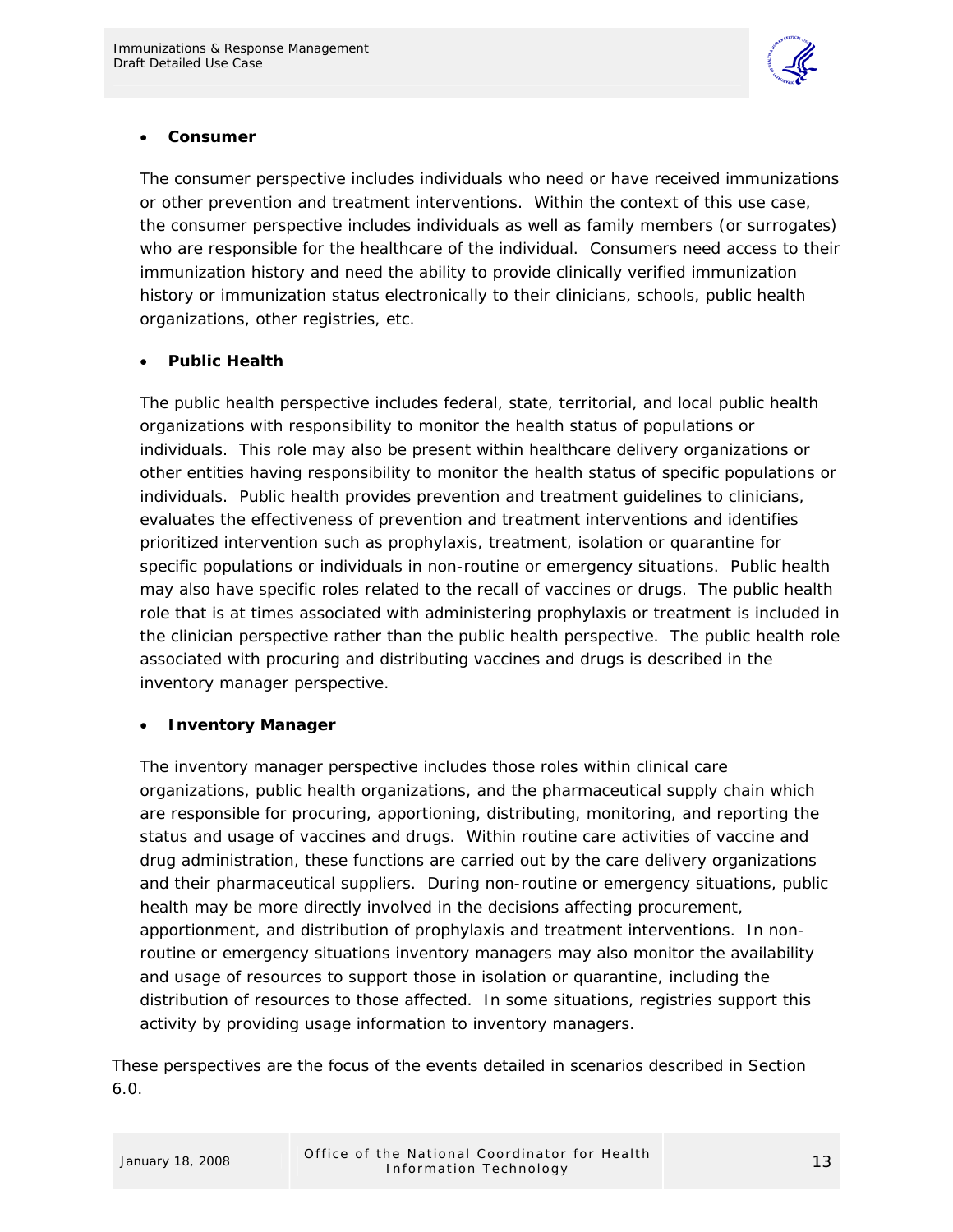

## <span id="page-16-0"></span>**6.0 Use Case Scenarios**

The scenarios in the Immunizations & Response Management Draft Detailed Use Case describe the exchange of immunization and drug administration information between clinicians, registries, consumers, those individuals in public health roles, and those who manage the inventories of vaccines and drugs. The scenarios describe ways in which processes and systems used during routine daily care activities could also be leveraged in emergency response situations. While the scenarios focus on the activities associated with routine vaccinations, they also incorporate additional activities which may be applicable in non-routine or emergency situations, such as prophylaxis and treatment or support for isolation or quarantine. The scenarios are not intended to be comprehensive or limiting.

## • **Vaccine and Drug Administration and Reporting**

The Vaccine and Drug Administration and Reporting scenario focuses on the exchange of immunization and drug administration information between clinicians, registries, and consumers during both routine and non-routine or emergency care activities. The scenario describes the flow of vaccination information from a clinician to the appropriate registries, as well as the mechanisms for registries to provide immunization status and history information to clinicians, consumers, schools, and public health officials. This scenario also describes processes by which registries or EHRs can inform clinicians about the specific immunization needs of their patients based on published immunization schedules. A process by which registries could retrieve information from other registries in order to provide a complete immunization history or immunization status is also included.

This scenario also incorporates the flow of information coming from public health organizations when specific individuals have been identified as needing intervention based on public health case investigations. Also, if an adverse event is identified by a clinician following administration of a vaccine or drug, the use case describes the relationship to the adverse event reporting process which is described separately in the Public Health Case Reporting Draft Detailed Use Case.

#### • **Vaccine and Drug Inventory Management**

The Vaccine and Drug Inventory Management scenario focuses on the exchange of information regarding the availability, usage, and needs for vaccines and drugs at dispensing locations. The scenario describes the routine flow of vaccine and drug usage information to the inventory manager and processes for reporting the availability and usage of vaccines and drugs to public health. The process for identifying inventory needs in non-routine or emergency situations is also described, as is a mechanism for informing the vaccine or drug suppliers or distributors of the needs.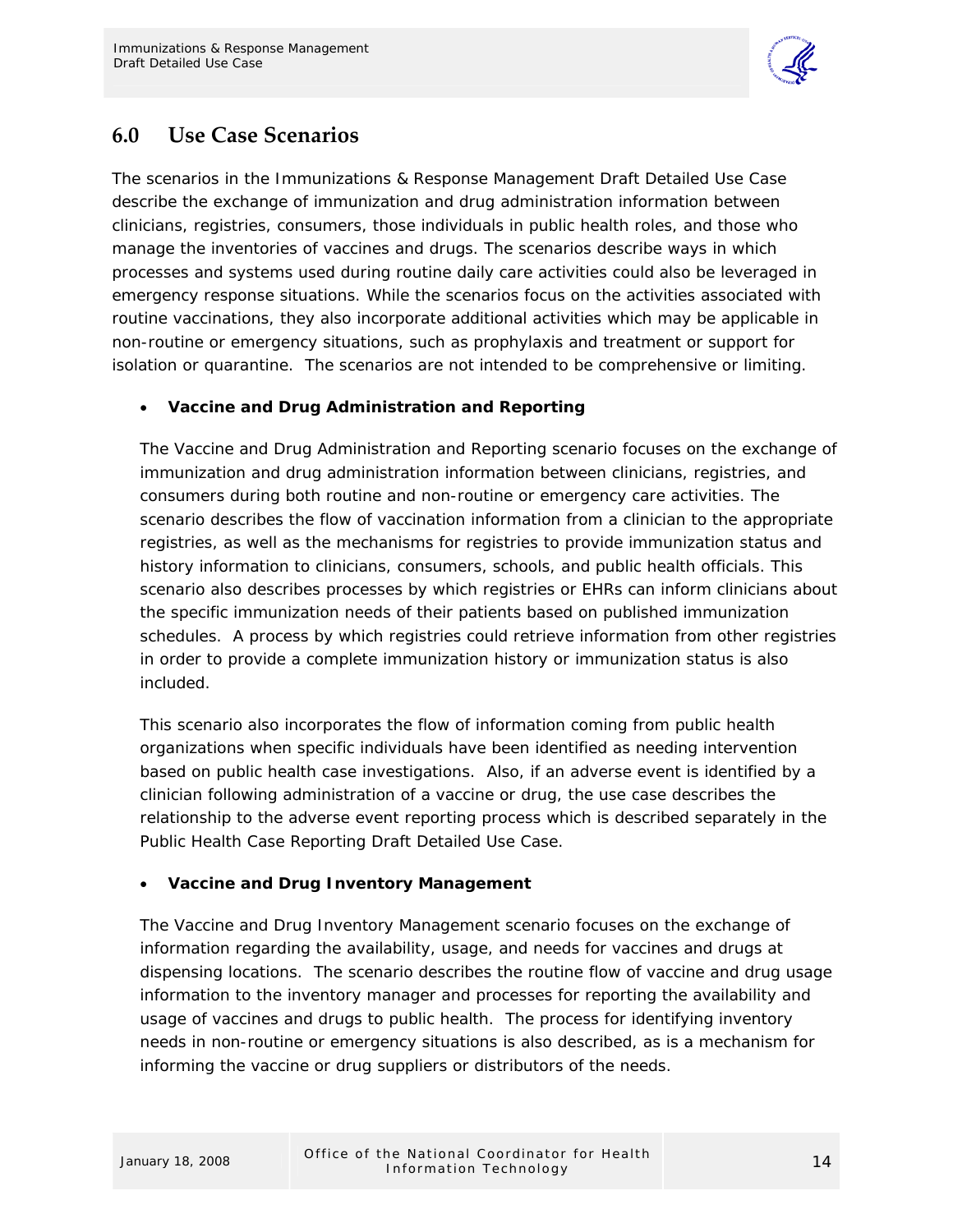#### **7.0Scenario 1: Vaccine and Drug Administration and Reporting**

<span id="page-17-0"></span>

**Figure <sup>7</sup>‐1. Vaccine and Drug Administration and Reporting**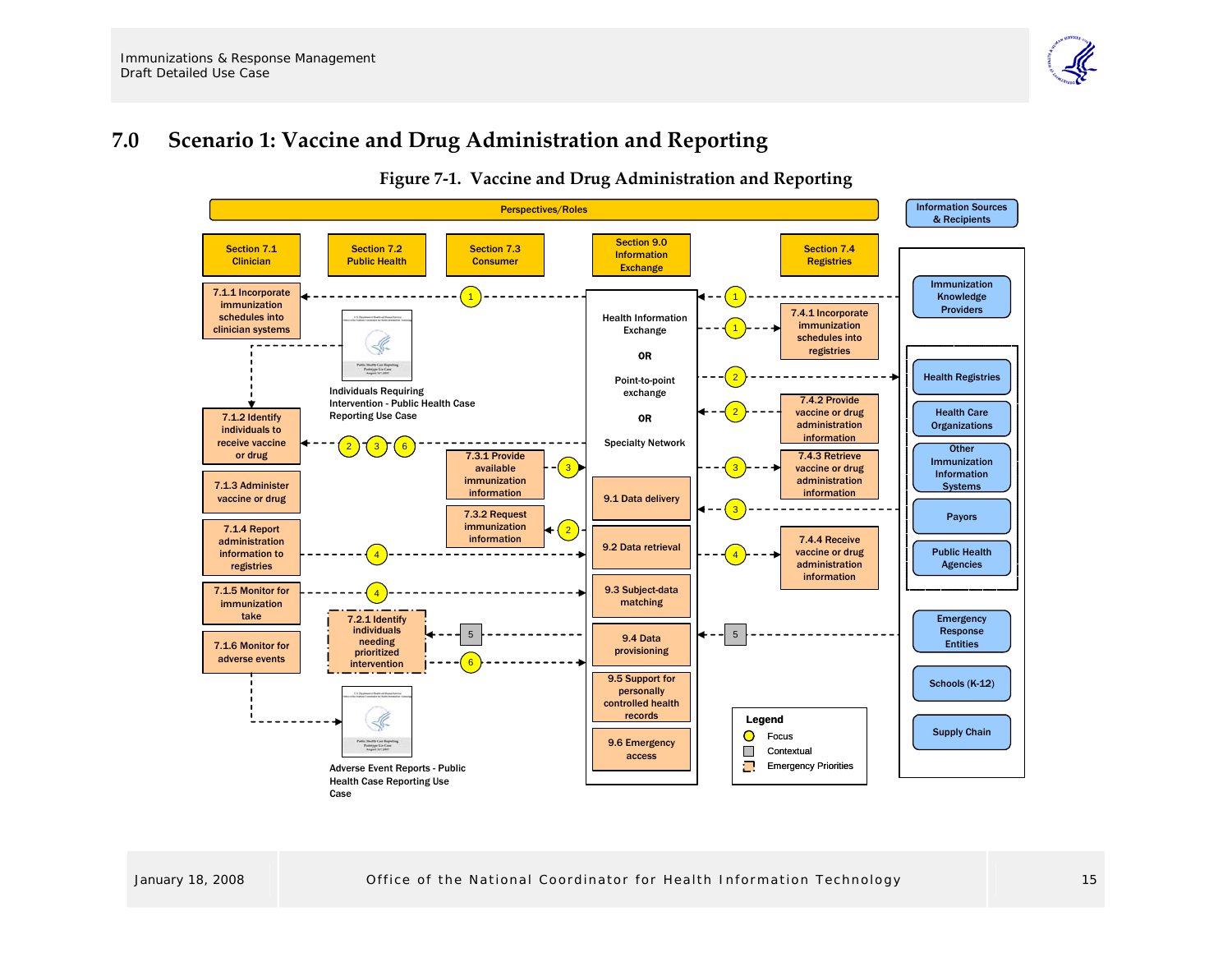

## **Figure <sup>7</sup>‐2. Vaccine and Drug Administration and Reporting Scenario Flows**

- $\bigcap$ Immunization knowledge providers distribute immunization schedules for incorporation into registries and EHR systems.
- $\circled{2}$ Registries, including IISs, provide immunization to clinicians, consumers, other registries and other organizations
- 3 Registries, including IISs, gather vaccine or drug administration information from clinicians, consumers, other registries and other organizations.
- 4 Following administration of (or inability to administer) a vaccine or drug the clinician provides appropriate clinical documentation to registries, consumers and others including subsequently reporting immunization "take" if appropriate.
- 5 Public health gathers information to identify individuals needing prioritized intervention.
- <span id="page-18-0"></span>6 Public health provides information to clinicians about populations or individuals having special needs for immunization or other intervention.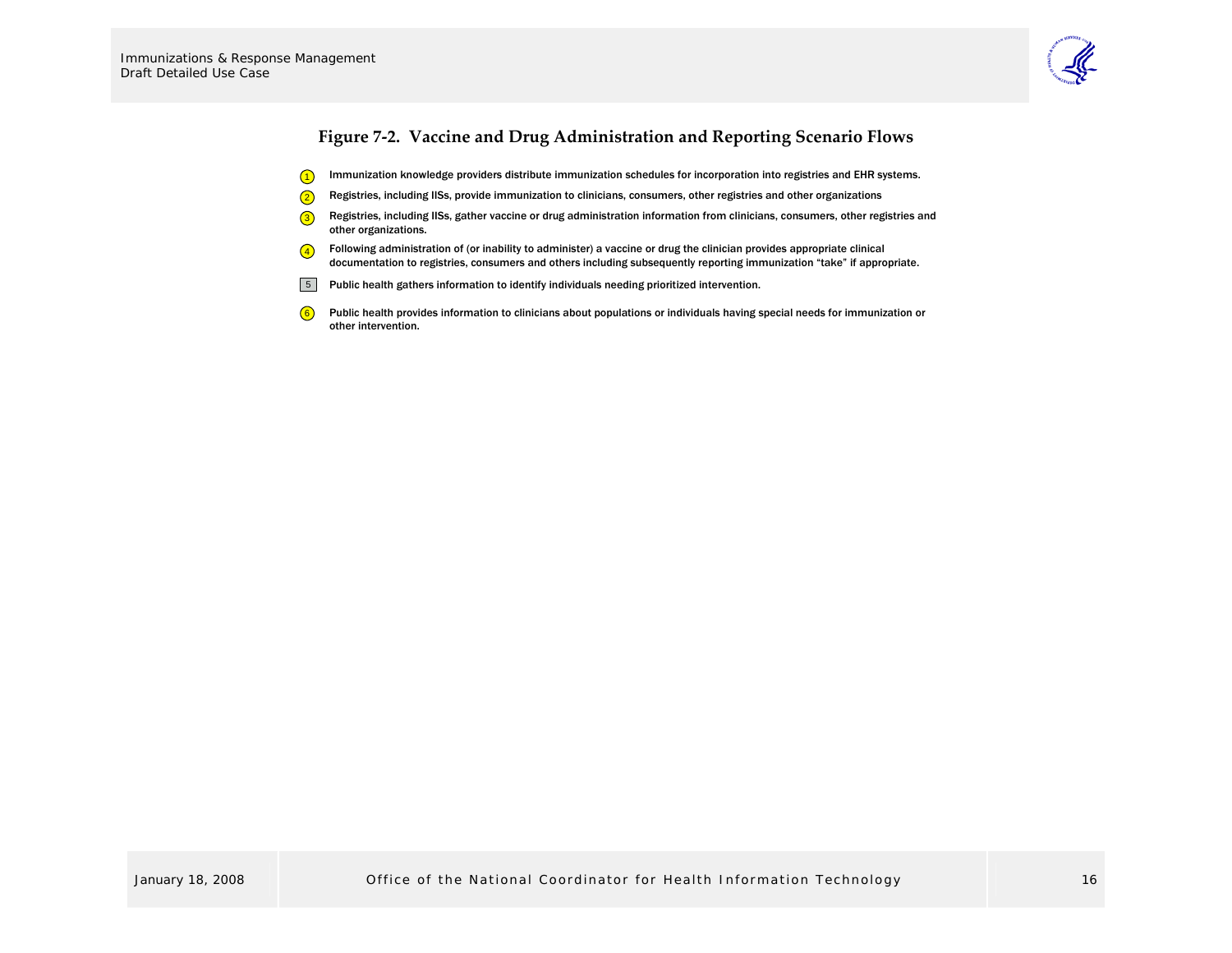

<span id="page-19-0"></span>

| Code    | <b>Description</b>                                                     | <b>Comments</b>                                                                                                                                                                                                                                                                                                                                                                                                                                                                                                                                                                                                                                                                                                                                                                                                                                                                                                                                                                                                                                                                                                                                                                                                                                                                                                                |
|---------|------------------------------------------------------------------------|--------------------------------------------------------------------------------------------------------------------------------------------------------------------------------------------------------------------------------------------------------------------------------------------------------------------------------------------------------------------------------------------------------------------------------------------------------------------------------------------------------------------------------------------------------------------------------------------------------------------------------------------------------------------------------------------------------------------------------------------------------------------------------------------------------------------------------------------------------------------------------------------------------------------------------------------------------------------------------------------------------------------------------------------------------------------------------------------------------------------------------------------------------------------------------------------------------------------------------------------------------------------------------------------------------------------------------|
| 7.1.1   | Event: Incorporate immunization schedules into<br>clinician systems    |                                                                                                                                                                                                                                                                                                                                                                                                                                                                                                                                                                                                                                                                                                                                                                                                                                                                                                                                                                                                                                                                                                                                                                                                                                                                                                                                |
| 7.1.1.1 | Action: Receive immunization schedules                                 | Immunization guidelines and schedules developed by the Advisory Committee on<br>Immunization Practices (ACIP), the American Academy of Pediatrics (AAP), the American<br>Academy of Family Physicians (AAFP), and federal, state, territorial, and local public health<br>organizations provide guidance to clinicians about the immunization needs of specific patient<br>populations. Today these are available to clinicians in the form of published documents, web<br>pages, or downloadable reference documents. In emergency situations, public health may<br>also publish additional quidelines related to immunizations or administration of drugs, which<br>need to be rapidly acted upon by clinicians.<br>In the future, these schedules and guidelines could be incorporated into the clinician's EHR<br>system as well as an IIS in order to provide decision support guidance and reminders to<br>clinicians regarding the immunization needs of their patients. This use case assumes that<br>knowledge suppliers will, in the future, provide the schedules and related clinical criteria in an<br>electronically interoperable form to clinicians and registries in processes similar to that<br>currently in place to provide clinical guidelines for drug: allergy and drug: drug interaction<br>checking. |
| 7.1.1.2 | Action: Incorporate immunization schedules into<br>the clinician's EHR | The electronic quidelines and schedules are incorporated into the EHR to provide decision<br>support capabilities to the clinician. This may be accomplished by manually configuring the<br>system or by loading files containing standardized decision support algorithms and related<br>vocabularies.                                                                                                                                                                                                                                                                                                                                                                                                                                                                                                                                                                                                                                                                                                                                                                                                                                                                                                                                                                                                                        |
| 7.1.2   | Event: Identify individuals to receive vaccine or<br>drug              |                                                                                                                                                                                                                                                                                                                                                                                                                                                                                                                                                                                                                                                                                                                                                                                                                                                                                                                                                                                                                                                                                                                                                                                                                                                                                                                                |

## **Figure <sup>7</sup>‐3. Clinician Perspective ‐Vaccine and Drug Administration and Reporting**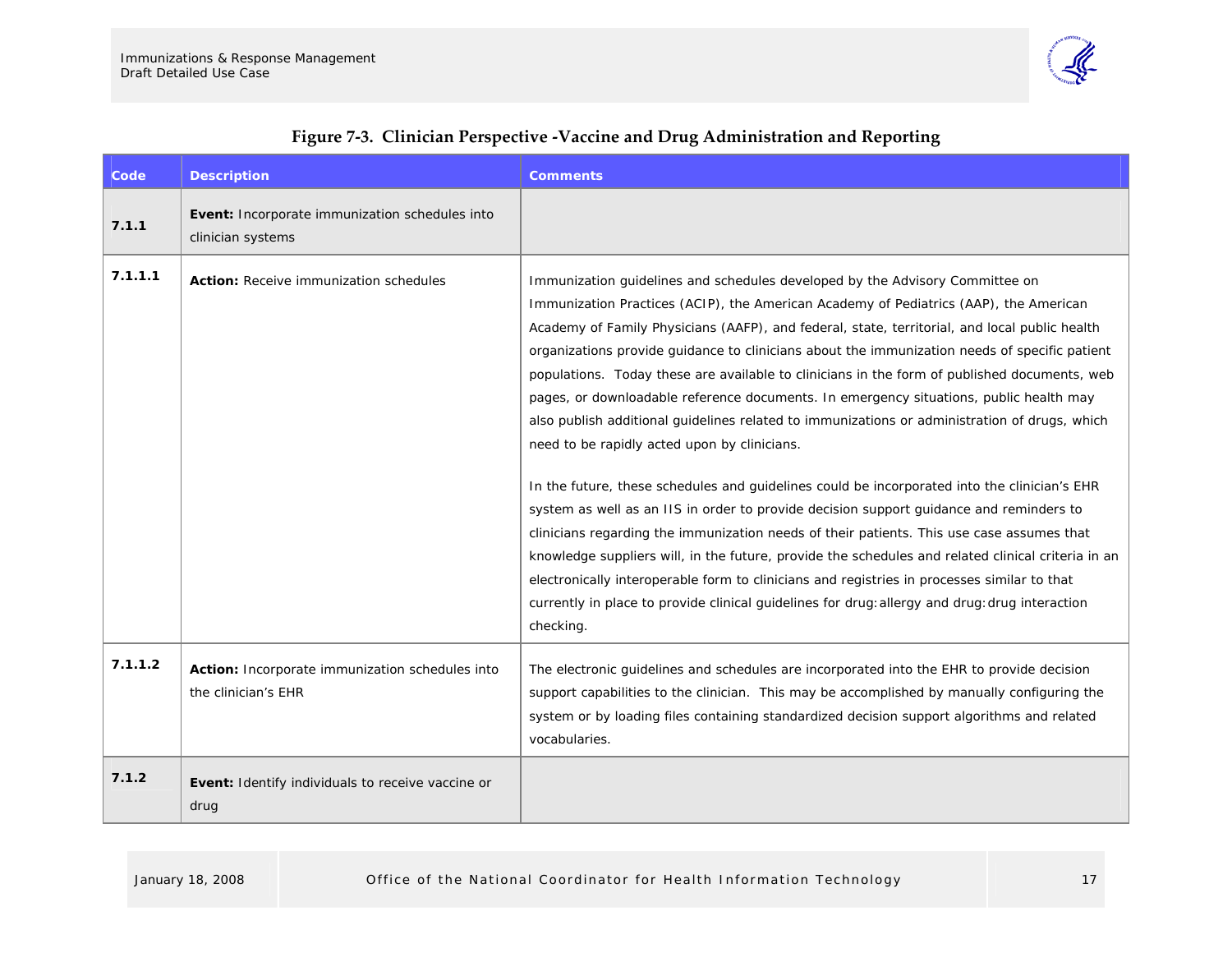

| Code                 | <b>Description</b>                                                                            | <b>Comments</b>                                                                                                                                                                                                                                                                                                                                                                                                                                                                                                                                                                                                                                                                                                                                                                                                                                                                                                                       |
|----------------------|-----------------------------------------------------------------------------------------------|---------------------------------------------------------------------------------------------------------------------------------------------------------------------------------------------------------------------------------------------------------------------------------------------------------------------------------------------------------------------------------------------------------------------------------------------------------------------------------------------------------------------------------------------------------------------------------------------------------------------------------------------------------------------------------------------------------------------------------------------------------------------------------------------------------------------------------------------------------------------------------------------------------------------------------------|
| 7.1.2.1a             | Action: Identify individuals needing immunization<br>or drug                                  | Clinicians identify individuals who need to receive immunizations by referring to published<br>immunization schedules, by receiving decision support quidance from their EHR, by receiving<br>notifications from immunization registries, or by guerying registries for immunization history<br>or status. At times information may also be available from administrative sources such as<br>pharmacy benefits data or claims data.                                                                                                                                                                                                                                                                                                                                                                                                                                                                                                   |
|                      |                                                                                               | A registry may need to query other registries in order to provide a complete immunization<br>history of an individual to the requesting clinician. Utilizing decision support capabilities,<br>registries evaluate the immunization status of individuals and compare them to published<br>immunization quidelines and schedules. The registries then send notifications to the<br>appropriate clinician of the immunizations that are needed.                                                                                                                                                                                                                                                                                                                                                                                                                                                                                        |
| 7.1.2.1 <sub>b</sub> | Alternative Action: Receive information about<br>individuals needing prioritized intervention | In non-routine or emergency situations, the clinician may receive information from public<br>health which identifies population characteristics for those requiring special attention such as<br>the elderly, emergency care providers or other at-risk groups. This may include lists of<br>specific individuals needing immunization or other intervention. Population characteristics<br>information could also be incorporated into the clinician's EHR or an IIS as described in<br>actions 7.1.1.1 and 7.1.1.2.<br>Public health may also identify individuals needing specific interventions based on possible or<br>confirmed public health case reports as described separately in action 7.1.7.2 of the Public<br>Health Case Reporting Draft Detailed Use Case.<br>Public health or others using information available within registries may also notify clinicians<br>of individuals affected by vaccine or drug recalls. |
| 7.1.3                | <b>Event:</b> Administer vaccine or drug                                                      |                                                                                                                                                                                                                                                                                                                                                                                                                                                                                                                                                                                                                                                                                                                                                                                                                                                                                                                                       |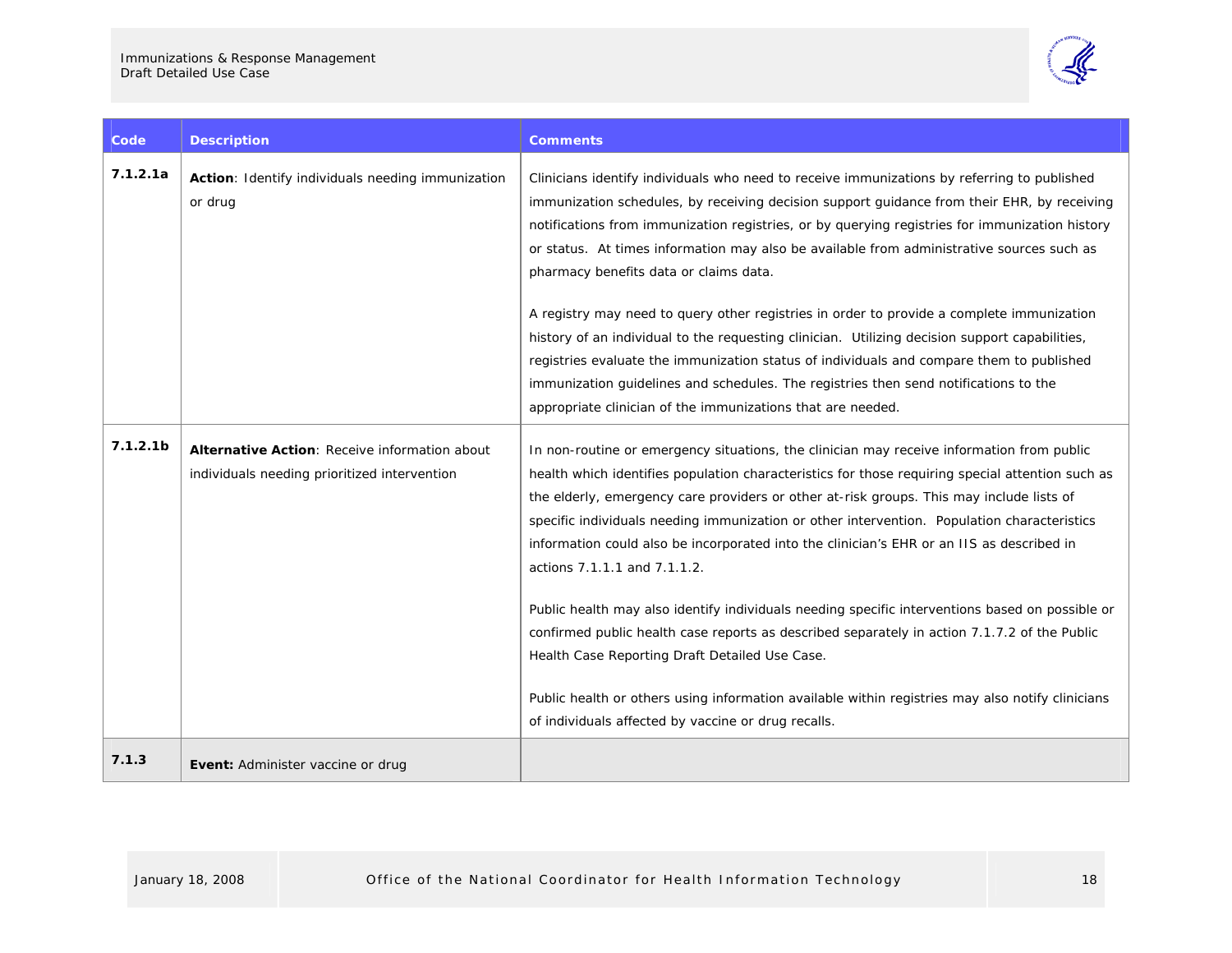

| Code    | <b>Description</b>                                           | <b>Comments</b>                                                                                                                                                                                                                                                                                                                                                                                                                                                                                                                                                                                                                                                                                                                                                |
|---------|--------------------------------------------------------------|----------------------------------------------------------------------------------------------------------------------------------------------------------------------------------------------------------------------------------------------------------------------------------------------------------------------------------------------------------------------------------------------------------------------------------------------------------------------------------------------------------------------------------------------------------------------------------------------------------------------------------------------------------------------------------------------------------------------------------------------------------------|
| 7.1.3.1 | Action: Administer vaccine or drug to patient                | After completing any necessary clinical evaluation, contraindication checks, and medication<br>safety activities, the clinician administers the vaccine or drug to the patient.                                                                                                                                                                                                                                                                                                                                                                                                                                                                                                                                                                                |
| 7.1.3.2 | Action: Record vaccine or drug administration<br>information | The clinician records information describing the administration activity including, but not<br>limited to, patient information, site of administration, the vaccine or drug manufacturer, lot<br>number, expiration date, and date administered in the clinical system. Portions of this<br>information may have been previously gathered during the medication safety activities in<br>action 7.1.3.1 (e.g. using barcode technologies).<br>In the case of a contraindication, the clinician documents the reason the vaccine or drug was<br>not administered or why the administration schedule was modified.<br>If the administration cannot be accomplished due to a shortage of the vaccine or drug, the<br>clinician may also document this information. |
| 7.1.4   | Event: Report administration information to<br>registries    |                                                                                                                                                                                                                                                                                                                                                                                                                                                                                                                                                                                                                                                                                                                                                                |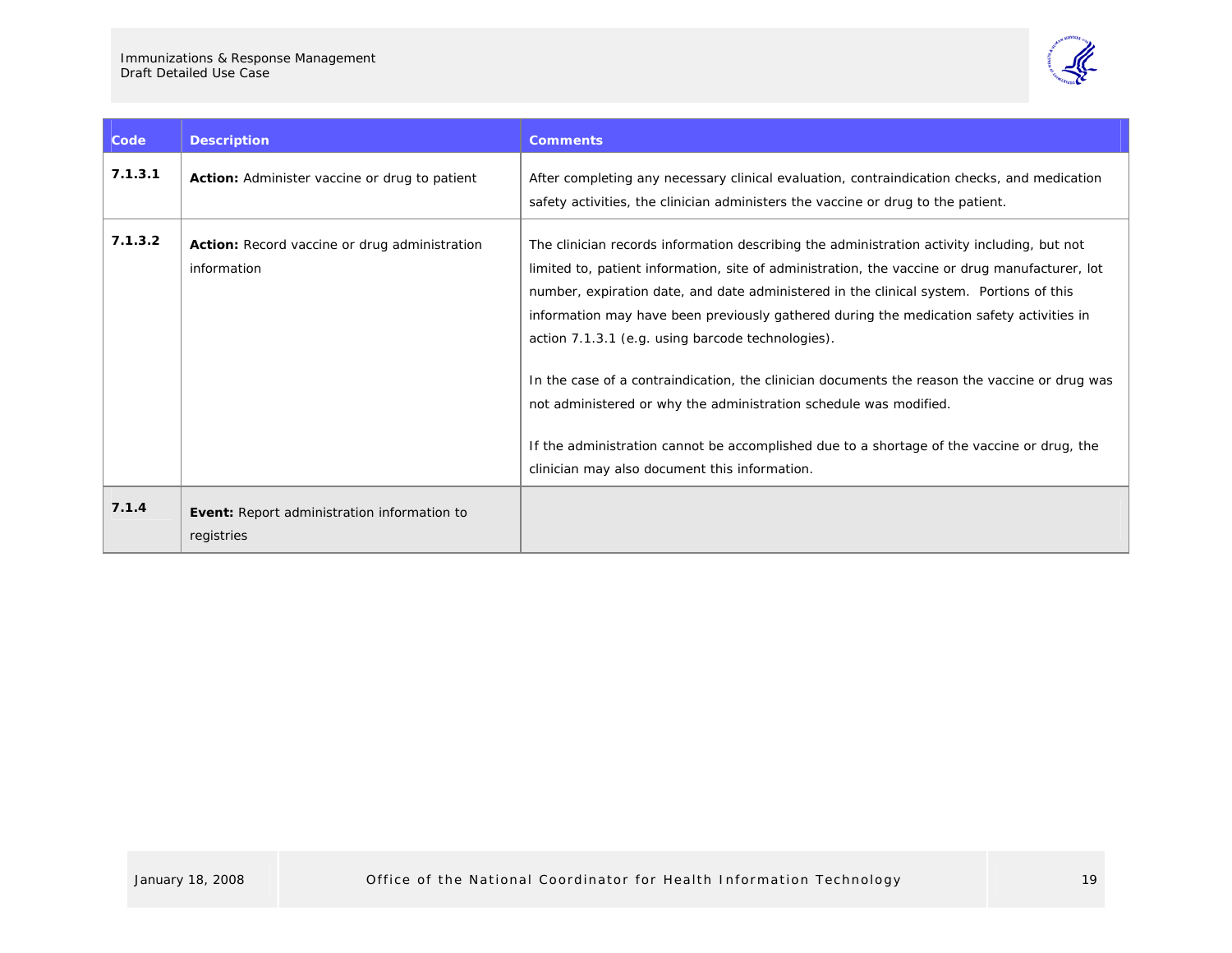

| Code    | <b>Description</b>                                         | Comments                                                                                                                                                                                                                                                                                                                                                                                                                                                                                                                                                                                                                                                                                                                                                                                                                                                                                                                                                                                                                                                                                                                                                                                                                                                   |
|---------|------------------------------------------------------------|------------------------------------------------------------------------------------------------------------------------------------------------------------------------------------------------------------------------------------------------------------------------------------------------------------------------------------------------------------------------------------------------------------------------------------------------------------------------------------------------------------------------------------------------------------------------------------------------------------------------------------------------------------------------------------------------------------------------------------------------------------------------------------------------------------------------------------------------------------------------------------------------------------------------------------------------------------------------------------------------------------------------------------------------------------------------------------------------------------------------------------------------------------------------------------------------------------------------------------------------------------|
| 7.1.4.1 | Action: Report administration information to<br>registries | The clinician communicates the vaccine or drug administration information gathered in action<br>7.1.3.2 to the appropriate registries, which may include IISs as well as other healthcare<br>registries (e.g. emergency responder registries). The clinician, or designee, may carry out<br>this activity using a web portal provided by the registry or communication from the clinician's<br>EHR to the relevant registries. In some situations, the designee may be a school, public<br>health entity, prison or similar organization which has gathered clinically verified information<br>and wishes to provide it to the registry.<br>This information may also be used by inventory managers to update the systems which<br>monitor and report vaccine and drug usage and availability.<br>In non-routine situations, information describing clinician orders for isolation or quarantine<br>could also be communicated to registries in order for public health to identify those<br>individuals affected and monitor their needs. Although not the focus of this use case, some<br>registries also use similar processes to gather other health status or screening information<br>such as lead testing, hearing evaluations, EPSTD, anemia, etc. |
| 7.1.5   | <b>Event:</b> Monitor for immunization "take"              |                                                                                                                                                                                                                                                                                                                                                                                                                                                                                                                                                                                                                                                                                                                                                                                                                                                                                                                                                                                                                                                                                                                                                                                                                                                            |
| 7.1.5.1 | Action: Monitor for immunization "take"                    | Based on appropriate and relevant clinical quidance that pertain to the specific vaccine<br>administered, the clinician monitors for specific clinical indications that confirm "immunization"<br>take", and records the outcome. "Immunization take" in the context of this use case<br>encompasses the activities related to determining whether the vaccination accomplished<br>intent without clinical confirmation. The use of this term does not encompass specific clinical<br>activities that determine seroconversion, immunity, or vaccine response. The activities that<br>this term does describe include visual examination of the administration site, and<br>identification of adverse events.                                                                                                                                                                                                                                                                                                                                                                                                                                                                                                                                              |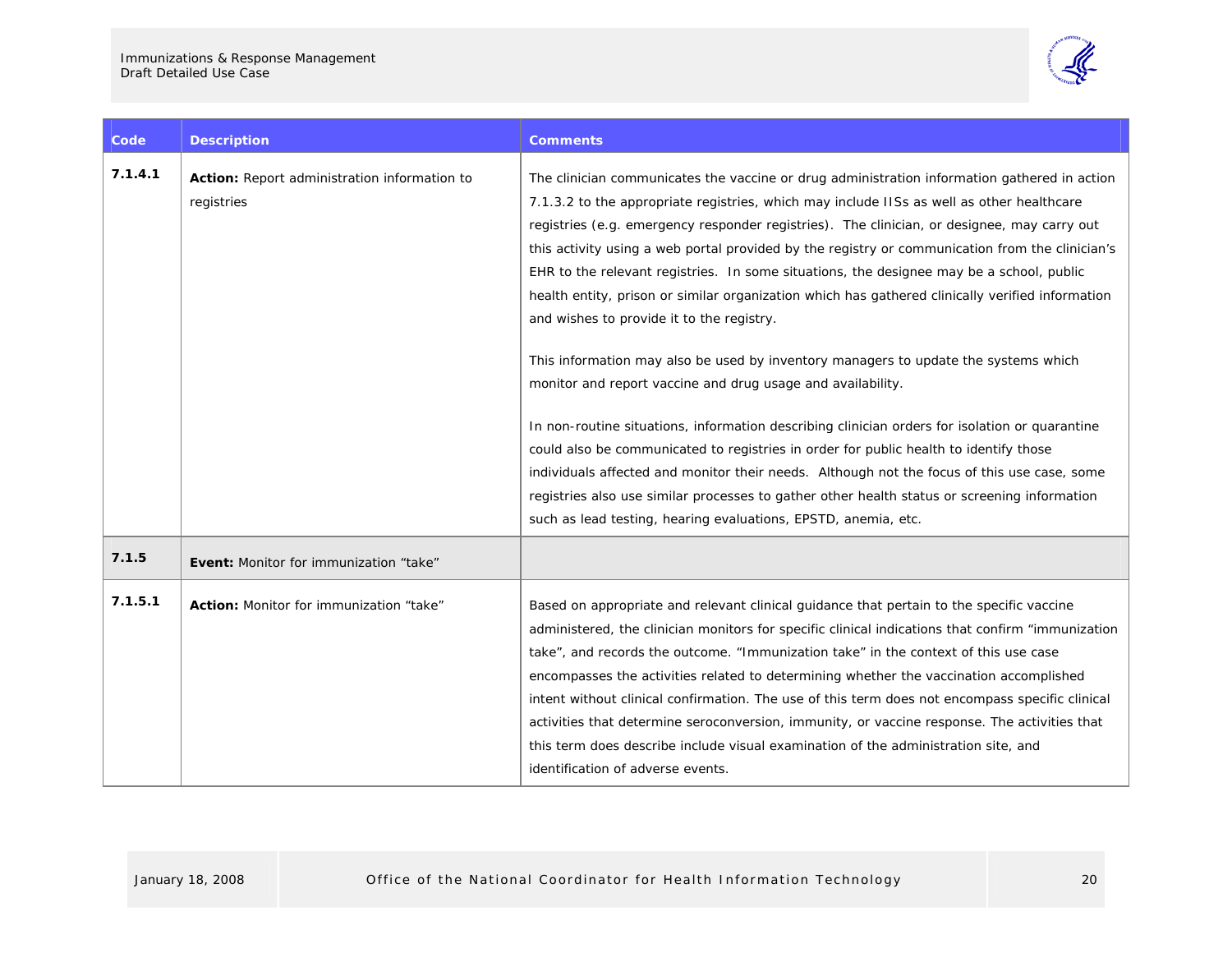J.



| Code    | <b>Description</b>                                          | <b>Comments</b>                                                                                                                                                                                                                                                                                                                                                                                                                                   |
|---------|-------------------------------------------------------------|---------------------------------------------------------------------------------------------------------------------------------------------------------------------------------------------------------------------------------------------------------------------------------------------------------------------------------------------------------------------------------------------------------------------------------------------------|
| 7.1.5.2 | Action: Report immunization "take" results to<br>registries | At times the clinician may need to communicate the vaccine take information gathered in<br>action 7.1.5.1 to the appropriate registries, which may include IISs as well as other<br>healthcare registries (e.g. emergency responder registries). The clinician, or designee, may<br>carry out this activity using a web portal provided by the registry or by initiating<br>interoperable messages from the local EHR to the relevant registries. |
| 7.1.6   | <b>Event:</b> Monitor for adverse events                    |                                                                                                                                                                                                                                                                                                                                                                                                                                                   |
| 7.1.6.1 | <b>Action:</b> Monitor for adverse events                   | Following administration of the vaccine or drug, the clinician monitors the patient for possible<br>adverse events. Decision support may be available to the clinician to identify possible<br>adverse events, based upon patient clinical data recorded within the clinician's EHR and<br>information incorporated into the EHR in action 7.1.1.1.                                                                                               |
| 7.1.6.2 | <b>Action: Report adverse events</b>                        | If the clinician detects a possible adverse event, appropriate care is provided. Subsequently,<br>the appropriate reporting procedures to various regulatory organizations are completed. This<br>process is described separately in actions 7.3.6.1 and 7.3.6.2 of the Public Health Case<br>Reporting Draft Detailed Use Case.                                                                                                                  |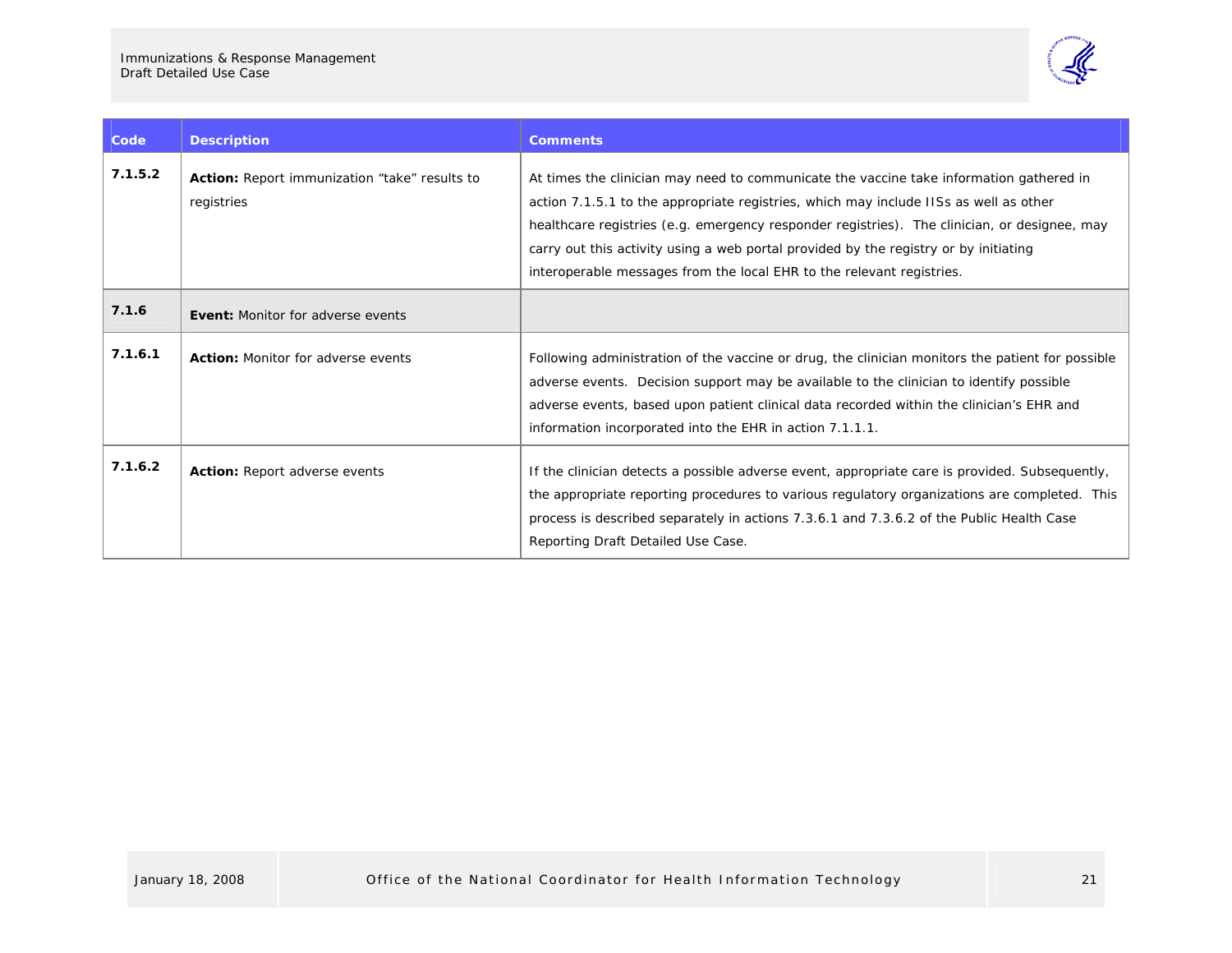7.2.1.2 Action: Notify clinicians of individuals or population

characteristics needing prioritized intervention

**7.2.1** 



Those in public health roles may communicate information about specific individuals or population characteristics of those who require prioritized intervention to clinicians and/or registries. This information could be communicated utilizing web portals or interoperable

messages to the clinician's EHR or an IIS as described in action 7.1.1.1.

|  | Figure 7-5. Consumer Perspective - Vaccine and Drug Administration and Reporting |
|--|----------------------------------------------------------------------------------|
|  |                                                                                  |
|  |                                                                                  |
|  |                                                                                  |

<span id="page-24-0"></span>

| <b>Code</b> | <b>Description</b>                                | <b>Comments</b> |
|-------------|---------------------------------------------------|-----------------|
| 7.3.1       | Event: Provide available immunization information |                 |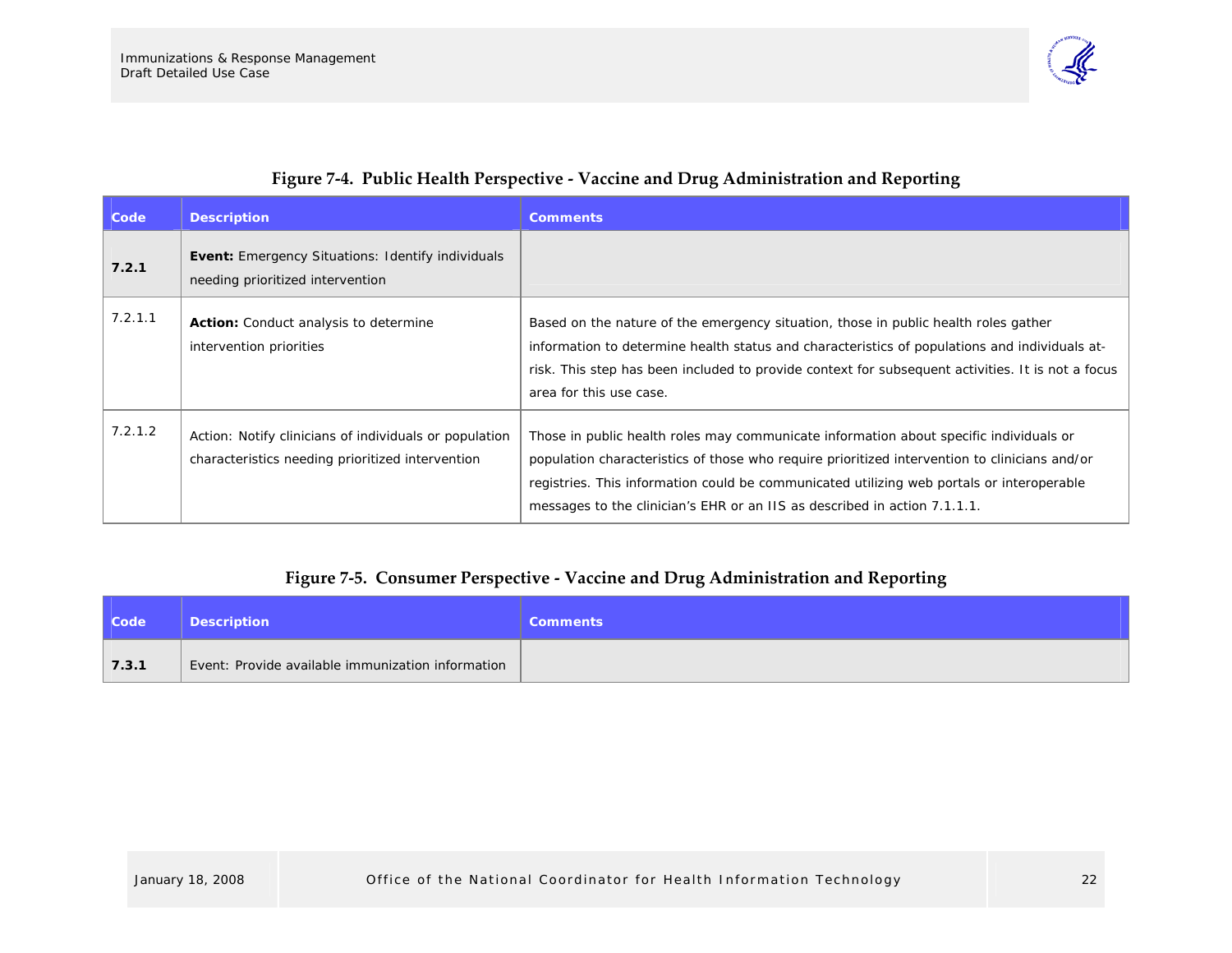

| Code    | <b>Description</b>                                                                                        | <b>Comments</b>                                                                                                                                                                                                                                                                                                                                                                                                                                                                                                                                                                                                                                                                                                                       |  |  |
|---------|-----------------------------------------------------------------------------------------------------------|---------------------------------------------------------------------------------------------------------------------------------------------------------------------------------------------------------------------------------------------------------------------------------------------------------------------------------------------------------------------------------------------------------------------------------------------------------------------------------------------------------------------------------------------------------------------------------------------------------------------------------------------------------------------------------------------------------------------------------------|--|--|
| 7.3.1.1 | <b>Action:</b> Provide available immunization<br>information via a personally controlled health<br>record | Consumers may retain their immunization information in a personally controlled health<br>record, such as a PHR or health data bank. This information may have been provided<br>electronically by a clinician and also may include self-reported immunization information<br>which has been supplied by the consumer.                                                                                                                                                                                                                                                                                                                                                                                                                  |  |  |
|         |                                                                                                           | The consumer's immunization information is sent to clinicians or registries at the direction of<br>the consumer, or in response to a query from a clinician or registry with appropriate<br>consumer consent. The consumer's immunization information may also be provided to<br>schools and other entities to verify their immunization status. The information provided may<br>include a complete immunization history or the status of specific immunization(s). The<br>original source of the information will be identified to distinguish between a clinically<br>verifiable source vs. consumer-entered data in order for the receiving clinician or registry to<br>properly identify the source during subsequent activities. |  |  |
| 7.3.2   | Event: Request immunization information                                                                   |                                                                                                                                                                                                                                                                                                                                                                                                                                                                                                                                                                                                                                                                                                                                       |  |  |
| 7.3.2.1 | Action: Request available immunization<br>information                                                     | Consumers may retrieve their immunization information from registries or EHRs and store it<br>in their personally controlled health record. This process may occur automatically based on<br>pre-defined consumer preferences, or as a result of a consumer-initiated query. At times this<br>information may also be retrievable from administrative sources such as pharmacy benefits<br>data or claims data.                                                                                                                                                                                                                                                                                                                       |  |  |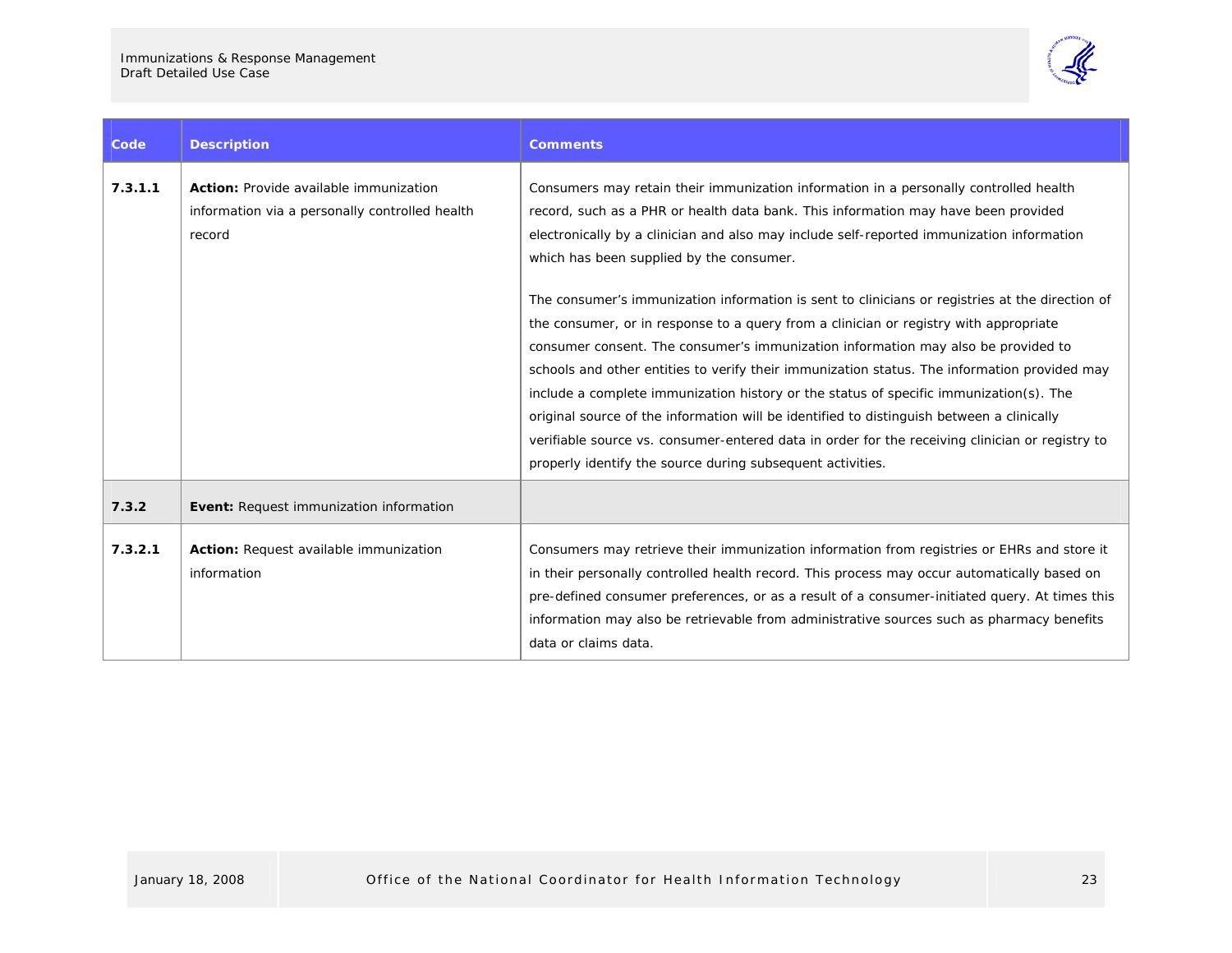<span id="page-26-0"></span>

## **Figure <sup>7</sup>‐6. Registries Perspective ‐ Vaccine and Drug Administration and Reporting**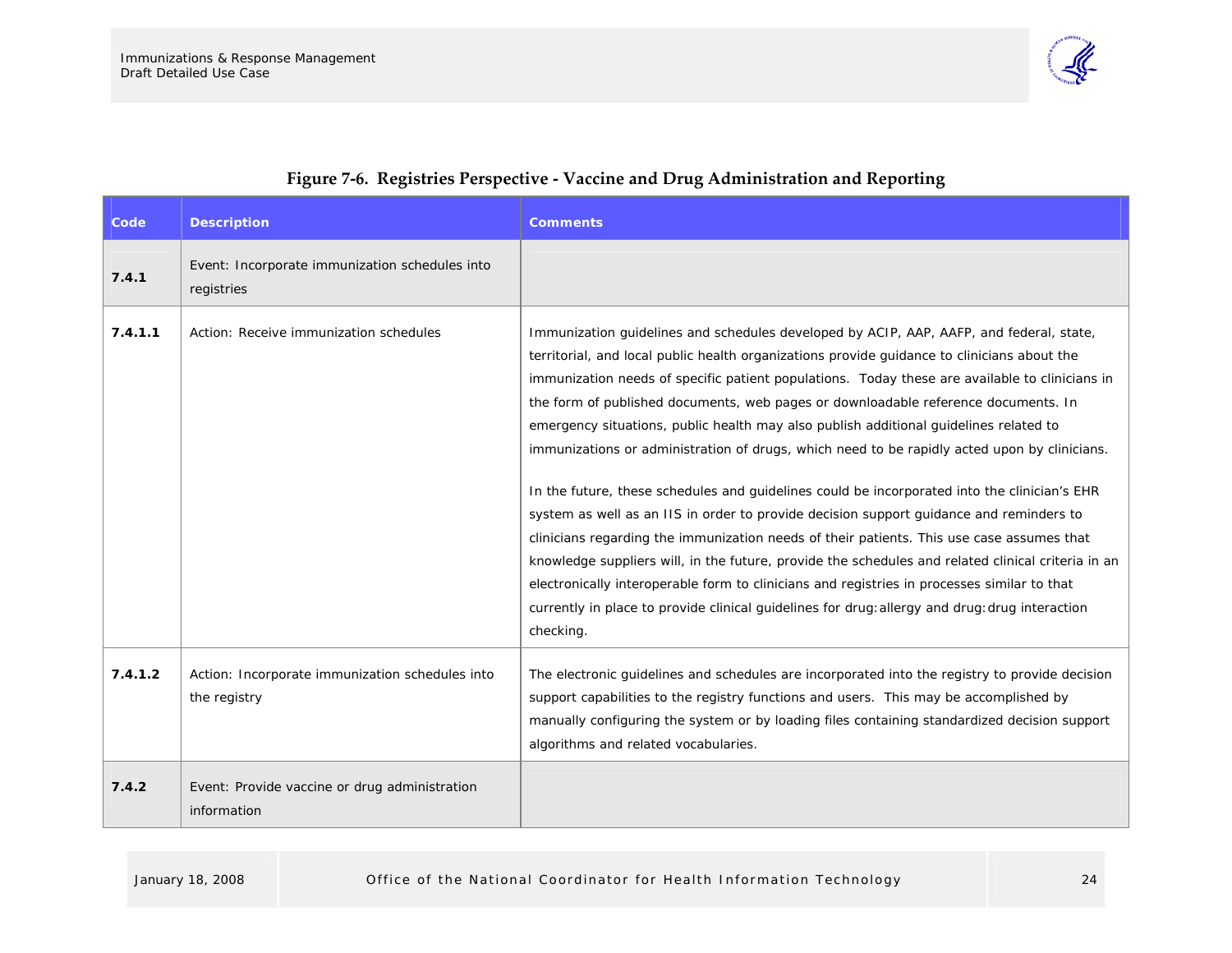

| Code    | <b>Description</b>                                                                  | <b>Comments</b>                                                                                                                                                                                                                                                                                                                                                                                                                                                                                                                                                                                                                                                                                                                                                 |
|---------|-------------------------------------------------------------------------------------|-----------------------------------------------------------------------------------------------------------------------------------------------------------------------------------------------------------------------------------------------------------------------------------------------------------------------------------------------------------------------------------------------------------------------------------------------------------------------------------------------------------------------------------------------------------------------------------------------------------------------------------------------------------------------------------------------------------------------------------------------------------------|
| 7.4.2.1 | Action: Provide vaccine or drug administration<br>information                       | A registry may provide immunization or drug administration information to authorized<br>requestors by means of a portal, by responding to an interoperable query message, or by<br>proactively sending notifications about needed immunizations which have been generated by<br>decision support algorithms evaluating the patient data contained within the registry.<br>Registries could also use notifications to advise clinicians of specific individuals affected by a<br>vaccine or drug recall.                                                                                                                                                                                                                                                         |
|         |                                                                                     | Requests for information may be initiated by clinicians, public health, consumers, schools, or<br>other entities which need to confirm the immunization status of an individual.                                                                                                                                                                                                                                                                                                                                                                                                                                                                                                                                                                                |
|         |                                                                                     | The information provided may include a complete immunization history, status of specific<br>immunization(s), or exceptions such as missed vaccinations or doses. As described in event<br>7.4.3, a registry may need to request information from other registries or other sources in<br>order to construct a complete immunization history or status.                                                                                                                                                                                                                                                                                                                                                                                                          |
| 7.4.3   | Event: Retrieve vaccine or drug administration<br>information                       |                                                                                                                                                                                                                                                                                                                                                                                                                                                                                                                                                                                                                                                                                                                                                                 |
| 7.4.3.1 | Event: Retrieve vaccine or drug administration<br>information from external sources | At times a registry may need to gather immunization or drug administration information from<br>other sources such as other registries, EHRs, personally controlled health records,<br>pharmacies, healthcare payors, etc. This could be in response to a query received by the<br>registry, or proactively initiated by the registry based on predefined business rules. While the<br>query would typically relate to a specific individual, at times the query may request<br>immunization or drug administration information about more than one person.<br>The requesting registry queries the external sources, receives the responses, confirms that<br>the person matching criteria have been met, and incorporates the information into the<br>registry. |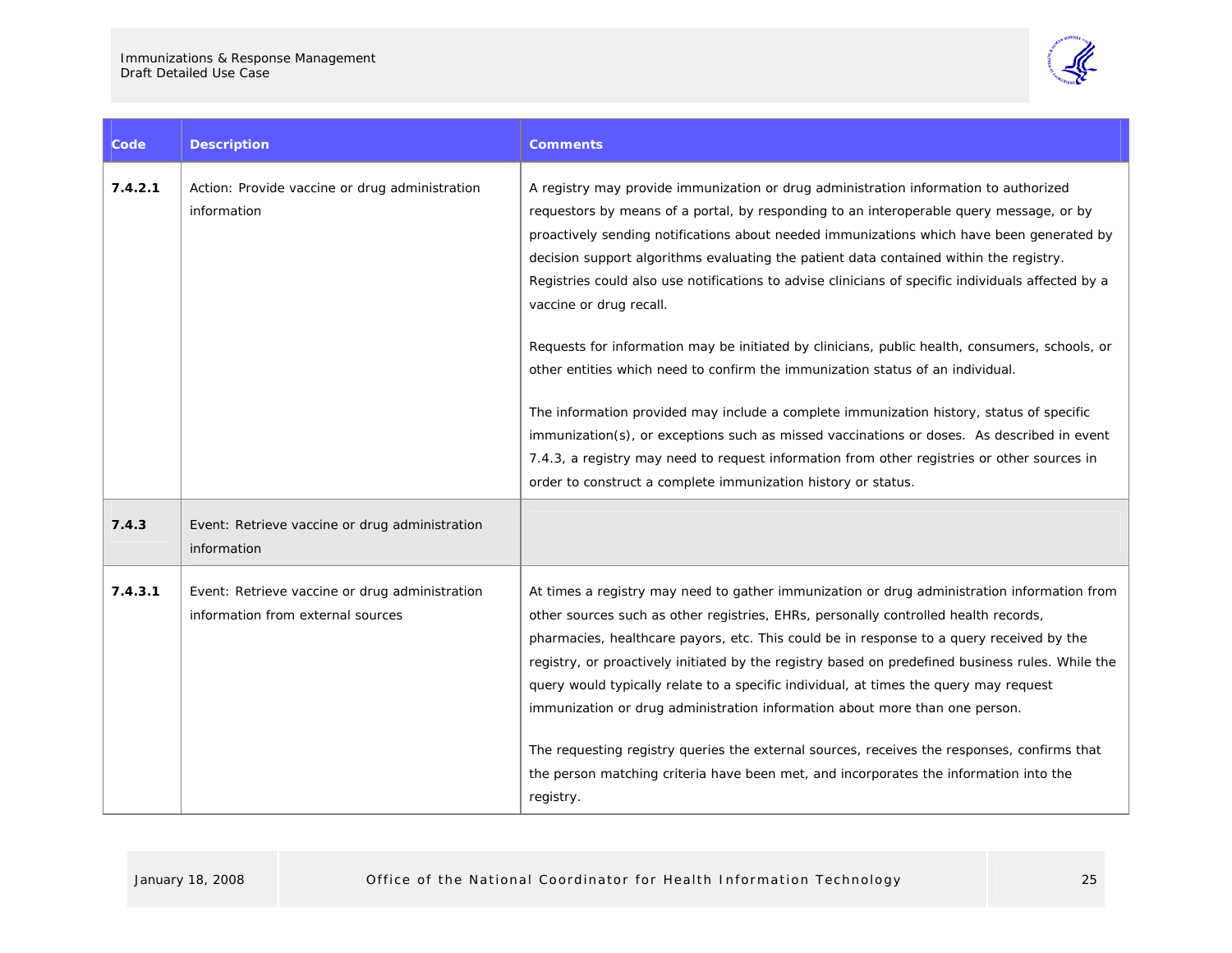

| Code    | <b>Description</b>                                                                | <b>Comments</b>                                                                                                                                                                                                                                                                                                                                                                                                                                                                                          |
|---------|-----------------------------------------------------------------------------------|----------------------------------------------------------------------------------------------------------------------------------------------------------------------------------------------------------------------------------------------------------------------------------------------------------------------------------------------------------------------------------------------------------------------------------------------------------------------------------------------------------|
| 7.4.4   | Event: Receive vaccine or drug administration<br>information                      |                                                                                                                                                                                                                                                                                                                                                                                                                                                                                                          |
| 7.4.4.1 | Action: Receive information describing the<br>administration of a vaccine or drug | The registry receives vaccine or drug administration information from a clinician's EHR as<br>described in event 7.1.4. The registry receives the information, confirms the patient matching<br>information, and updates the registry information with the vaccine or drug administration<br>information. If the patient is unknown to the registry, it may initiate a new record for the<br>patient, or carry out other actions to confirm the identity of the patient before updating the<br>registry. |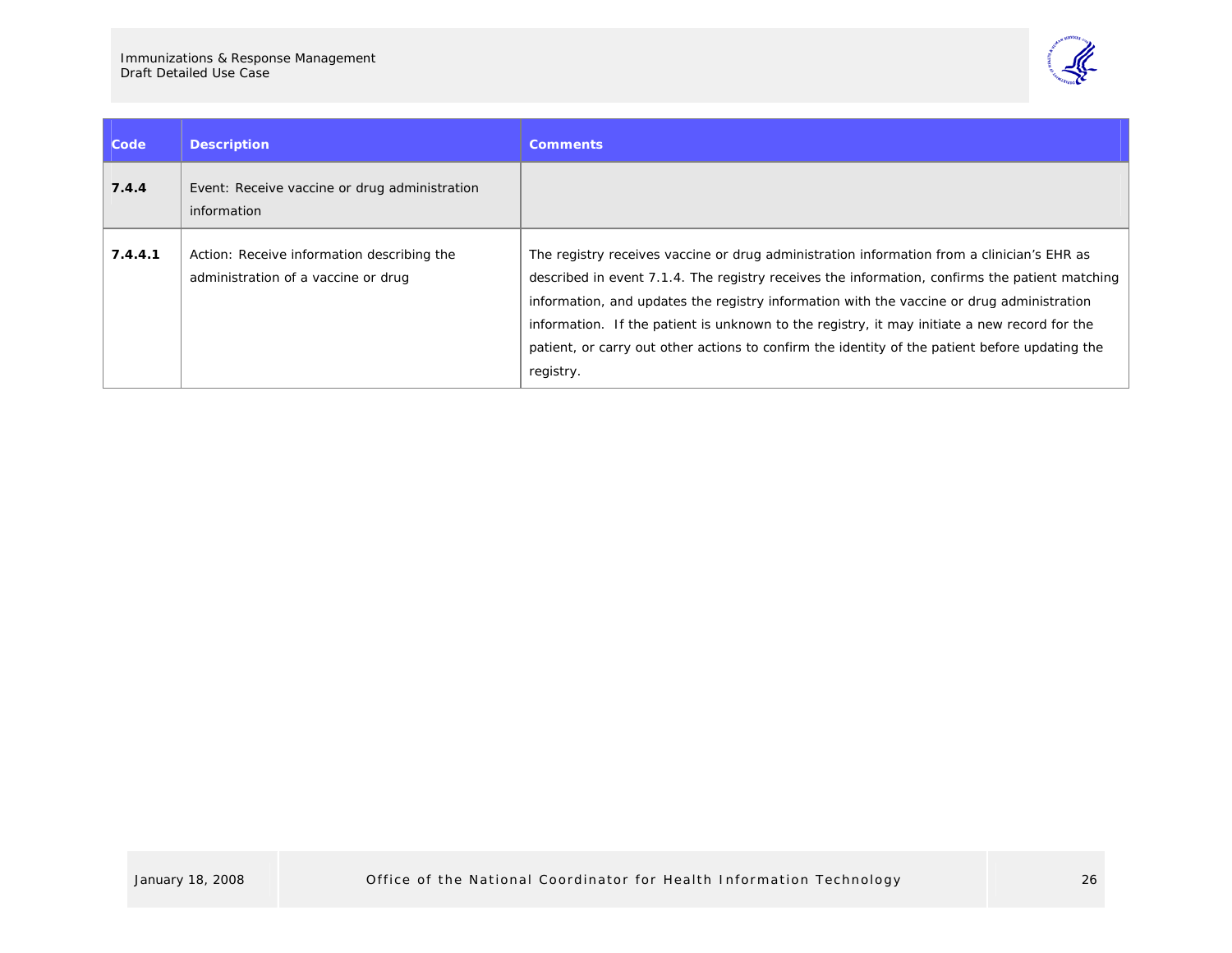#### **8.0Scenario 2: Vaccine and Drug Inventory Management**

**Figure <sup>8</sup>‐1. Vaccine and Drug Inventory Management**

<span id="page-29-0"></span>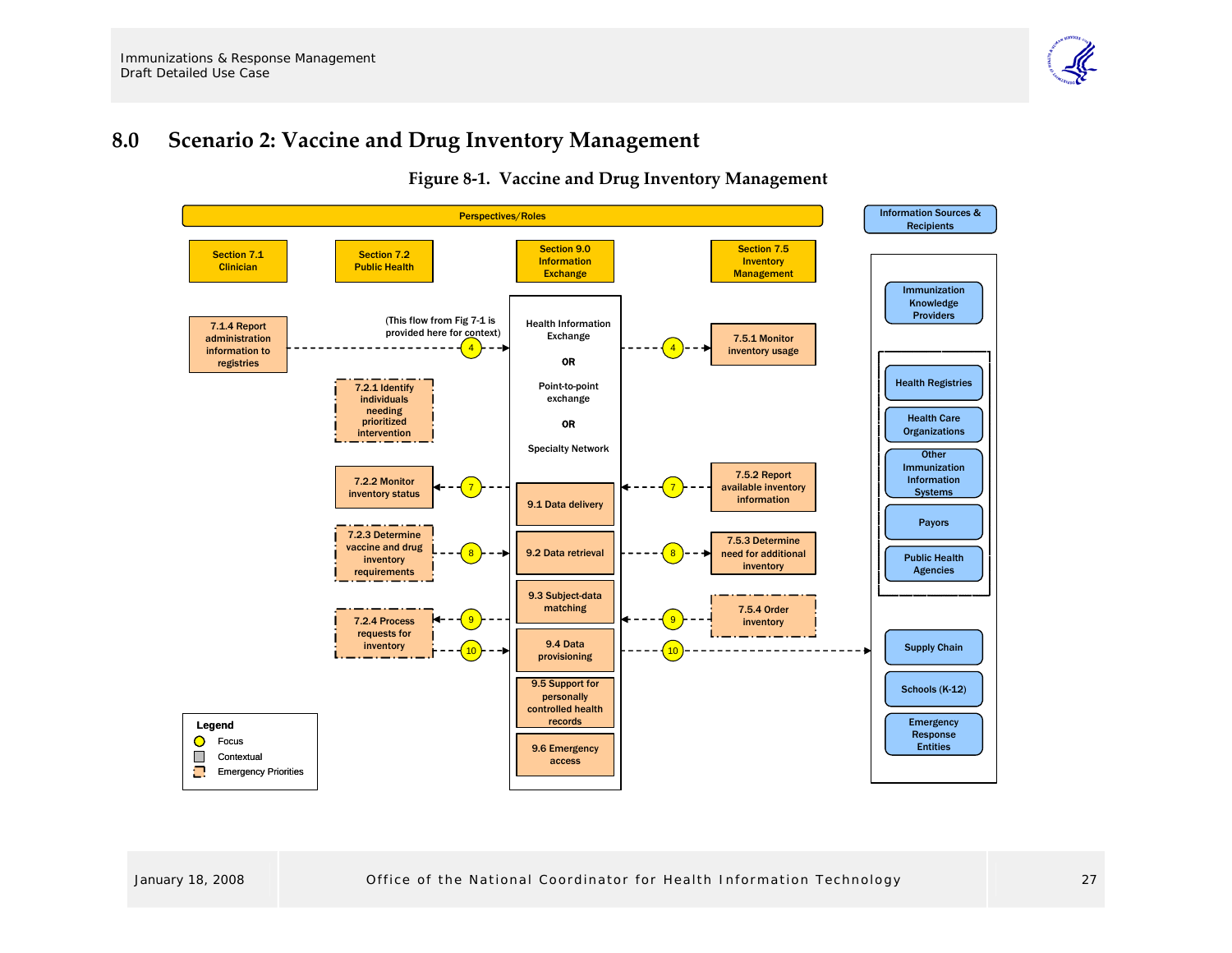

## **Figure <sup>8</sup>‐2. Vaccine and Drug Inventory Management Scenario Flows**

- 4 Following administration of (or inability to administer) a vaccine or drug the clinician provides appropriate clinical documentation to registries, consumers and other system including subsequently reporting immunization "take" if appropriate. This same information is communicated to the inventory manager.
- 7 The inventory manager reports inventory availability and usage information to public health.
- 8 Public health communicates vaccine and drug inventory requirements based on clinical need.
- 9 The inventory manager communicates inventory needs (orders) based on inventory status and expected needs.
- <span id="page-30-0"></span>10 Public health communicates request for additional inventory through the public and private supply chains as applicable.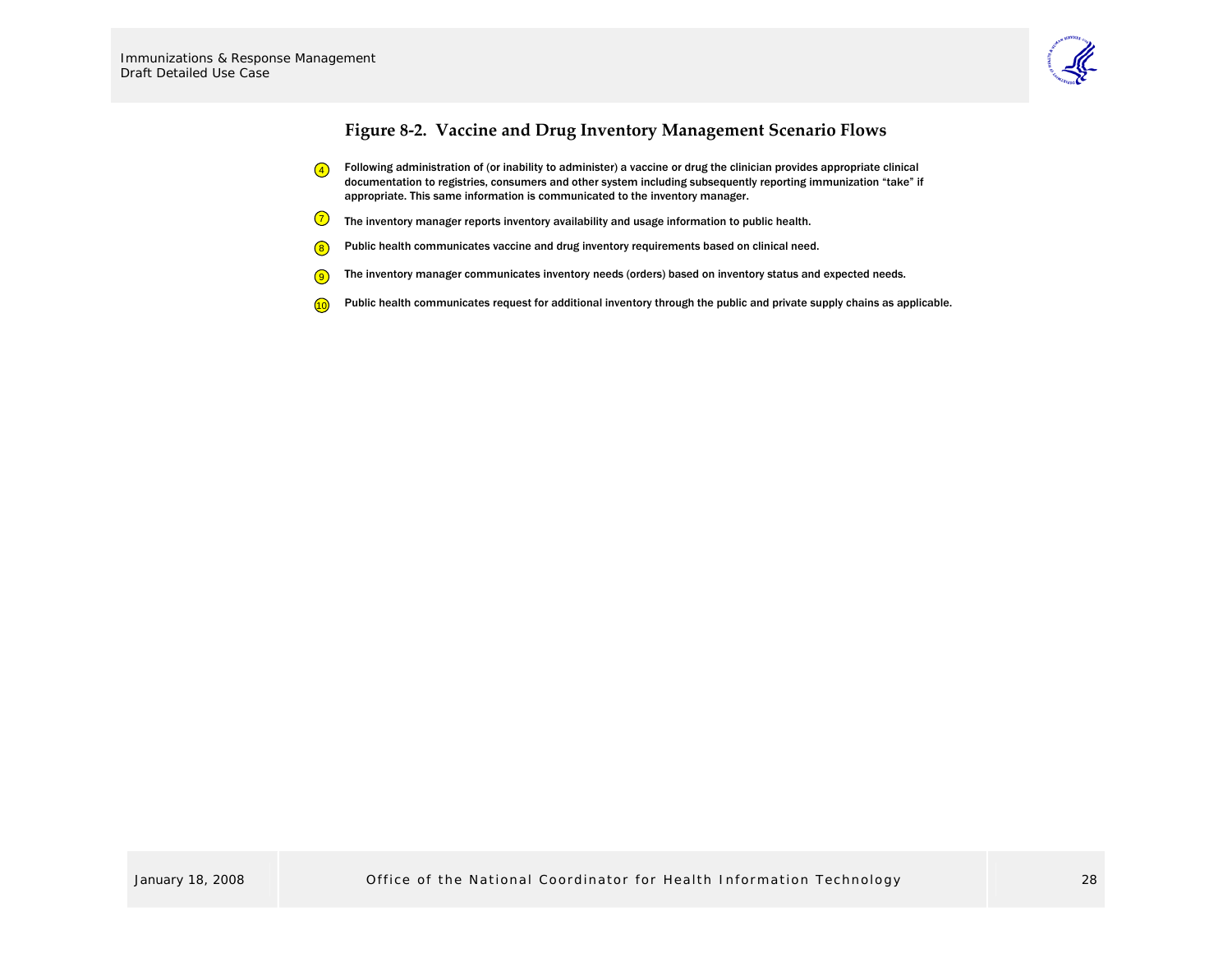

|  |  | Figure 8-3. Clinician Perspective - Vaccine and Drug Inventory Management |
|--|--|---------------------------------------------------------------------------|

| Code    | <b>Description</b>                                               | <b>Comments</b>                                                                                                                                                                                                                                                                                                                                                                                                                                                                                                                                                                                         |
|---------|------------------------------------------------------------------|---------------------------------------------------------------------------------------------------------------------------------------------------------------------------------------------------------------------------------------------------------------------------------------------------------------------------------------------------------------------------------------------------------------------------------------------------------------------------------------------------------------------------------------------------------------------------------------------------------|
| 7.1.4   | <b>Event:</b> Report administration information to<br>registries | This Event was introduced in Figure 7-1 and described in Figure 7-3. It has been included in<br>the Vaccine and Drug Inventory Management information flow in order to provide context for<br>event 7.5.1.                                                                                                                                                                                                                                                                                                                                                                                              |
| 7.1.4.1 | Action: Report administration information to<br>registries       | The clinician communicates the vaccine or drug administration information gathered in action<br>7.1.3.2 to the appropriate registries, which may include IISs as well as other healthcare<br>registries (e.g. emergency responder registries). The clinician, or designee, may carry out<br>this activity using a web portal provided by the registry or by initiating interoperable<br>messages from the local EHR to the relevant registries.<br>This information may also be used by inventory managers to update their systems which<br>monitor and report vaccine and drug usage and availability. |

## **Figure <sup>8</sup>‐4. Public Health Perspective ‐ Vaccine and Drug Inventory Management**

<span id="page-31-0"></span>

| Code    | <b>Description</b>                                                                           | <b>Comments</b>                                                                                                                                                                                                                                                                                                                                                        |
|---------|----------------------------------------------------------------------------------------------|------------------------------------------------------------------------------------------------------------------------------------------------------------------------------------------------------------------------------------------------------------------------------------------------------------------------------------------------------------------------|
| 7.2.1   | <b>Event:</b> Emergency Situations: Identify individuals<br>needing prioritized intervention | This event was previously introduced in Figure 7-1, and described in Figure 7-4. It has been<br>included in the Vaccine and Drug Inventory Management information flow in order to provide<br>context for event 7.2.3                                                                                                                                                  |
| 7.2.2.1 | Action: Identify individuals needing prioritized<br>intervention                             | In a non-routine or emergency situation, those in public health roles may identify individuals<br>who need to be prioritized for immunization or drug administration. This step is included to<br>provide context for subsequent steps in the use case. The information needs and processes<br>for conducting this activity are outside of the scope of this use case. |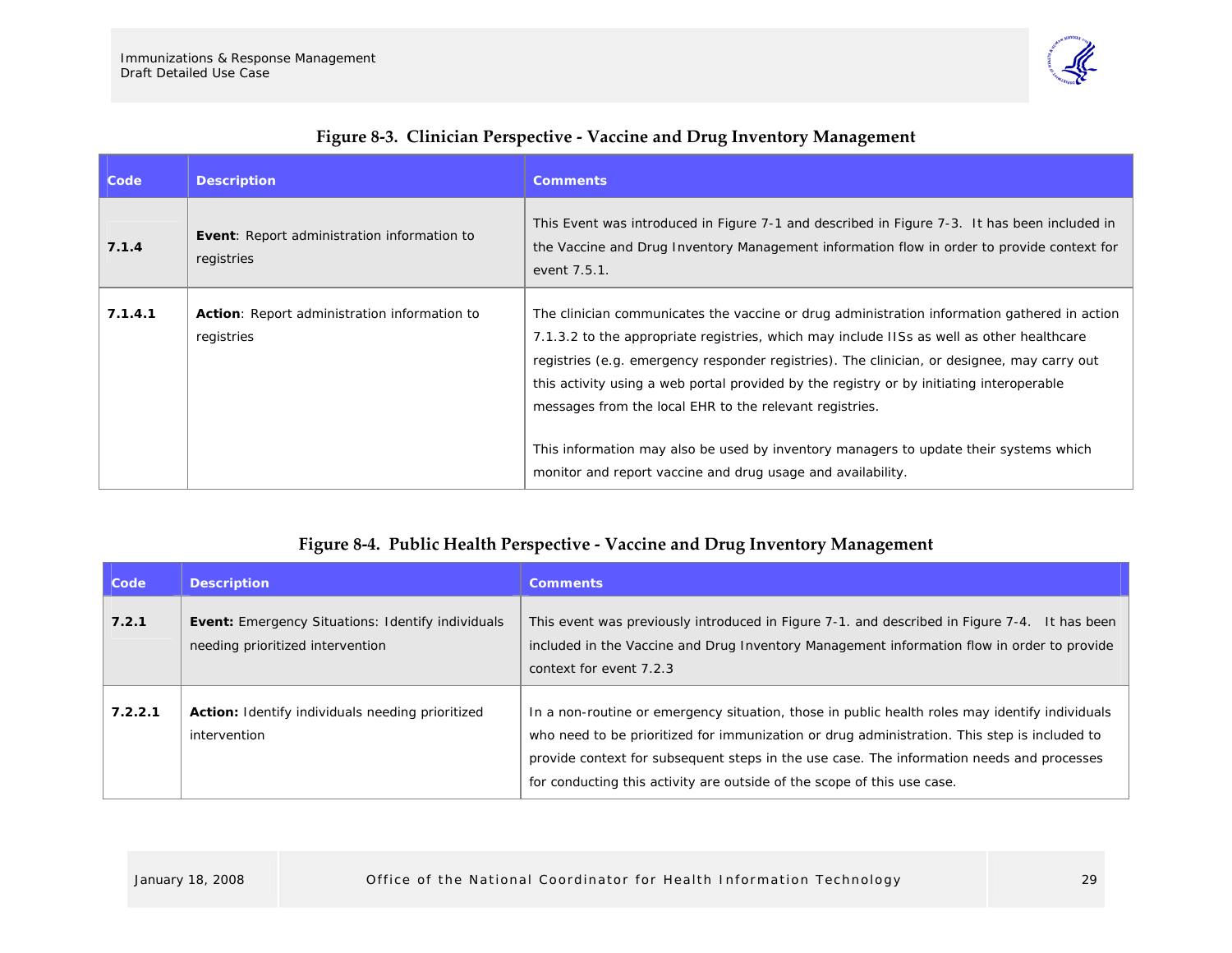J.



| Code    | <b>Description</b>                                                                       | <b>Comments</b>                                                                                                                                                                                                                                                                                                                                                                                                                                                                                                                                                                                                                                                                                                                                                                                                                                                                                                                          |  |
|---------|------------------------------------------------------------------------------------------|------------------------------------------------------------------------------------------------------------------------------------------------------------------------------------------------------------------------------------------------------------------------------------------------------------------------------------------------------------------------------------------------------------------------------------------------------------------------------------------------------------------------------------------------------------------------------------------------------------------------------------------------------------------------------------------------------------------------------------------------------------------------------------------------------------------------------------------------------------------------------------------------------------------------------------------|--|
| 7.2.2   | Event: Monitor inventory status                                                          |                                                                                                                                                                                                                                                                                                                                                                                                                                                                                                                                                                                                                                                                                                                                                                                                                                                                                                                                          |  |
| 7.2.2.1 | Action: Receive and monitor inventory status<br>information                              | Those in public health roles receive inventory information from inventory manager(s)<br>describing the locations, types, quantities, manufacturers, lot numbers and expiration dates<br>of the available vaccines and drugs. Information about the usage of vaccines and drugs may<br>also be included. This may be provided routinely by inventory managers as described in event<br>7.5.2, or upon request (e.g. a query) initiated by public health.                                                                                                                                                                                                                                                                                                                                                                                                                                                                                  |  |
| 7.2.3   | <b>Event:</b> Emergency Situations: Determine vaccine<br>and drug inventory requirements |                                                                                                                                                                                                                                                                                                                                                                                                                                                                                                                                                                                                                                                                                                                                                                                                                                                                                                                                          |  |
| 7.2.3.1 | Action: Determine vaccine and drug inventory<br>requirements                             | In an emergency situation, public health officials may identify individuals who need to be<br>prioritized for immunization or drug administration as described in event 7.2.1. In order to<br>provide an adequate supply of vaccine or drug at the appropriate locations, public health<br>officials may use this information to estimate the inventory requirements needed to meet the<br>emergency situation.<br>As described in event 7.2.1, public health officials receive inventory status information from<br>inventory managers, which can be used to identify the availability of vaccines or drugs to<br>meet the emergency need at the required locations. Public health officials use the inventory<br>status information and the estimated inventory requirements to determine the additional<br>inventory needed at a specific location, or where inventory can be redeployed to meet the<br>need at a different location. |  |
| 7.2.3.2 | Action: Communicate inventory requirements to<br>inventory managers                      | Public health officials communicate the inventory requirements to inventory managers. The<br>information communicated could include the type of vaccine or drug, quantity, delivery<br>location(s), and delivery instructions including redeployment instructions if appropriate.                                                                                                                                                                                                                                                                                                                                                                                                                                                                                                                                                                                                                                                        |  |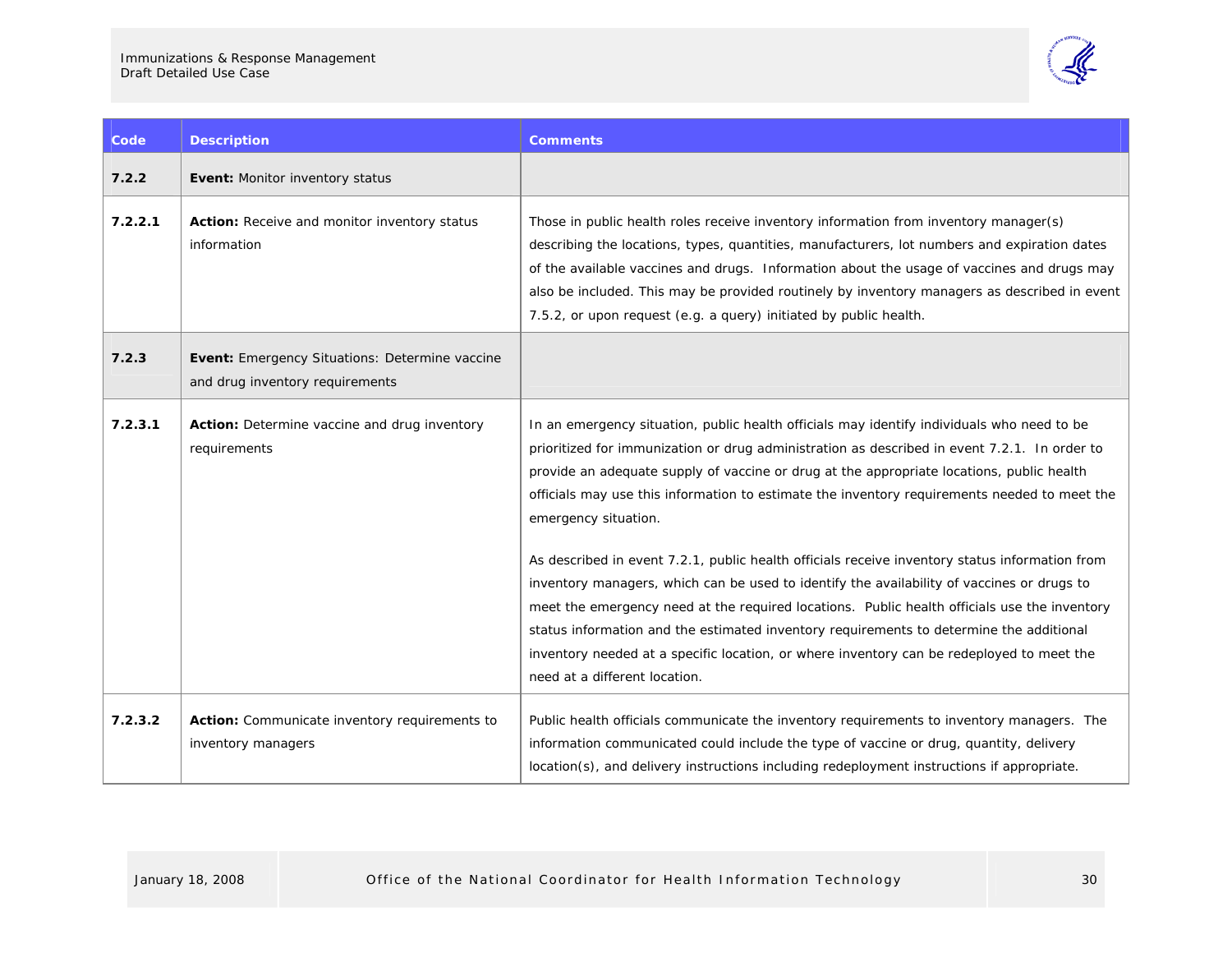

| Code    | <b>Description</b>                                                    | <b>Comments</b>                                                                                                                                                                                                                                    |
|---------|-----------------------------------------------------------------------|----------------------------------------------------------------------------------------------------------------------------------------------------------------------------------------------------------------------------------------------------|
| 7.2.4   | <b>Event:</b> Emergency Situations: Process requests for<br>inventory |                                                                                                                                                                                                                                                    |
| 7.2.4.1 | <b>Action:</b> Receive requests for vaccines or drugs                 | In emergency situations, inventory managers may need to send requests for supplies of<br>vaccines or drugs to public health officials for processing or approval. Public health officials<br>evaluate the requests as described in action 7.3.2.1. |
| 7.2.4.2 | <b>Action:</b> Communicate inventory orders to<br>supplier(s)         | Public health officials communicate inventory orders for vaccines or drugs to the appropriate<br>supplier(s) along with the relevant delivery instructions.                                                                                        |

## **Figure <sup>8</sup>‐5. Inventory Management Perspective ‐ Vaccine and Drug Inventory Management**

<span id="page-33-0"></span>

| Code    | <b>Description</b>                                    | <b>Comments</b>                                                                                                                                                                                                                                                                                       |
|---------|-------------------------------------------------------|-------------------------------------------------------------------------------------------------------------------------------------------------------------------------------------------------------------------------------------------------------------------------------------------------------|
| 7.5.1   | <b>Event: Monitor inventory usage</b>                 |                                                                                                                                                                                                                                                                                                       |
| 7.5.1.1 | Action: Monitor inventory usage                       | The vaccine or drug administration information communicated to registries in event 7.1.4 is<br>also communicated to the inventory manager in order to update inventory usage and<br>availability information.                                                                                         |
| 7.5.2   | <b>Event:</b> Report available inventory information  |                                                                                                                                                                                                                                                                                                       |
| 7.5.2.1 | <b>Action:</b> Report available inventory information | The inventory manager reports the usage and availability of vaccines and drugs to public<br>health. The information reported may include the quantity of vaccines or drugs available (or<br>used) at each inventory storage location along with the manufacturer, lot number, and<br>expiration date. |
| 7.5.3   | <b>Event:</b> Determine need for additional resources |                                                                                                                                                                                                                                                                                                       |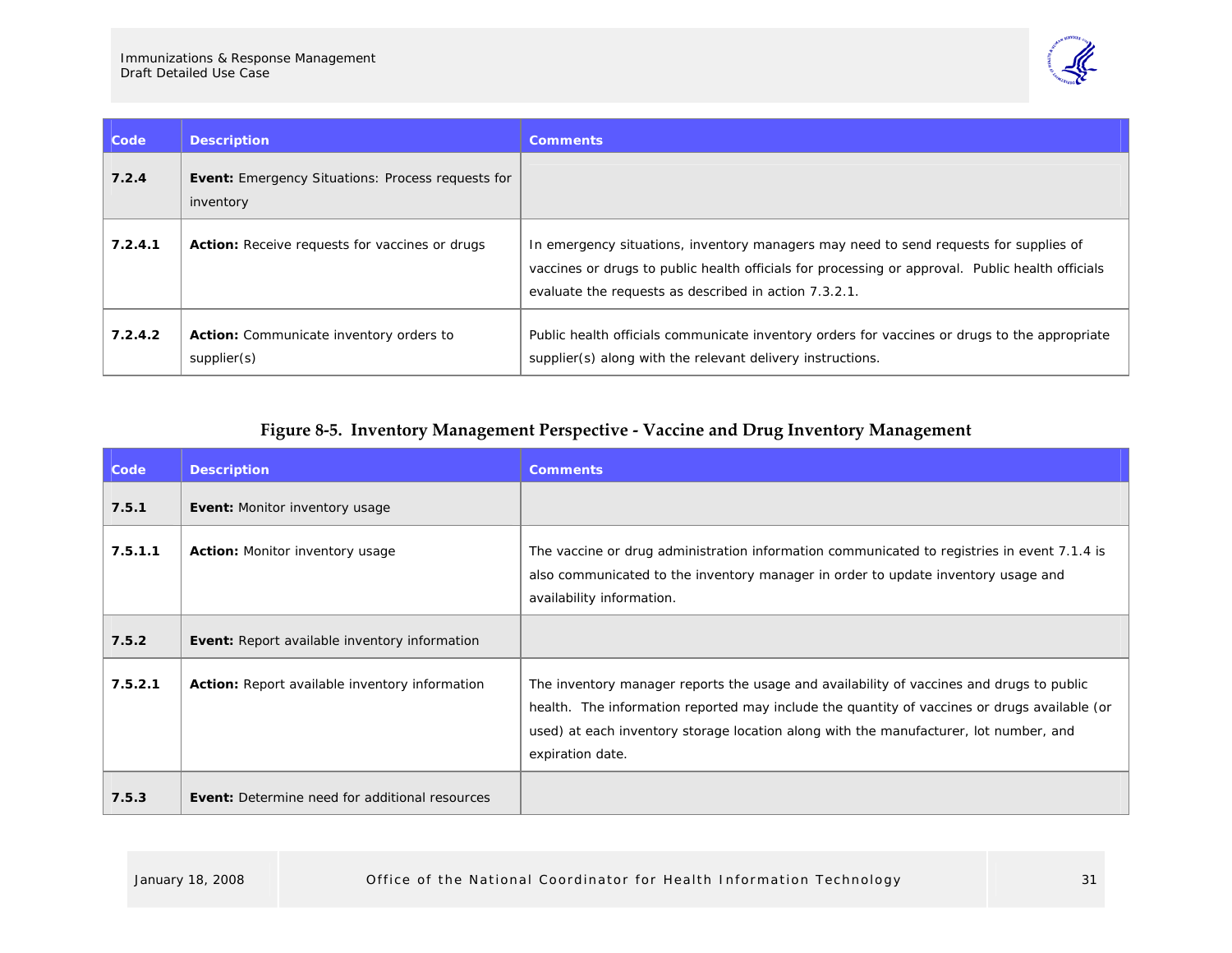

| Code    | <b>Description</b>                                                             | <b>Comments</b>                                                                                                                                                                                                                                                                                                                                                                     |
|---------|--------------------------------------------------------------------------------|-------------------------------------------------------------------------------------------------------------------------------------------------------------------------------------------------------------------------------------------------------------------------------------------------------------------------------------------------------------------------------------|
| 7.5.3.1 | <b>Action:</b> Receive inventory requirements<br>information                   | The inventory manager receives information from public health describing the inventory<br>requirements for vaccines or drugs. This information may include the specific vaccine or drug<br>required, the quantity required, the location(s) needing the vaccine or drug and details about<br>delivery requirements.                                                                 |
| 7.5.3.2 | <b>Action:</b> Determine need for additional inventory<br>of vaccines or drugs | The inventory manager evaluates the available inventory of vaccines or drugs in order to<br>determine whether the requirements received from public health can be met by the existing<br>inventory.                                                                                                                                                                                 |
| 7.5.4   | <b>Event: Order inventory</b>                                                  |                                                                                                                                                                                                                                                                                                                                                                                     |
| 7.5.4.1 | <b>Action:</b> Order additional vaccines or drugs                              | If additional vaccines or drugs are required, the inventory manager places an order with the<br>appropriate supplier(s) via public and private supply chains. In emergency situations, or in<br>the case of certain vaccine inventories managed by public health, the order may be<br>forwarded to public health for confirmation before it is sent to the appropriate supplier(s). |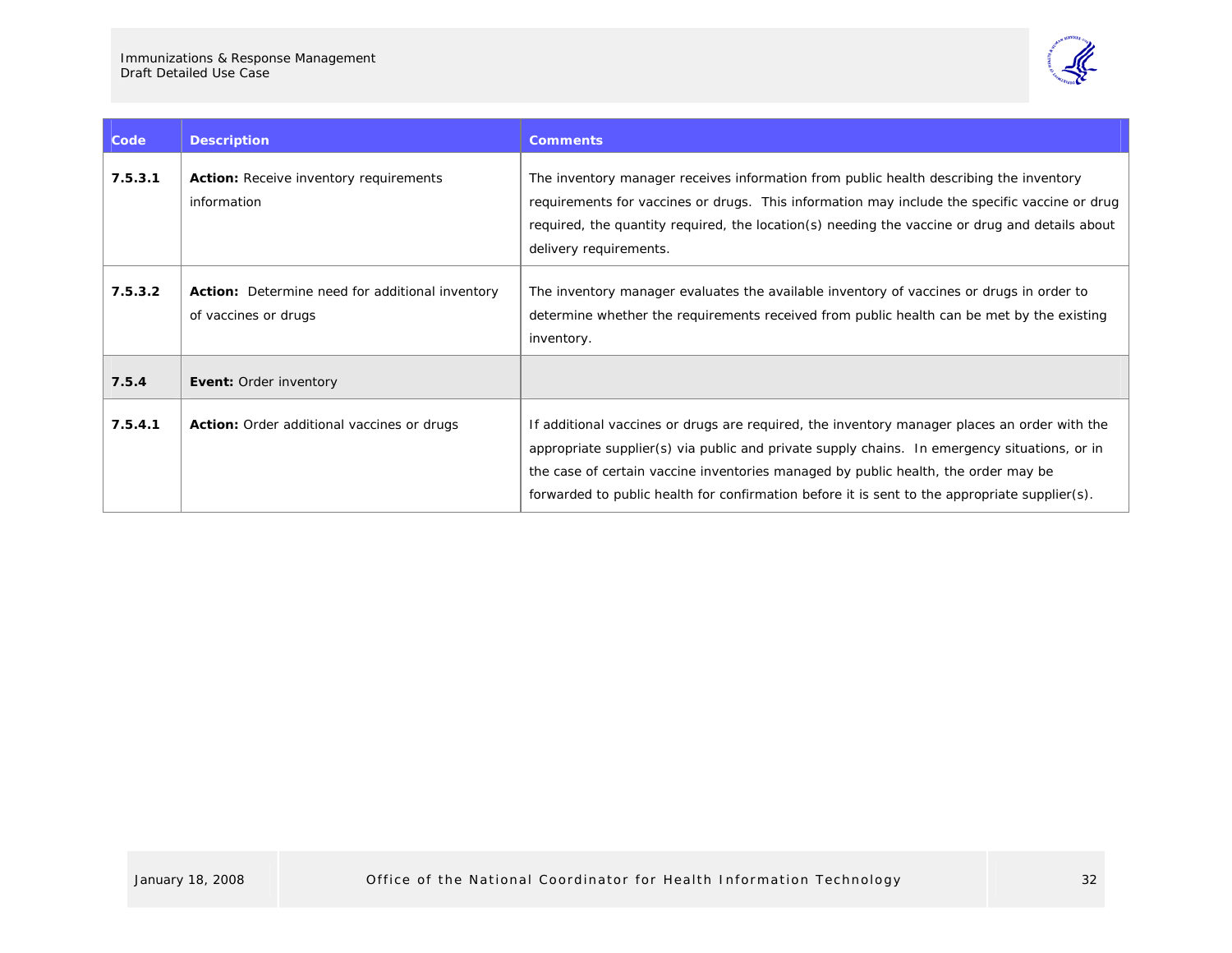

## <span id="page-35-0"></span>**9.0 Information Exchange**

This section highlights selected information exchange capabilities which enable the scenarios described in this use case. These functional capabilities may be provided fully or partially by a variety of organizations including free-standing or geographic health information exchanges (e.g. RHIOs), integrated care delivery networks, provider organizations, health record banks, public health networks, specialty networks, and others supporting these capabilities.

| Code | <b>Capability</b>                                                                                                                                           | <b>Comments</b>                                                                                                                                                                                                                                                                                                                                                     |
|------|-------------------------------------------------------------------------------------------------------------------------------------------------------------|---------------------------------------------------------------------------------------------------------------------------------------------------------------------------------------------------------------------------------------------------------------------------------------------------------------------------------------------------------------------|
| 9.1  | Data delivery - including secure data<br>delivery, confirmation of delivery to EHRs,<br>personally controlled health records, other<br>systems and networks | Capability to securely deliver data to the intended<br>recipient and confirm delivery, including the ability<br>to route data based on message content if required.<br>For example, routing may be applicable to identify<br>the clinician who should receive notification from a<br>registry that a patient is due for a scheduled<br>immunization.                |
| 9.2  | Data retrieval - including data lookup,<br>retrieval and data location registries                                                                           | Capability to locate and retrieve requested data<br>subject to consumer access decisions and local<br>policies. For example, responding to a clinician's<br>request for an individual's immunization history<br>information involves identifying the appropriate<br>registry(ies) to query as well as delivery of the<br>available information to the requestor.    |
| 9.3  | Subject-data matching                                                                                                                                       | Capability to match available data to the appropriate<br>person during retrieval or routing. For example,<br>when a clinician makes a request for immunization<br>history information for a specific person, the<br>systems involved in the information exchange<br>confirm that the data available for retrieval match<br>the person of interest to the clinician. |

| Figure 9-1. Immunizations & Response Management Information Exchange Capabilities |  |  |  |
|-----------------------------------------------------------------------------------|--|--|--|
|                                                                                   |  |  |  |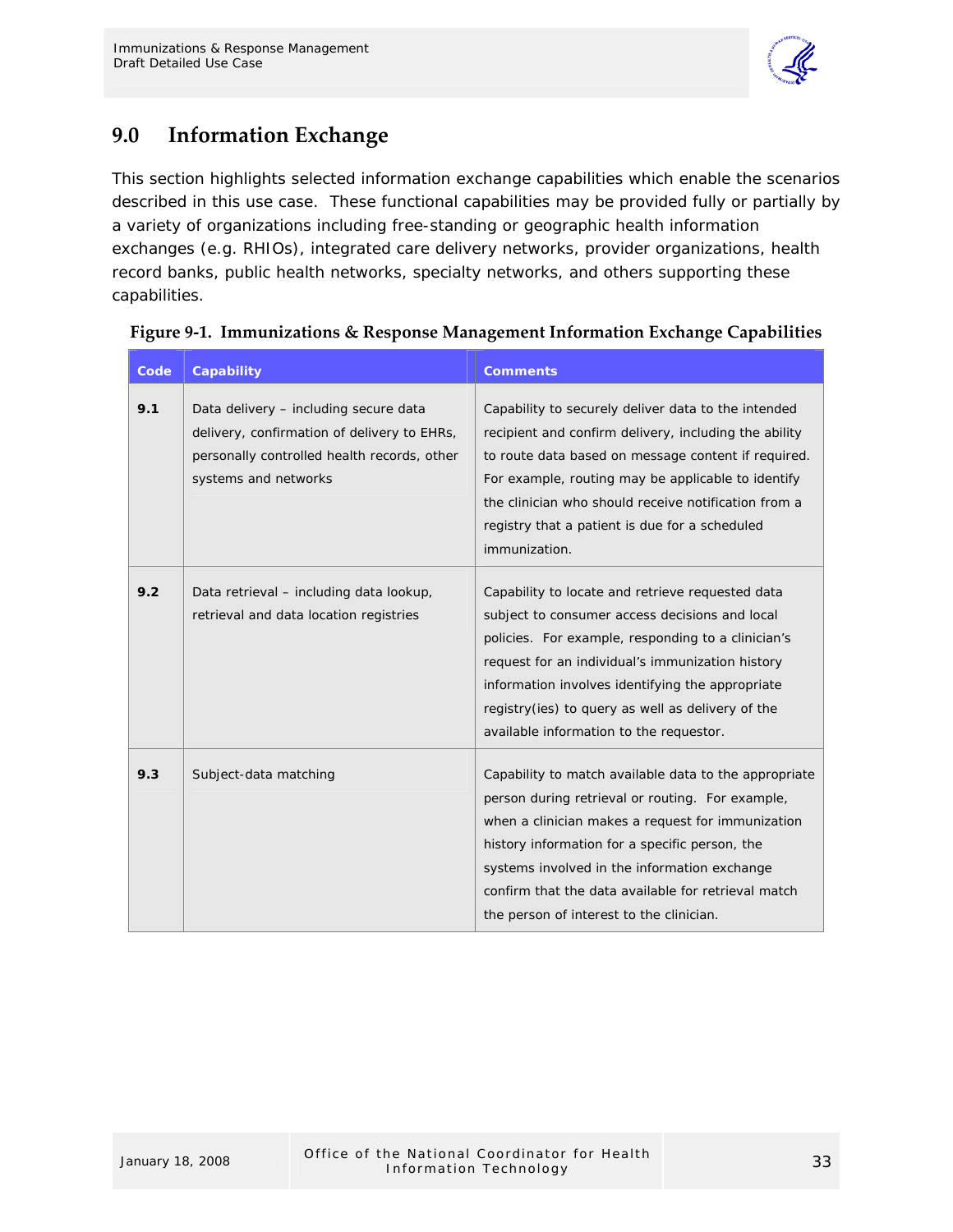

| Code | <b>Capability</b>                                                                                                                                                                                                                                                                                                              | <b>Comments</b>                                                                                                                                                                                                                                                                                                                                                                                                                                                                                                                                                                                                                                                                                                                                                                                             |
|------|--------------------------------------------------------------------------------------------------------------------------------------------------------------------------------------------------------------------------------------------------------------------------------------------------------------------------------|-------------------------------------------------------------------------------------------------------------------------------------------------------------------------------------------------------------------------------------------------------------------------------------------------------------------------------------------------------------------------------------------------------------------------------------------------------------------------------------------------------------------------------------------------------------------------------------------------------------------------------------------------------------------------------------------------------------------------------------------------------------------------------------------------------------|
| 9.4  | Data provisioning - including support for<br>secondary uses; data provisioning and<br>distribution of data transmission<br>parameters                                                                                                                                                                                          | Capability to distribute pre-defined data reporting<br>specifications, data filtering or triggering criteria,<br>logical algorithms, reporting vocabularies, or similar<br>information to target systems so that these systems<br>can implement the associated capabilities to gather<br>and report information for secondary uses.<br>The Immunizations & Response Management Draft<br>Detailed Use Case implements a portion of this<br>capability, specifically the ability to distribute<br>interoperable immunization schedules and<br>guidelines to EHRs and IISs. This same capability<br>could be used by public health in non-routine<br>situations to distribute information about the needs<br>of special populations such as the elderly,<br>emergency responders, or those with special needs. |
| 9.5  | Support for personally controlled health<br>records - including managing consumer-<br>identified locations to store their personally<br>controlled health information; support<br>consumer requests for information as well<br>as routing of information to the consumer's<br>preferred personally controlled health<br>record | Capability to maintain and implement information<br>identifying the consumer's preferred personally<br>controlled health record (e.g. a PHR or health record<br>bank) to support data routing and retrieval. For<br>example, vaccination information provided by a<br>clinician could be delivered to the consumer's<br>preferred personally controlled health record<br>through this process. Similarly, a consumer could<br>retrieve and retain their immunization history in<br>their personal health record.                                                                                                                                                                                                                                                                                            |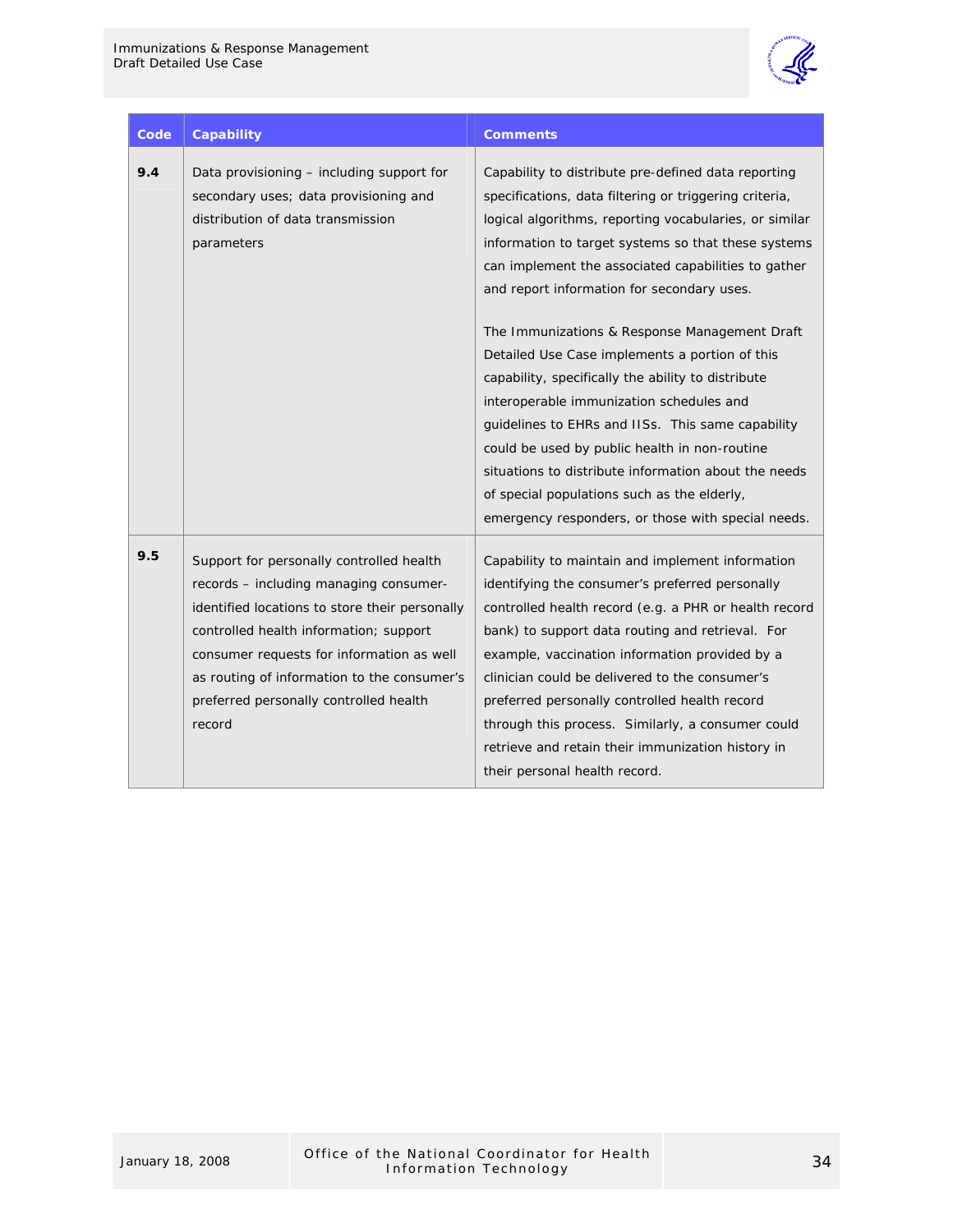

| Code | <b>Capability</b>                         | <b>Comments</b>                                       |
|------|-------------------------------------------|-------------------------------------------------------|
| 9.6  |                                           |                                                       |
|      | Emergency access – including capabilities | Capability to enable access to health information in  |
|      | to support appropriate individual and     | extra-ordinary situations in which an individual may  |
|      | population emergency access needs         | need emergency care but due to their health status    |
|      |                                           | is incapable of granting access permissions, or in    |
|      |                                           | the case of a public health emergency during which    |
|      |                                           | the health status of a population needs to be         |
|      |                                           | determined. For example this need could arise if an   |
|      |                                           | individual who has elected to not participate in      |
|      |                                           | network exchange of their information subsequently    |
|      |                                           | experiences a health situation which needs            |
|      |                                           | emergency care while they are incapacitated or        |
|      |                                           | unconscious.                                          |
|      |                                           |                                                       |
|      |                                           | In emergency situations, public health officials may  |
|      |                                           | need to access immunization status information in     |
|      |                                           | order to identify populations or specific individuals |
|      |                                           | at-risk.                                              |

While not described in this section, other capabilities support information exchange including data integrity and non-repudiation checking; subject and user identity arbitration with like identities during information exchanges; access logging and error handling for data access and exchange; consumer review of disclosure and access logs; and routing consumer requests to correct data.

**Health information exchange (HIE):** For the purpose of this use case, the functional capability to exchange health information between networks in order to exchange the health information of individuals or populations. These functional capabilities may be provided fully or partially by a variety of organizations including free-standing or geographic health information exchanges (e.g. RHIOs), integrated care delivery networks, provider organizations, health record banks, public health networks, specialty networks, and others supporting these capabilities.

**Specialty Network –** may provide all, or a portion of the capabilities needed to accomplish the activities involved in the exchange of health information. Specialty networks may focus on the exchange of specific types of health information, may focus on specific patient populations, may focus on the capabilities needed to support specific types of healthcare activities, or may perform a combination of information exchange activities and other services.

**Point-to-Point Exchange:** A direct link or communication connection with defined endpoints.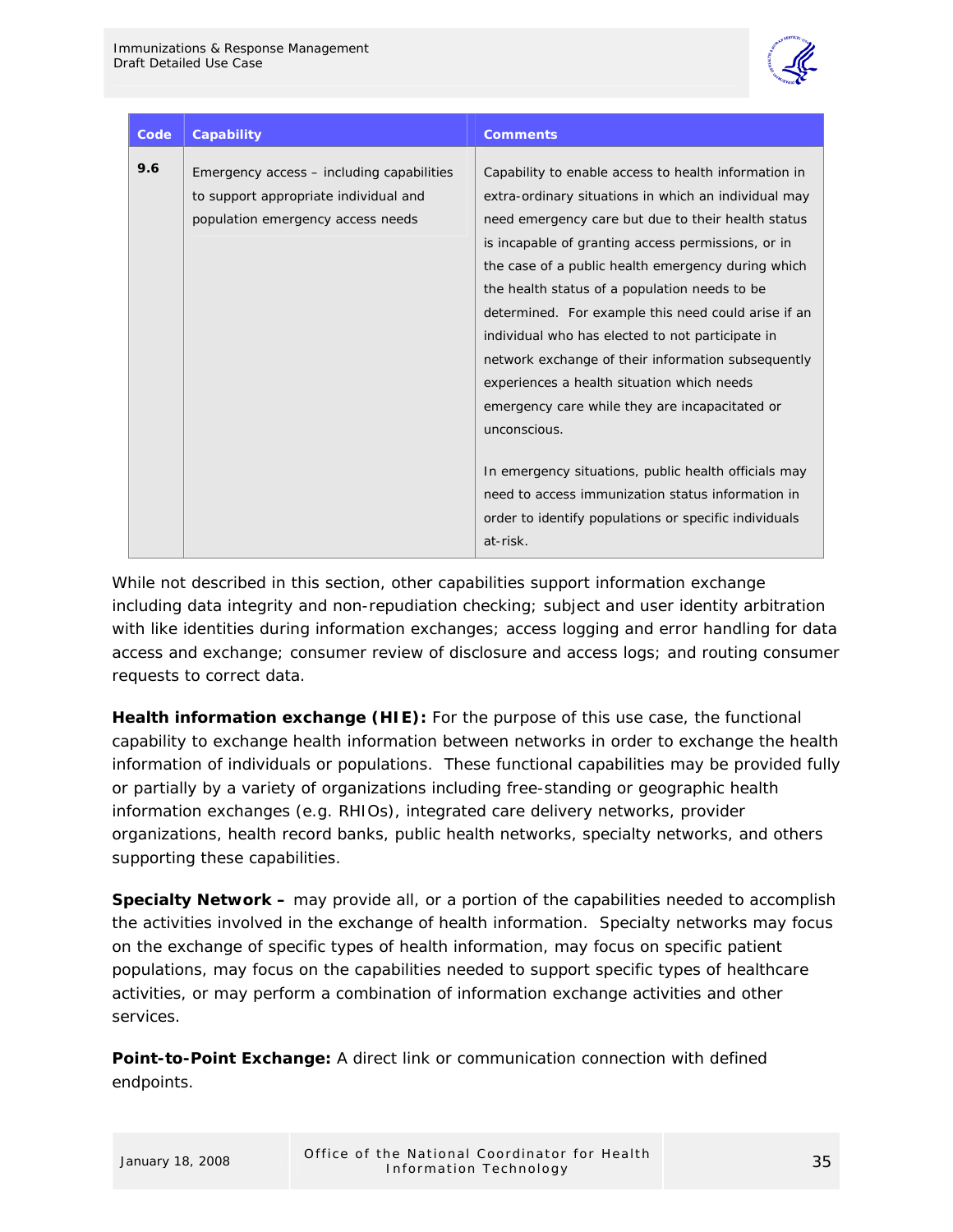

## <span id="page-38-0"></span>**10.0 Immunizations and Response Management Data Set Considerations**

The Immunizations and Response Management Draft Detailed Use Case describes the exchange of information to support the needs of consumers, clinicians, public health, registries, and inventory managers. Discussions are underway in several settings to develop the information requirements in detail as represented by the *IIS Codeboo[k1](#page-38-0)* developed by the American Immunization Registry Association (AIRA). The Codebook, developed by the AIRA Data Definitions Workgroup, illustrates and documents the collected data items used in the IIS community.

This section summarizes the types of data which may need to be exchanged to support the interactions described in the use case. The listing is intended to be representative, not exhaustive nor limiting.

Data set considerations for this use case include:

- Vaccination information describing the individual receiving the vaccination, the vaccine, manufacturer, lot number, expiration date, dilutent, date/time of administration, the organization and clinician administering the vaccine, and details about vaccine "take" if applicable. This may also include reasons that a vaccine could not be administered, such as the presence of a contraindication for the patient or non-availability of the required vaccine. The source of this information would need to be identified as coming from a clinically verifiable source, self-reported by a consumer, or provided from another non-clinically verifiable source. Administration of drugs or other prophylaxis or treatment intervention may include similar types of information.
- Immunization history information describing all vaccinations received by an individual, including the dates administered, administering clinician, manufacturer and lot number, and "take" information if applicable. The source of this information would need to be identified as coming from a clinically verifiable source, self-reported by a consumer, or provided from another non-clinically verifiable source. History of administration of drugs or other prophylaxis or treatment interventions may include similar types of information.
- Immunization status includes information describing the presence or absence of a specific immunization based upon published immunization schedules or other criteria.

-

<sup>1</sup> This document can be downloaded from the AIRA website at: http://www.immregistries.org/docs/IIS\_Data\_Codebook\_101607.xls.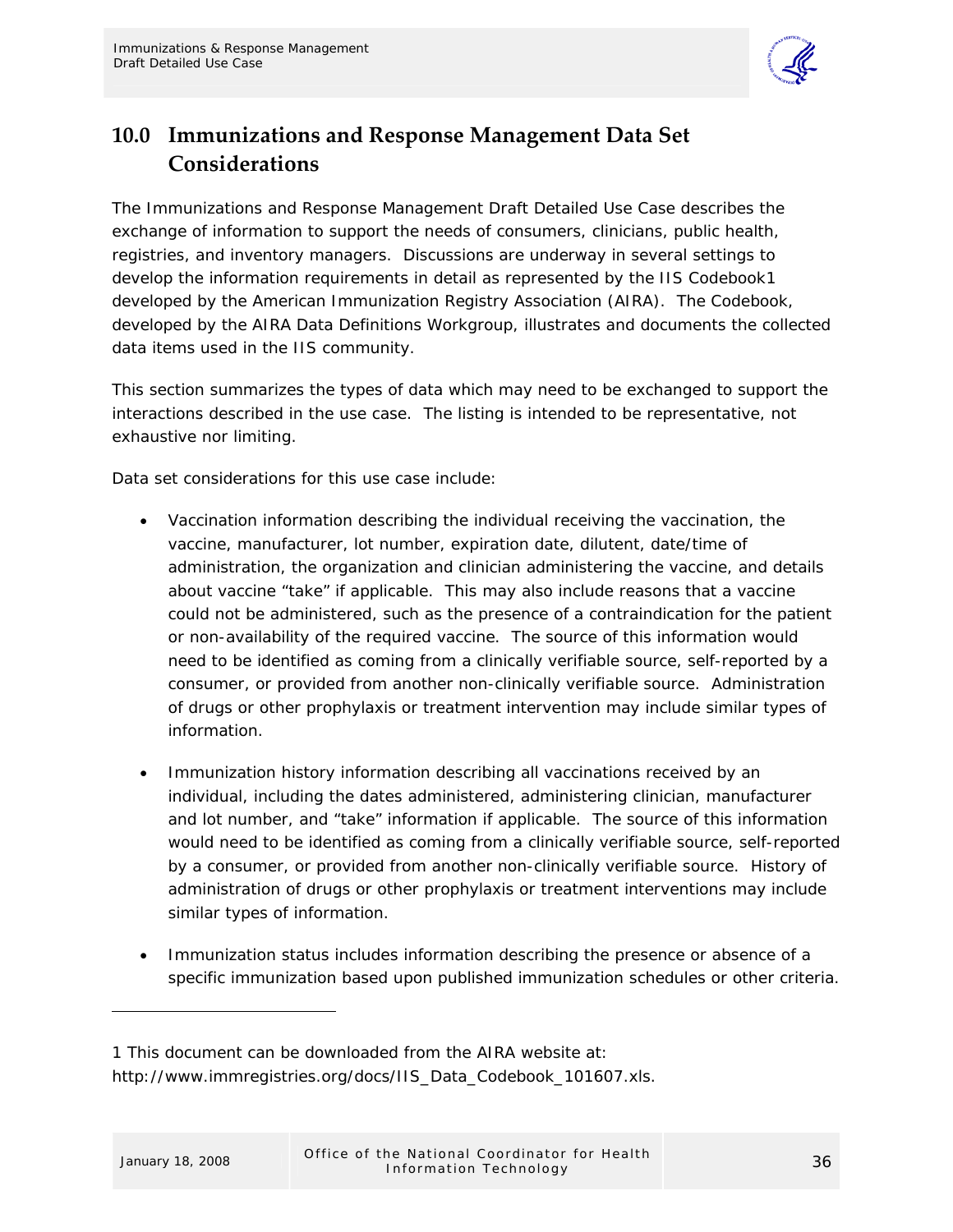

Status of the administration of drugs or other prophylaxis or treatment interventions may include similar types of information.

- Information identifying individuals needing prioritized intervention includes the population characteristics of those individuals needing intervention, or may include information describing specific individuals needing intervention.
- Inventory usage information includes detailed information identifying the quantity of vaccine utilized in a specific period of time, by location, by clinician, or by other geographic or non-geographic identifiers. Inventory usage information may also include manufacturer, lot number, expiration date, and other indicators relevant to the process of managing the pharmaceutical supply chain.
- Inventory availability information includes detailed information identifying the quantity of vaccine available at a specific point in time, by location, or by other geographic or non-geographic identifiers. Inventory availability information also includes manufacturer, lot number, expiration date, and other indicators relevant to the process of managing the pharmaceutical supply chain.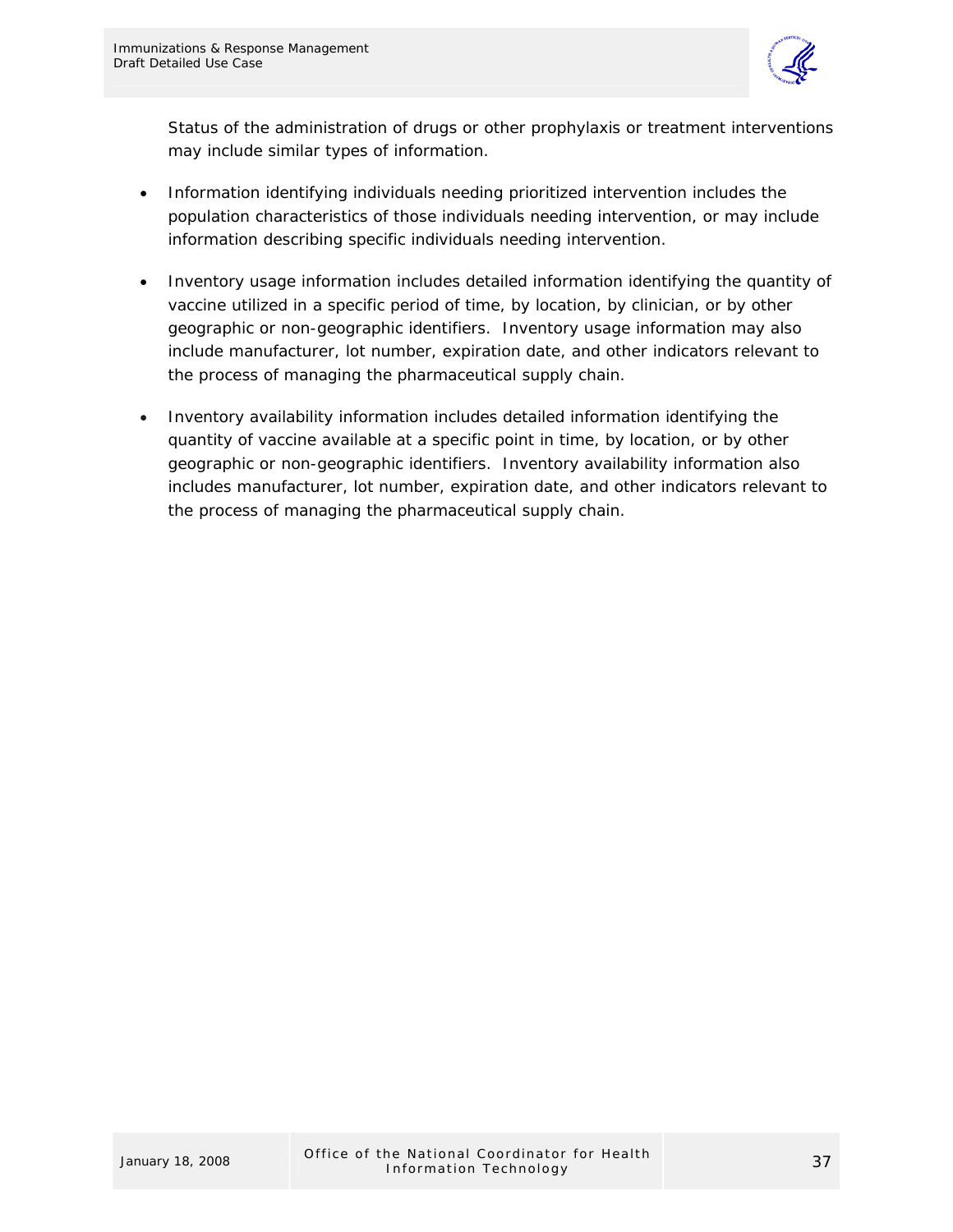

## <span id="page-40-0"></span>**Appendix A: Glossary**

These items are included to clarify the intent of this use case. They should not be interpreted as approved terms or definitions but considered as contextual descriptions.

**AHIC:** American Health Information Community; a federal advisory body chartered in 2005, serving to make recommendations to the Secretary of the U.S. Department of Health and Human Services regarding the development and adoption of health information technology.

**Care:** Relieving the suffering of individuals, families, communities, and populations by providing, protecting, promoting, and advocating the optimization of health and abilities.

**CCHIT:** The Certification Commission for Healthcare Information Technology; a recognized certification body for electronic health records (EHR) and their networks, as well as an independent, voluntary, private-sector initiative. CCHIT's mission is to accelerate the adoption of health information technology by creating an efficient, credible and sustainable certification program.

**Clinicians:** Healthcare providers with patient care responsibilities, including physicians, advanced practice nurses, physician assistants, nurses, and other credentialed personnel involved in treating patients.

**CMS:** Centers for Medicare & Medicaid Services; a federal agency within the Department of Health and Human Services that administers Medicare, Medicaid and the State Children's Health Insurance Program.

**Consumers:** Members of the public that include patients as well as caregivers, patient advocates, surrogates, family members, and other parties who may be acting for, or in support of, a patient receiving or potentially receiving healthcare services.

**Decision Support:** An activity that enables improved analysis and conclusions based on related information, recent research, algorithms, or other resources. In a clinical environment, decision support can help clinicians make more informed care decisions based on these resources. Clinical decision support is a related discipline with specific components such as best practice guidelines, medication contraindication information, and access to recent research.

**Department of Health and Human Services (HHS):** Department of Health and Human Services; the United States federal agency responsible for protecting the health of the nation and providing essential human services with the assistance of its operating divisions that include: Administration for Children and Families (ACF), Administration on Aging (AOA), Agency for Healthcare Research and Quality (AHRQ), Agency for Toxic Substances and Disease Registry (ATSDR), Centers for Disease Control and Prevention (CDC), Centers for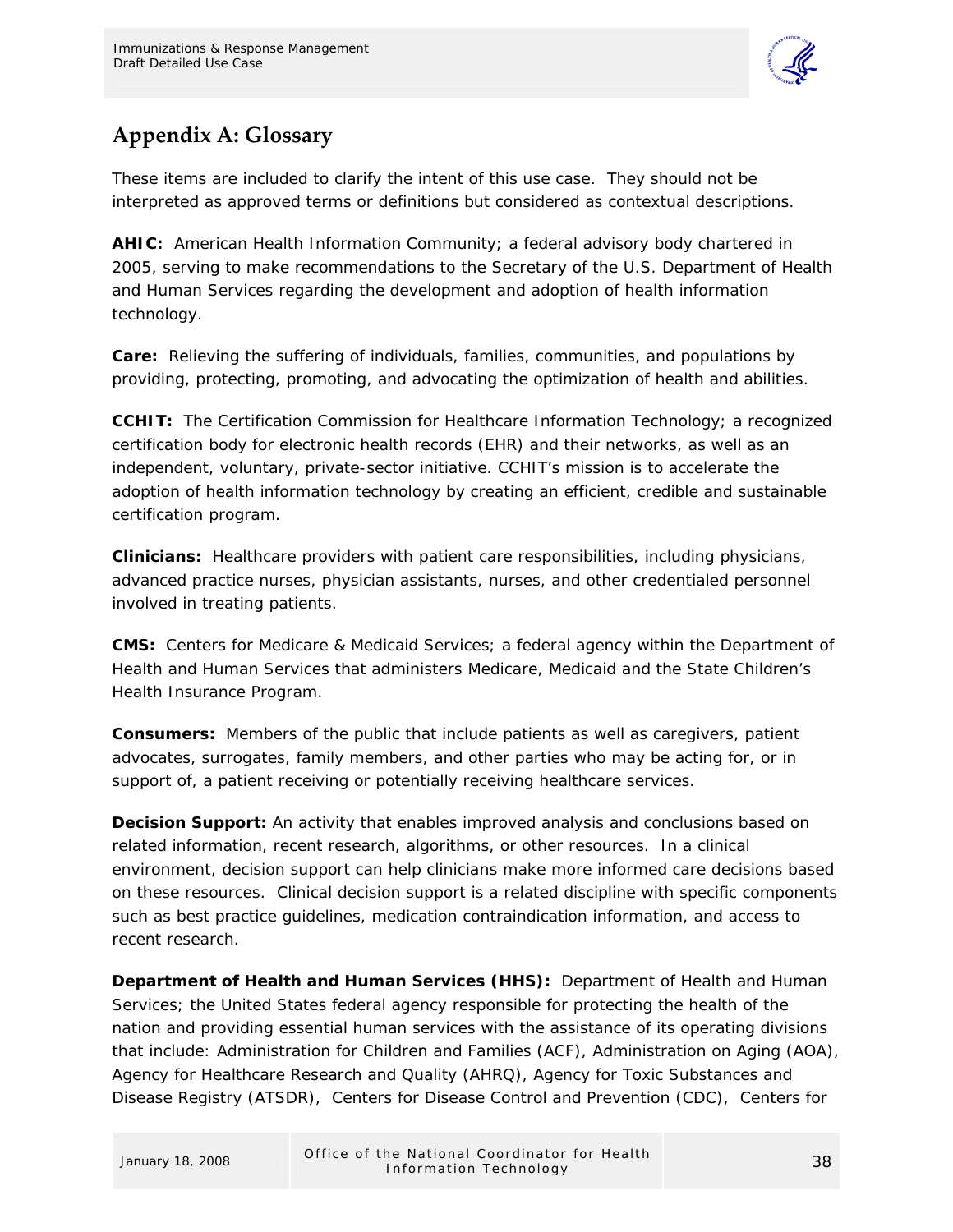

Medicare & Medicaid Services (CMS), Food and Drug Administration (FDA), Health Resources and Services Administration (HRSA), Indian Health Services (IHS), National Institutes of Health (NIH), Program Support Center (PSC), and Substance Abuse and Mental Health Services Administration (SAMHSA).

**Electronic Health Record (EHR):** The electronic health record is a longitudinal electronic record of patient health information generated in one or more encounters in any care delivery setting. This information may include patient demographics, progress notes, problems, medications, vital signs, past medical history, immunizations, laboratory information, and radiology reports.

**FDA:** Food and Drug Administration; a federal agency within the Department of Health and Human Services responsible for the safety regulation of foods, dietary supplements, vaccines, drugs, medical devices, veterinary products, biological medical products, blood products and cosmetics.

#### **Geographic Health Information Exchange/Regional Health Information**

**Organization:** A multi-stakeholder entity, which may be a free-standing organization (i.e., hospital, healthcare system, partnership organization, etc.) that supports health information exchange and enables the movement of health-related data within state, local, territorial, or jurisdictional participant groups. Activities supporting health information exchanges may also be provided by entities that are separate from geographic health information exchanges/Regional Health Information Organizations including integrated delivery networks, health record banks, and others.

**Government Agencies:** Local, state, territorial, or federal departments within the United States government responsible for the oversight and administration of a specific function; government agencies may include: Food and Drug Administration (FDA), Centers for Disease Control and Prevention (CDC), Centers for Medicare & Medicaid Services (CMS), Department of Defense (DoD), and Department of Homeland Security (DHS), Department of Homeland Security, and the National Guard.

**Health Information Exchange (HIE):** The functional capability to exchange health information between networks in order to exchange the health information of individuals or populations. These functional capabilities may be provided fully or partially by a variety of organizations including free-standing or geographic health information exchanges (e.g., RHIOs), integrated care delivery networks, provider organizations, health record banks, public health networks, specialty networks, and others supporting these capabilities.

**Health Record Banks:** Entities/mechanisms for holding an individual's lifetime health records. This information may be personally controlled and may reside in various settings such as hospitals, doctor's offices, clinics, etc.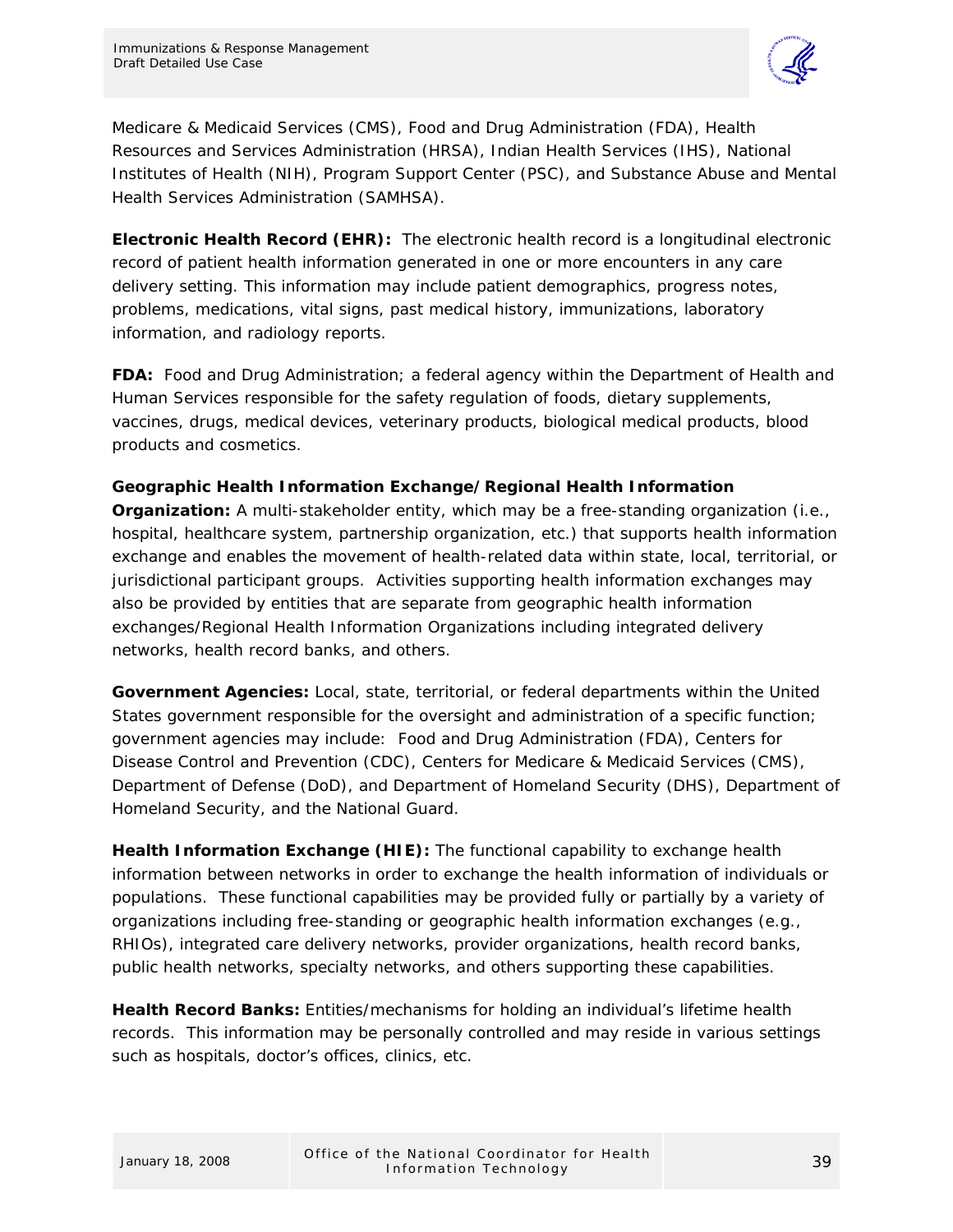

**Healthcare Entities:** Organizations that are engaged in or support the delivery of healthcare. These organizations could include hospitals, ambulatory clinics, long-term care facilities, community-based healthcare organizations, employers/occupational health programs, school health programs, dental clinics, psychology clinics, care delivery organizations, pharmacies, home health agencies, hospice care providers, and other healthcare facilities.

**Healthcare Payors:** Insurers, including health plans, self-insured employer plans, and third party administrators, providing healthcare benefits to enrolled members and reimbursing provider organizations.

**HITSP:** The American National Standards Institute (ANSI) Healthcare Information Technology Standards Panel; a body created in 2005 in an effort to promote interoperability and harmonization of healthcare information technology through standards that would serve as a cooperative partnership between the public and private sectors.

**Inventory Managers:** Individuals, from public or private organizations, who are responsible for coordinating inventory resources to support the delivery of care. These individuals determine the needs and coordinate logistics (including interacting with suppliers and vendors) to support the delivery of care.

**Knowledge Providers:** Associations of public health individuals/organizations who provide technical and clinical advice/guidance and assistance to state and local health agencies in a broad range of areas including: occupational health, chronic diseases, injury control, and maternal and child health.

**Manufacturers/Distributors:** Entities which may be involved in the following activities: research, development, testing, production, storage, distribution, surveillance, and communication regarding medical/healthcare products at the community, regional, and national level, such as pharmaceutical manufacturers, drug wholesalers, medical device suppliers, etc.

**ONC:** Office of the National Coordinator for Health Information Technology; serves as the Secretary's principal advisor on the development, application, and use of health information technology in an effort to improve the quality, safety and efficiency of the nations health through the development of an interoperable harmonized health information infrastructure.

**On-site Care Providers:** On-site care providers are the initial personnel to deliver medical care at the scene of an incident. While this would typically be emergency medical technicians (EMTs), it can also include medically trained fire, law enforcement, and uniformed services medical personnel and civilian disaster medical assistance teams (DMATs).

**Patients:** Members of the public who receive healthcare services.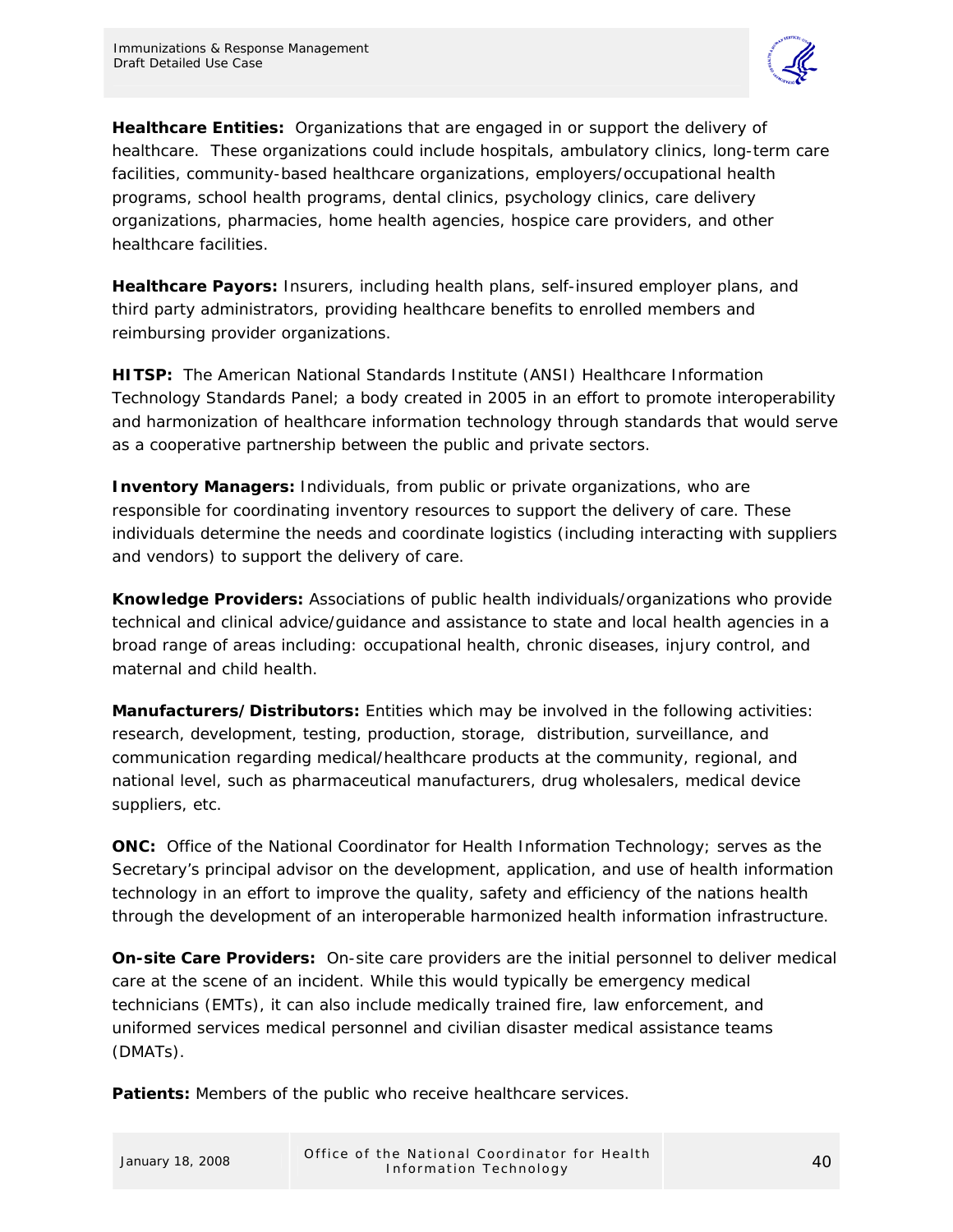

**Personal Health Record (PHR):** A health record that can be created, reviewed, annotated, and maintained by the patient or the caregiver for a patient. The personal health record may include any aspect(s) of the health condition, medications, medical problems, allergies, vaccination history, visit history, or communications with healthcare providers.

**Pharmacies:** The organizations that dispense pharmaceuticals to consumers, utilizes data to check for contraindications and allergies, may participate as an intermediary or subnetwork provider of data on dispensed medications, or even as a provider of PHR services.

**Pharmacists:** Health professionals and clinicians who are licensed to prepare and dispense medication pursuant to the request of authorized prescribers. The practice of pharmacy includes, but is not limited to, the assessment, monitoring, and modification of medication and the compounding or dispensing of medication. Direct care activities that pharmacists can perform include patient education, patient assessment, and consultation.

**Point-to-Point Exchange:** A direct link or communication connection with defined endpoints.

**Providers:** The healthcare clinicians within healthcare delivery organizations with direct patient interaction in the delivery of care, including physicians, nurses, and other clinicians. This can also refer to healthcare delivery organizations.

**Public and Private Immunology, Vaccine Response, and Adverse Event Experts:** 

Governmental organizations, and physician associations which make decisions or recommendations on issues including: licensing vaccines, establishing effective and safe dosages, establishing schedules for vaccine administration based on immunology principals, defining "take" responses, pre or post exposure prophylactics, proper handling of vaccines, reporting of adverse events, and defining adequate documentation of vaccination events for coverage assessments and recall of patients or vaccine lots.

**Public and Private Sector Supply Chain:** Entities involved in the production, storage, and distribution of medication and immunization products at the community, regional, and national level, such as pharmaceutical or vaccine manufacturers, drug and vaccine wholesalers, and pharmacies and retail delivery organizations.

**Public Health Agencies/Organizations (local/state/territorial/federal):** Local, state, territorial and federal government organizations and clinical care personnel that exist to help protect and improve the health of their respective constituents. These organizations are also involved in the coordination of ordering and distributing resources such as vaccines.

## **Public Health Knowledge Providers:** Associations of public health

individuals/organizations who provide technical advice and assistance to state and local health agencies in a broad range of areas including: occupational health, infectious